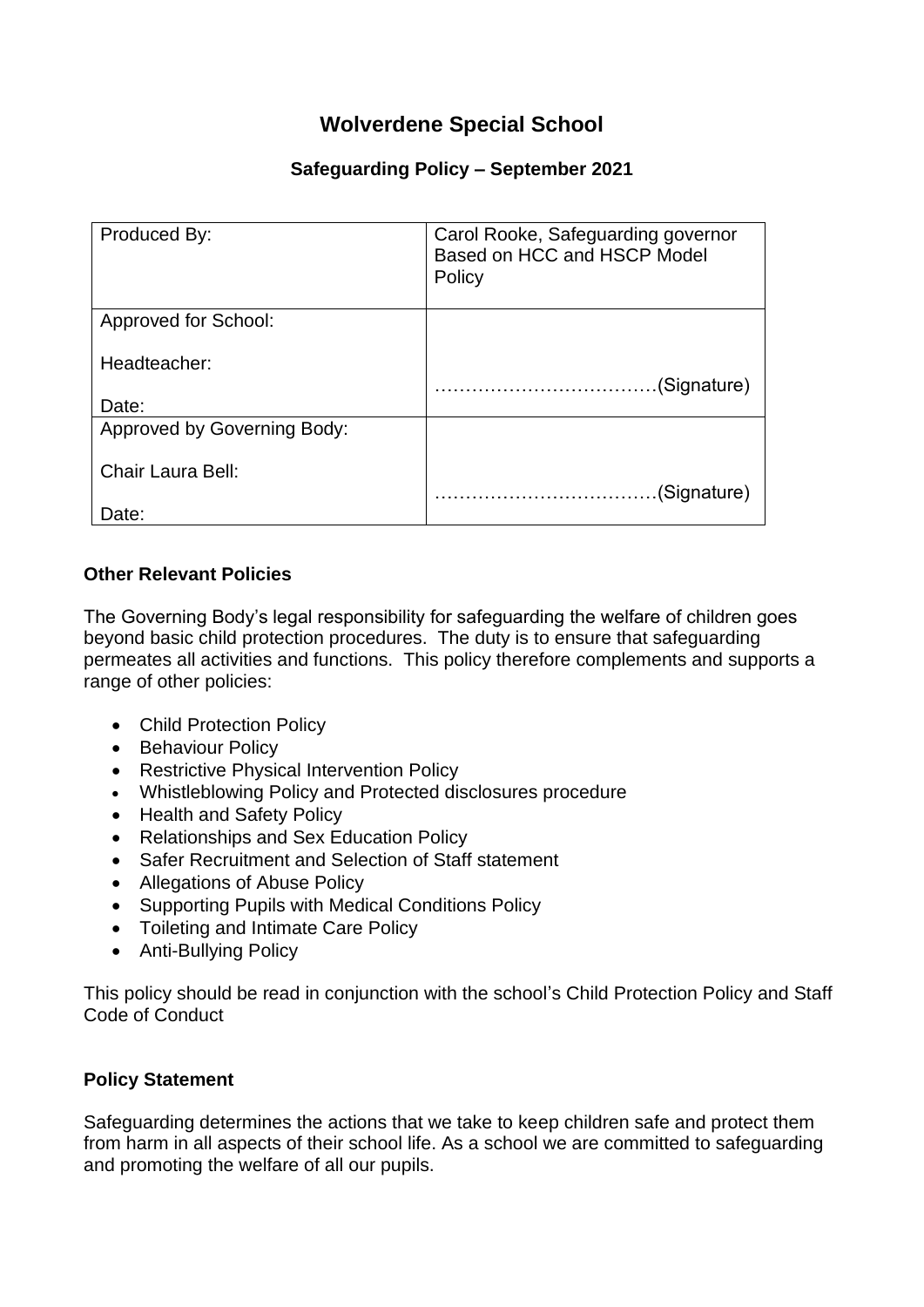The actions that we take to prevent harm; to promote wellbeing; to create safe environments; to educate on rights, respect and responsibilities; to respond to specific issues and vulnerabilities all form part of the safeguarding responsibilities of the school. As such, this overarching policy will link to other policies which will provide more information and greater detail.

#### **Aims**

- To provide staff with the framework to promote and safeguard the wellbeing of children and in so doing ensure they meet their statutory responsibilities.
- To ensure consistent good practice across the school.
- To demonstrate our commitment to protecting children.

#### **Principles and Values**

Safeguarding and promoting the welfare of children is everyone's responsibility. Everyone who comes into contact with children and their families has a role to play. In order to fulfil this responsibility effectively, all staff should make sure their approach is child-centred. This means that they should consider, at all times, what is in the best interests of the child.

Safeguarding measures are put in place to minimise harm to children. There may be occasions where gaps or deficiencies in our policies and processes will be highlighted. In these situations, a review will be carried out in order to identify learning and inform the policy, practice and culture of the school.

All pupils in our school can talk to any member of staff about situations, or to share concerns, which are causing them worries. The staff will listen to the pupil, take their worries seriously and share the information with the safeguarding lead.

In addition, we provide pupils with information about who they can talk to outside of school, both within the community and with local or national organisations that can provide support or help.

As a school, we review this policy at least annually in line with DfE, HSCP, HCC and any other relevant guidance.

#### **Review**

This Safeguarding Policy will be reviewed annually.

Date Approved by Governing Body: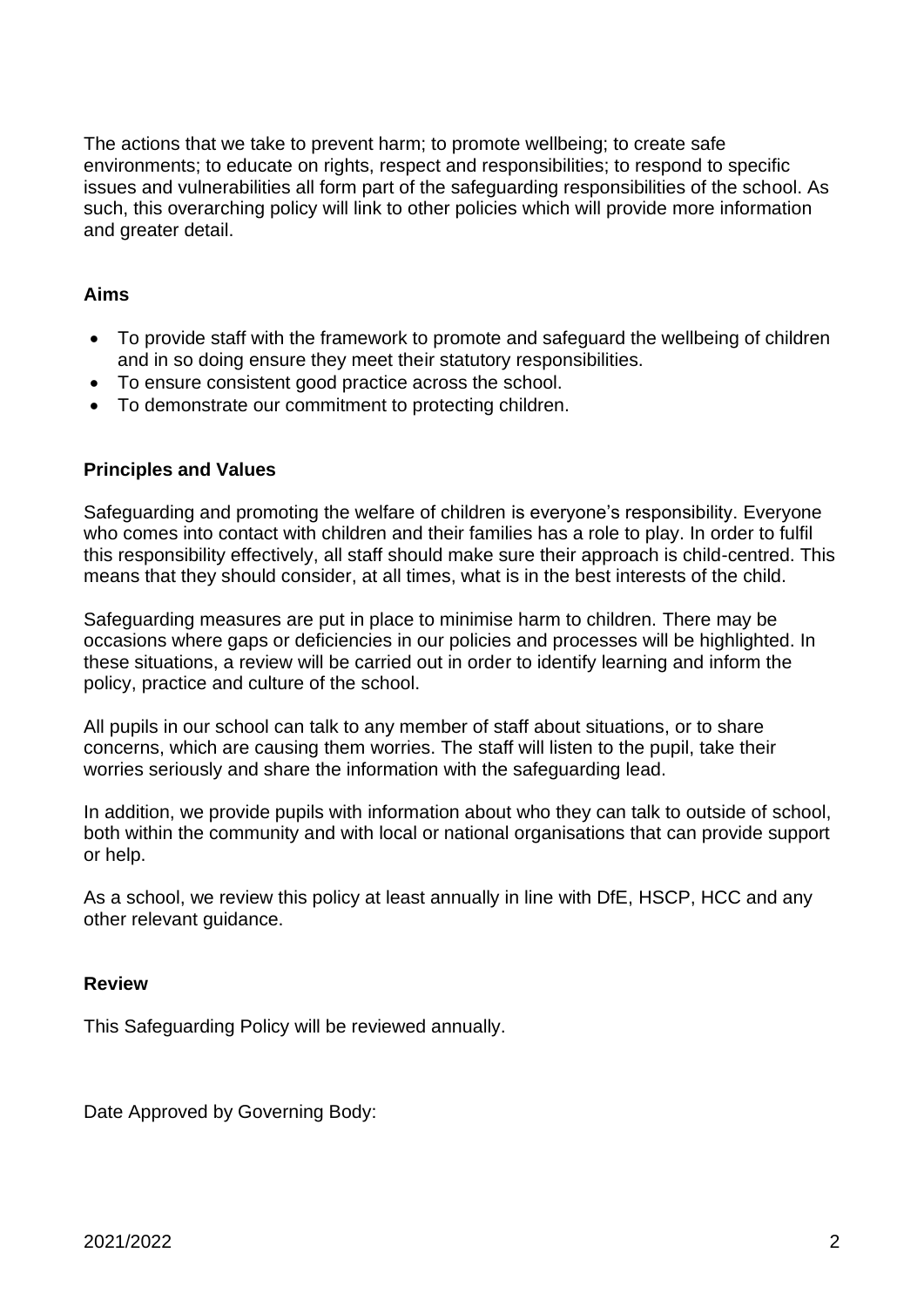# **Table of Contents**

| Perplexing presentations (PP) / Fabricated or induced illness (FII) 31             |  |
|------------------------------------------------------------------------------------|--|
|                                                                                    |  |
| Part 3 – Other safeguarding issues that may potentially have an impact on pupils33 |  |
| Bullying                                                                           |  |
|                                                                                    |  |
|                                                                                    |  |
|                                                                                    |  |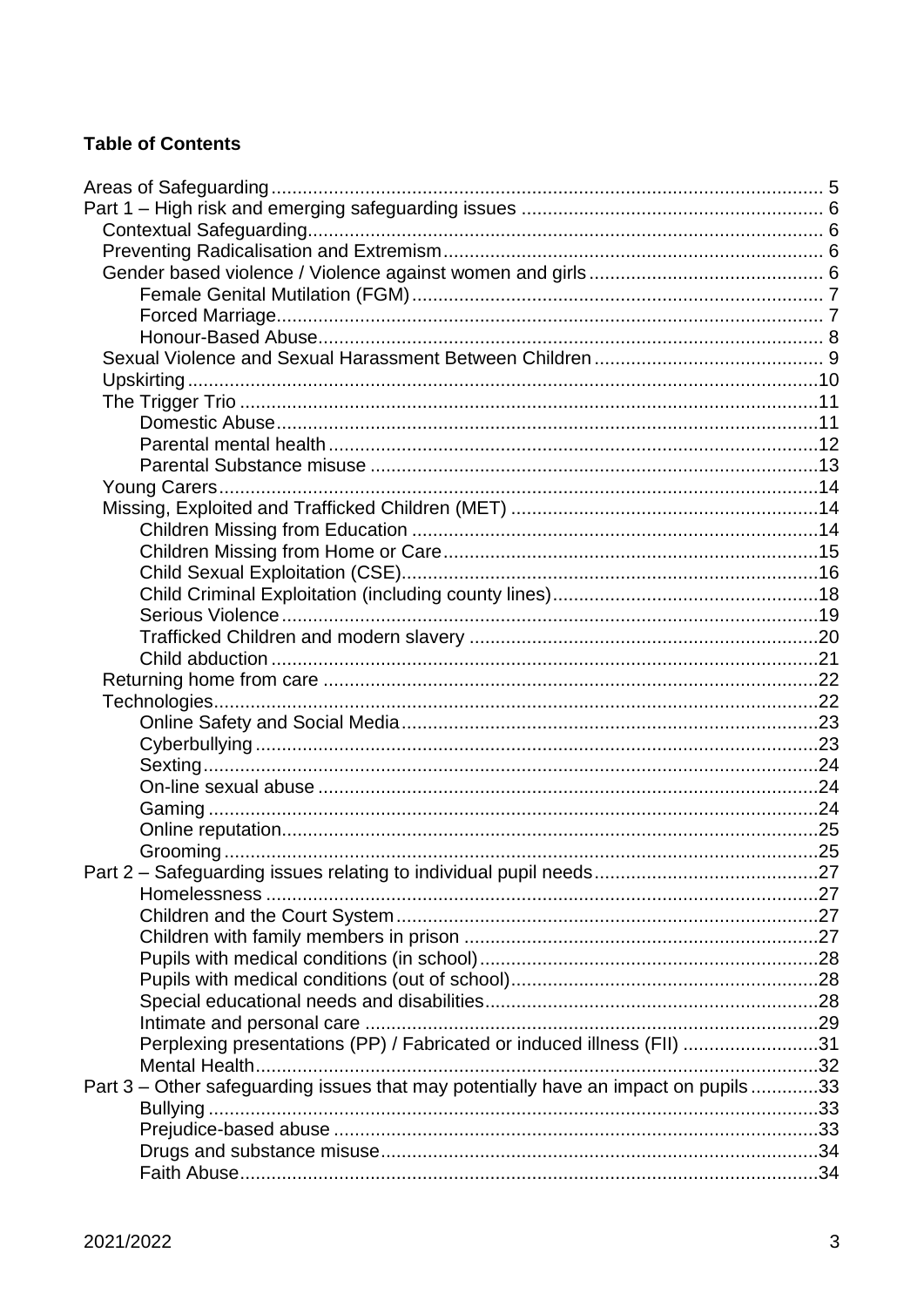| <b>Appendices</b>                                                                          |
|--------------------------------------------------------------------------------------------|
| Appendix 2 The education of looked after and previously looked after children statement.46 |

Any links to local or national advice and guidance can be accessed via the safeguarding in education webpages:

[www.hants.gov.uk/educationandlearning/safeguardingchildren/guidance](http://www.hants.gov.uk/educationandlearning/safeguardingchildren/guidance)

Links to online specific advice and guidance can be found at [https://www.hants.gov.uk/socialcareandhealth/childrenandfamilies/safeguardingchildren/onli](https://www.hants.gov.uk/socialcareandhealth/childrenandfamilies/safeguardingchildren/onlinesafety) [nesafety](https://www.hants.gov.uk/socialcareandhealth/childrenandfamilies/safeguardingchildren/onlinesafety)

Links to other pages from the local authority on safeguarding can be found at <https://www.hants.gov.uk/socialcareandhealth/childrenandfamilies/safeguardingchildren>

The procedures of the Hampshire Safeguarding Children Partnership can be accessed at <http://hipsprocedures.org.uk/page/contents>

In addition, we provide pupils with information about who they can talk to outside of school.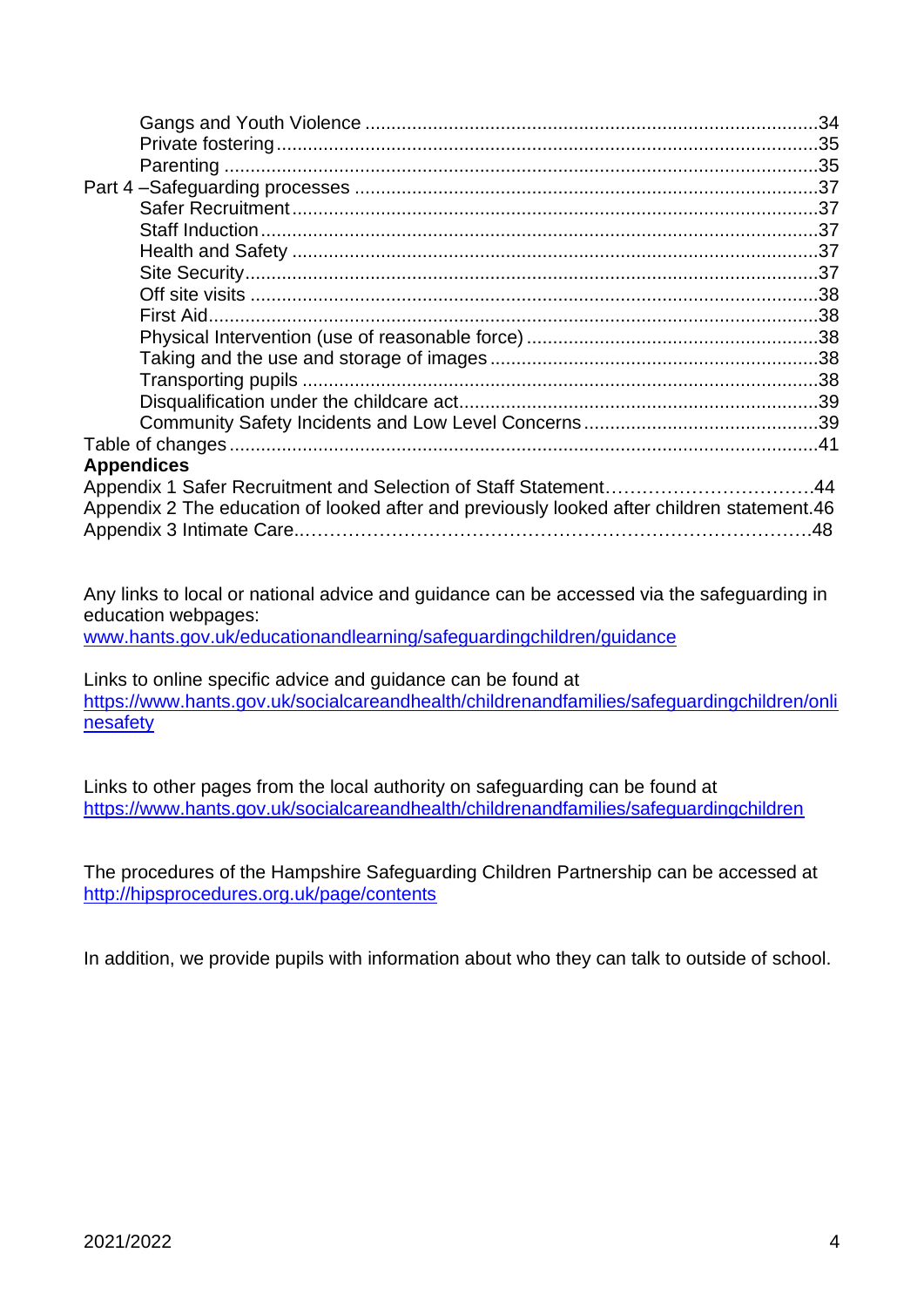# <span id="page-4-0"></span>**Areas of Safeguarding**

Keeping Children Safe in Education 2021 and the Ofsted inspection guidance 2021 have highlighted and separated a number of safeguarding areas:

- Emerging or high risk issues (part 1);
- those related to the pupils as an individual (part 2);
- other safeguarding issues affecting pupils (part 3); and
- those related to the running of the school (part 4).

#### **Definitions**

Within this document:

**Safeguarding** is defined in the Children Act 2004 as protecting from maltreatment; preventing impairment of health and development; ensuring that children grow up with the provision of safe and effective care; and work in a way that gives the best life chances and transition to adult hood. Our safeguarding practice applies to every child.

The term *Staff* applies to all those working for or on behalf of the school, full time or part time, in either a paid or voluntary capacity. This also includes parent volunteers and Governors.

*Child* refers to all young people who have not yet reached their 18th birthday. On the whole, this will apply to pupils of our school; however, the policy will extend to visiting children and students from other establishments

**Parent** refers to birth parents and other adults in a parenting role for example adoptive parents, guardians, step-parents and foster carers.

#### **Key personnel**

The designated safeguarding lead for the school is:

#### **Nathalie Akhmatova**, Headteacher

The deputy designated safeguarding leads are:

<span id="page-4-1"></span>Jonny Rouse, Deputy Headteacher Emma Burton, Head of Pupil Support Erika Pickett, Head of Care and Hayley Cooper, Family Support Worker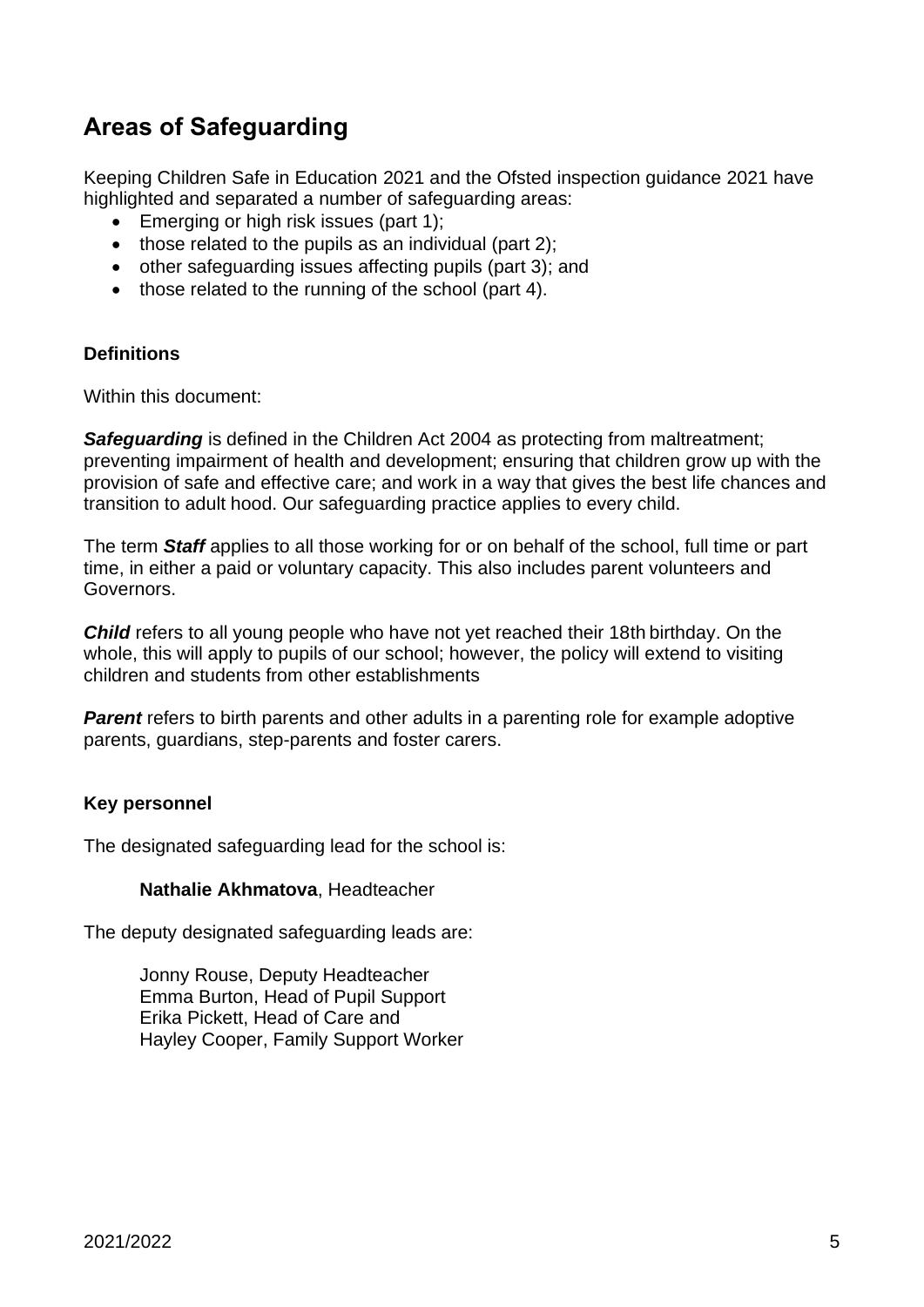# **Part 1 – High risk and emerging safeguarding issues**

# <span id="page-5-0"></span>*Contextual Safeguarding*

All staff should be aware that safeguarding incidents and/or behaviours can be associated with factors outside the school and/or can occur between children outside of our school. All staff, but especially the designated and deputy safeguarding leads should consider whether children are at risk of abuse or exploitation in situations outside their families. Risk and harm outside of the family can take a variety of different forms and children can be vulnerable to sexual exploitation, criminal exploitation, and serious youth violence in addition to other risks.

As a school, we will consider the various factors that can impact the life of any pupil about whom we have concerns. We will consider the level of influence that these factors have on their ability to be protected and remain free from harm, particularly around child exploitation or criminal activity. What life is like for a child outside the school gates, within the home, within the family and within the community are key considerations when the DSL is looking at any concerns.

# <span id="page-5-1"></span>*Preventing Radicalisation and Extremism*

The prevent duty requires that all staff are aware of the signs that a child may be vulnerable to radicalisation. The risks include, but are not limited to, political, environmental, animal rights, or faith-based extremism that may lead to a child becoming radicalised. All staff will receive prevent WRAP training/e-learning/awareness training in order that they can identify the signs of children being radicalised.

There is no single way of identifying whether a child is likely to be susceptible to an extremist ideology. Background factors combined with specific influences such as family and friends may contribute to a child's vulnerability. Similarly, radicalisation and the grooming of children can occur through many different methods, such as social media or the internet, and at different settings.

As part of the preventative process resilience to radicalisation will be built through the promotion of fundamental British values through the curriculum.

Any child who is considered vulnerable to radicalisation will be referred by the DSL to Hampshire children's social care, where the concerns will be considered in the MASH process. If the police prevent officer considers the information to be indicating a level of risk a "channel panel" will be convened and the school will attend and support this process.

# <span id="page-5-2"></span>*Gender based violence / Violence against women and girls*

*<https://www.gov.uk/government/policies/violence-against-women-and-girls>*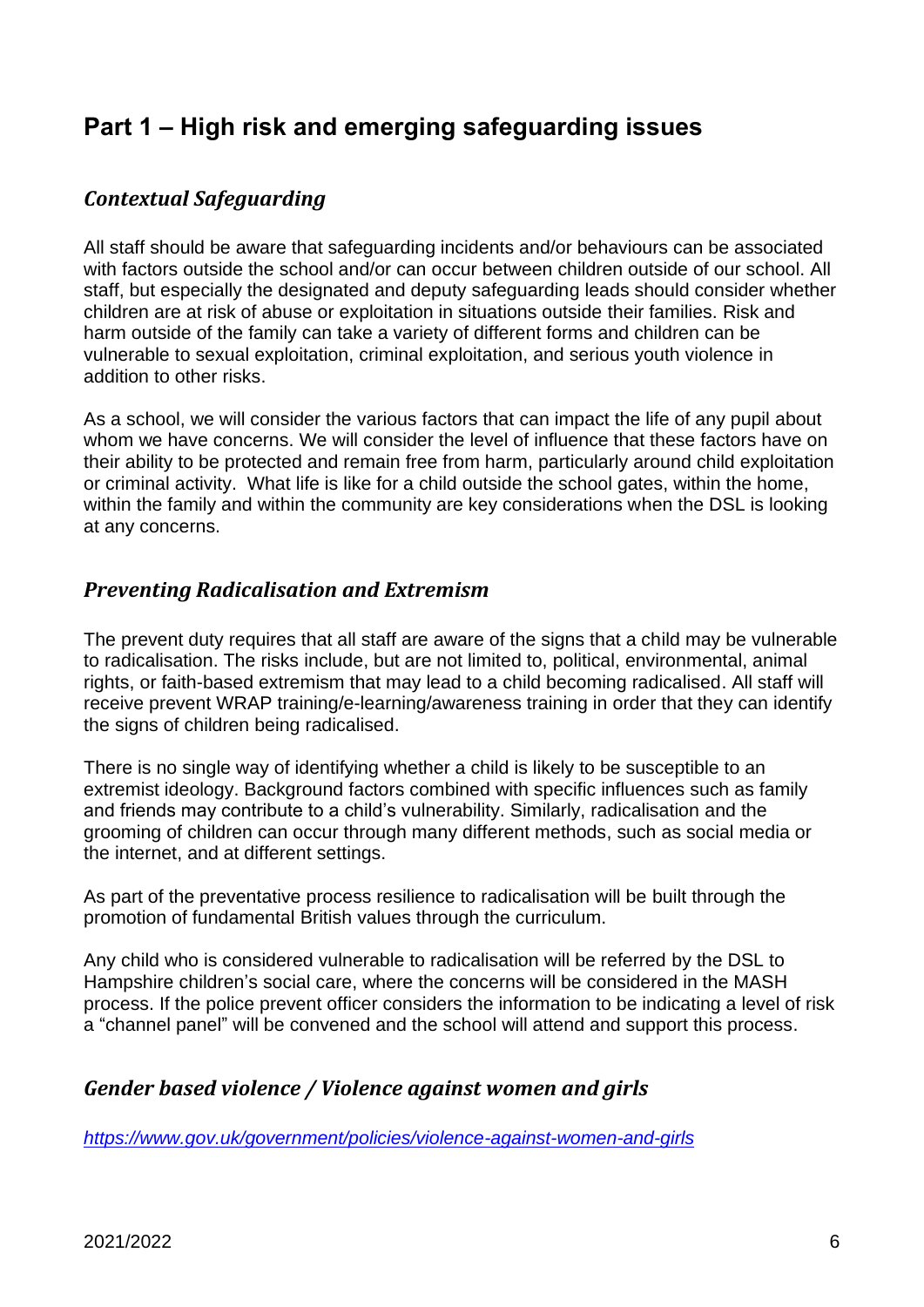The government has a strategy looking at specific issues faced by women and girls. Within the context of this safeguarding policy the following sections are how we respond to violence against girls: female genital mutilation, forced marriage, honour-based violence and teenage relationship abuse all fall under this strategy.

# <span id="page-6-0"></span>**Female Genital Mutilation (FGM)**

FGM comprises all procedures involving partial or total removal of the external female genitalia or other injury to the female genital organs for non-medical reasons. It has no health benefits and harms girls and women in many ways. It involves removing and damaging healthy and normal female genital tissue, and hence interferes with the natural function of girls' and women's bodies.

The age at which girls undergo FGM varies enormously according to the community. The procedure may be carried out when the girl is newborn, during childhood or adolescence, just before marriage or during the first pregnancy. However, the majority of cases of FGM are thought to take place between the ages of 5 and 8 and therefore girls within that age bracket are at a higher risk.

FGM is illegal in the UK.

**On the 31 October 2015, it became mandatory for teachers to report known cases of FGM to the police.** 'Known' cases are those where either a girl informs the person that an act of FGM – however described – has been carried out on her, or where the person observes physical signs on a girl appearing to show that an act of FGM has been carried out and the person has no reason to believe that the act was, or was part of, a surgical operation within section 1(2)(a) or (b) of the FGM Act. In these situations, the DSL and/or headteacher will be informed and the member of teaching staff must call the police to report suspicion that FGM has happened.

At no time will staff examine pupils to confirm concerns.

For cases where it is believed that a girl may be vulnerable to FGM or there is a concern that she may be about to be genitally mutilated, the staff will inform the DSL who will report it as with any other child protection concern.

While FGM has a specific definition, there are other abusive cultural practices which can be considered harmful to women and girls. Breast ironing is one of five UN defined 'forgotten crimes against women'. It is a practice whereby the breasts of girls typically aged 8-16 are pounded using tools such as spatulas, grinding stones, hot stones, and hammers to delay the appearance of puberty. This practice is considered to be abusive and should be referred to children's social care.

# <span id="page-6-1"></span>**Forced Marriage**

In the case of children: 'a forced marriage is a marriage in which one or both spouses cannot consent to the marriage and duress is involved. Duress can include physical,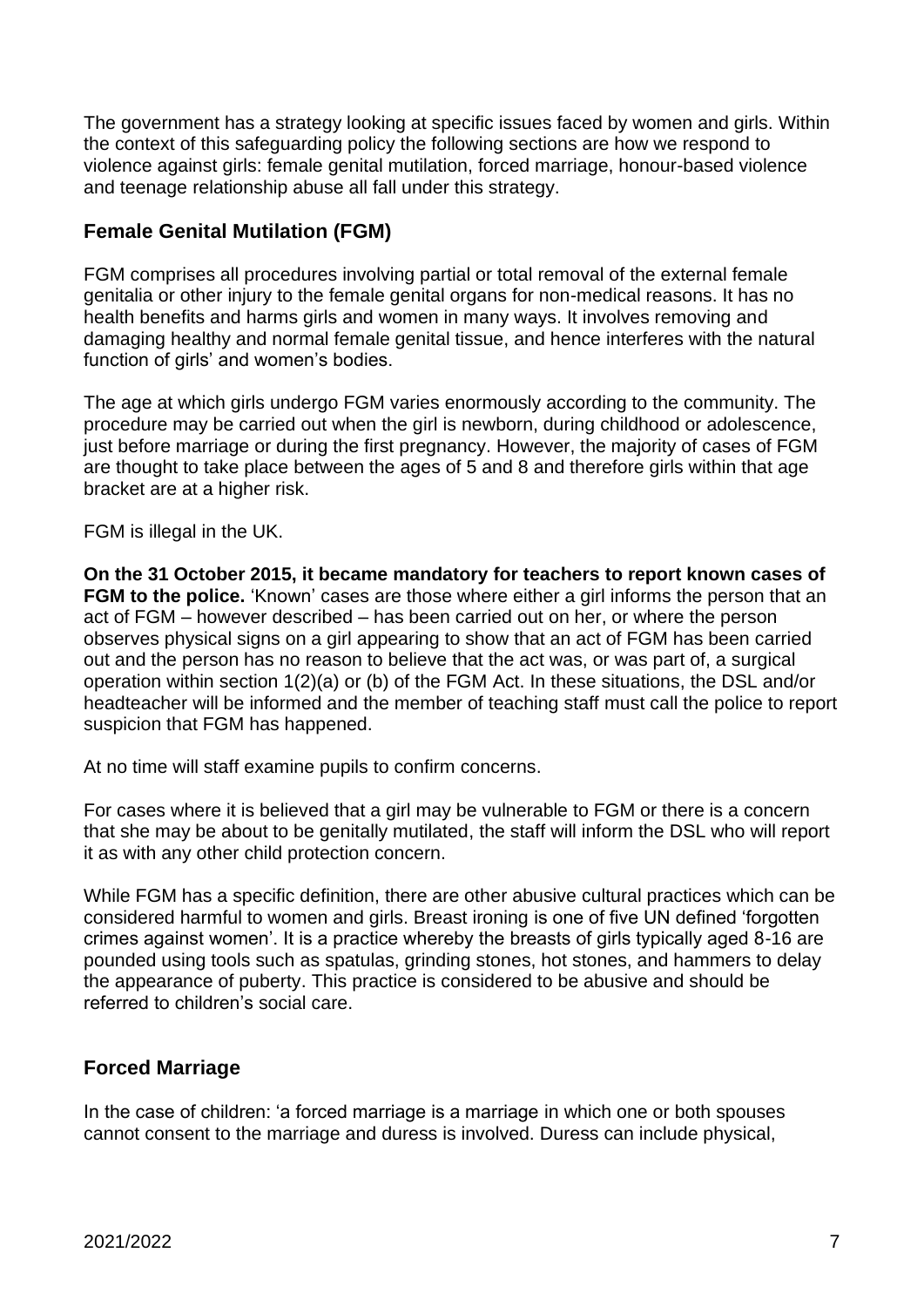psychological, financial, sexual and emotional pressure'. In developing countries 11% of girls are married before the age of 15. One in 3 victims of forced marriage in the U.K. is under 18.

It is important that all members of staff recognise the presenting symptoms, how to respond if there are concerns and where to turn for advice.

Advice and help can be obtained nationally through the Forced Marriage Unit and locally through the local police safeguarding team or children's social care.

Policies and practices in this school reflect the fact that while all members of staff, including teachers, have important responsibilities with regard to pupils who may be at risk of forced marriage, teachers and school leaders should not undertake roles in this regard that are most appropriately discharged by other children's services professionals such as police officers or social workers.

#### **Characteristics that may indicate forced marriage**

While individual cases of forced marriage, and attempted forced marriage, are often very particular, they are likely to share a number of common and important characteristics, including:

- an extended absence from school/college, including truancy;
- a drop in performance or sudden signs of low motivation;
- excessive parental restriction and control of movements;
- a history of siblings leaving education to marry early;
- poor performance, parental control of income and students being allowed only limited career choices;
- evidence of self-harm, treatment for depression, attempted suicide, social isolation, eating disorders or substance abuse; and/or
- evidence of family disputes/conflict, domestic violence/abuse or running away from home.

On their own, these characteristics may not indicate forced marriage. However, it is important to be satisfied that where these behaviours occur, they are not linked to forced marriage. It is also important to avoid making assumptions about an individual pupil's circumstances or act on the basis of stereotyping. For example, an extended holiday may be taken for entirely legitimate reasons and may not necessarily represent a pretext for forced marriage*.* 

### <span id="page-7-0"></span>**Honour-Based Abuse**

So-called 'honour'-based abuse (HBA) encompasses incidents or crimes which have been committed to protect or defend the honour of the family and/or the community, including female genital mutilation (FGM), forced marriage, and practices such as breast ironing. Abuse committed in the context of preserving 'honour' often involves a wider network of family or community pressure and can include multiple perpetrators. It is important to be aware of this dynamic and additional risk factors when deciding what form of safeguarding action to take.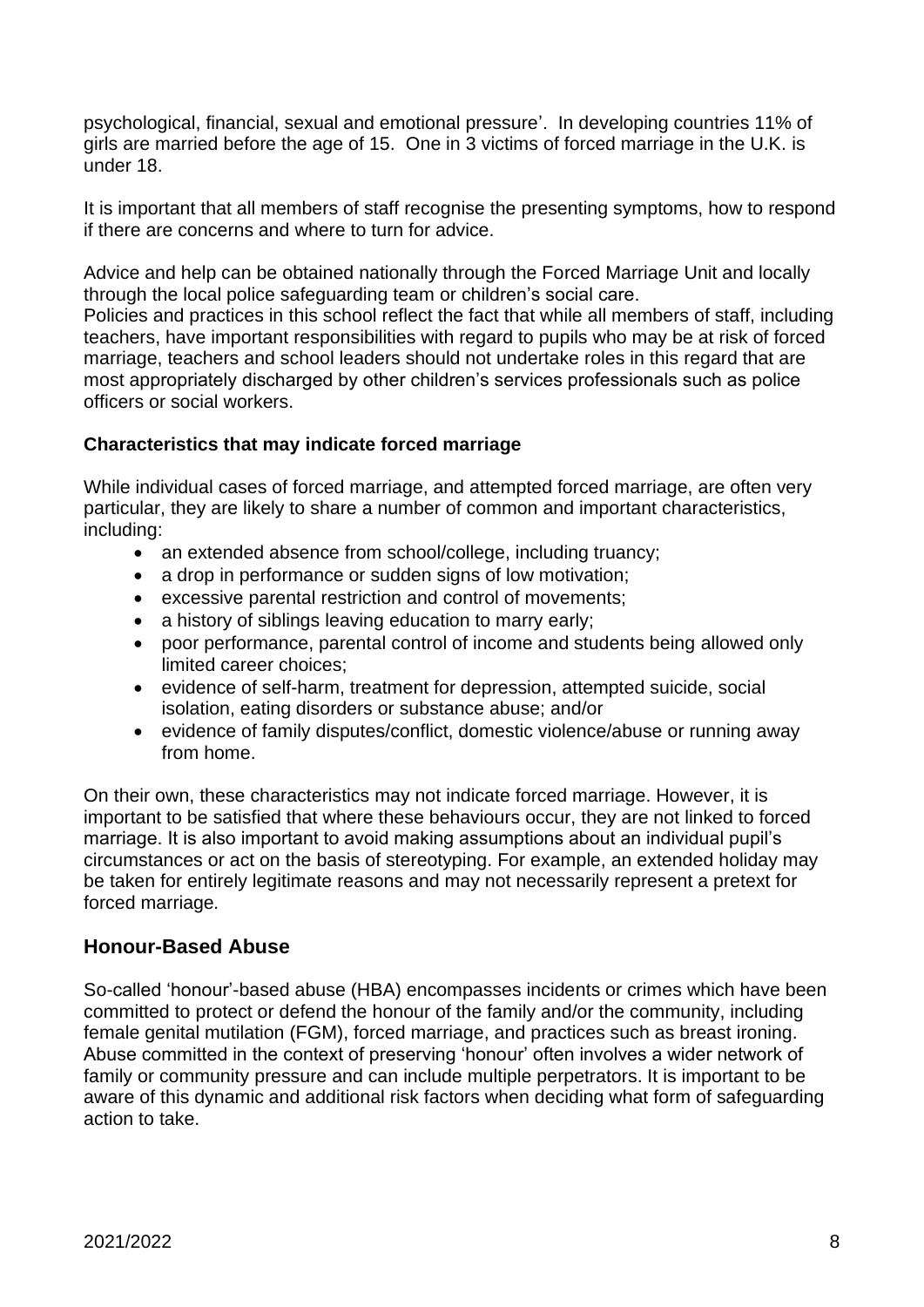It is often linked to family or community members who believe someone has brought shame to their family or community by doing something that is not in keeping with their unwritten rule of conduct. For example, honour-based abuse might be committed against people who:

- become involved with a boyfriend or girlfriend from a different culture or religion
- want to get out of an arranged marriage
- want to get out of a forced marriage
- wear clothes or take part in activities that might not be considered traditional within a particular culture
- convert to a different faith from the family
- are exploring their sexuality or identity

Women and girls are the most common victims of honour-based abuse however, it can also affect men and boys. Crimes of 'honour' do not always include violence. Crimes committed in the name of 'honour' might include:

- domestic abuse
- threats of violence
- sexual or psychological abuse
- forced marriage
- being held against your will or taken somewhere you don't want to go
- assault

All forms of honour-based abuse are abusive (regardless of the motivation) and should be handled and escalated as such. If staff believe that a pupil is at risk or has already suffered from honour based abuse, they will report to the DSL who will follow the usual safeguarding referral process; however, if it is clear that a crime has been committed or the pupil is at immediate risk, the police will be contacted in the first instance. It is important that, if honour based abuse is known or suspected, communities and family members are NOT spoken to prior to referral to the police or social care as this could increase risk to the child.

# <span id="page-8-0"></span>*Sexual Violence and Sexual Harassment Between Children*

Sexual violence and sexual harassment (SVSH) can occur between two children of any age and sex from primary to secondary stage and into colleges. It can also occur through a group of children sexually assaulting or sexually harassing a single child or group of children.

Within our school all staff receive training about sexual violence and sexual harassment and what to do if they have a concern or receive a report. Whilst any report of sexual violence or sexual harassment should be taken seriously, staff are aware it is more likely that girls will be the victims of sexual violence and sexual harassment and more likely it will be perpetrated by boys. This pattern of prevalence will not, however, be an obstacle to ALL concerns being treated seriously.

This school has a zero-tolerance approach to SVSH. We are clear that sexual violence and sexual harassment is not acceptable, will never be tolerated and is not an inevitable part of growing up. It cannot be described as 'banter', 'having a laugh' or 'boys being boys'.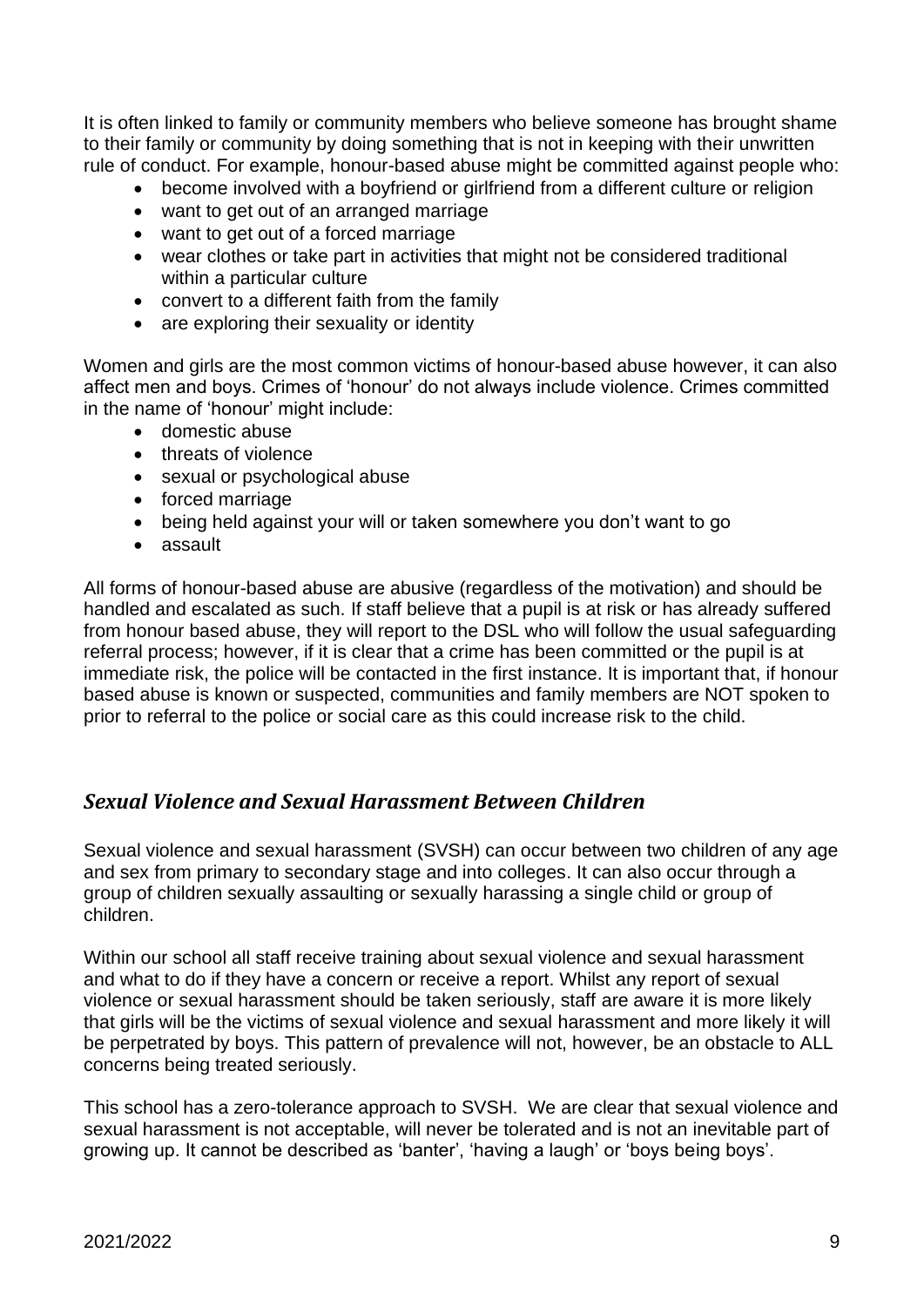We will also take seriously any sharing of sexual images (photos, pictures or drawings) and videos; sexual jokes, comments or taunting either in person or on social media; or on-line sexual harassment.

The child protection policy has a clear procedure dealing with SVSH.

We will follow the "Sexual violence and sexual harassment between children in schools and colleges" advice provided by the DfE.

We will challenge all contact behaviours that have a sexual nature to them such as pushing or rubbing against, grabbing bottoms, breasts or genitals, pinging or flicking bras, lifting skirts or pulling down trousers and impose appropriate levels of disciplinary action, to be clear that these behaviours are not tolerated or acceptable. Support will be provided to victims of sexual violence and sexual harassment and we will ensure that they are kept safe.

It is clear from the 2021 Ofsted review into SVSH in schools and colleges that the prevalence of abusive and unwanted behaviour is wide spread. As such staff in the school will remain vigilant and intervene early to prevent low level behaviours from becoming abusive experiences.

All staff will maintain the attitude that "It could happen here"

# <span id="page-9-0"></span>*Upskirting*

In 2019 the Voyeurism Offences Act came into force and made the practice of upskirting illegal.

Upskirting is defined as someone taking a picture under another person's clothing without their knowledge, with the intention of viewing their genitals or buttocks, with or without underwear. The intent of upskirting is to gain sexual gratification or to cause the victim humiliation, distress or alarm. It is a criminal offence. Anyone of any gender, can be a victim.

If staff become aware that upskirting has occurred, this will be treated as a sexual offence and reported accordingly to the DSL and onwards to the police.

Behaviours that would be considered as sexual harassment which may be pre-cursors to upskirting, such as the use of reflective surfaces or mirrors to view underwear or genitals, will not be tolerated and the school will respond to these with appropriate disciplinary action and education.

Pupils who place themselves in positions that could allow them to view underwear, genitals or buttocks, will be moved on. Repeat offenders will be disciplined. These locations could include stairwells, under upper floor walkways, outside changing areas and toilets or sitting on the floor or laying down in corridors.

If technology that is designed for covert placement and could be used to take upskirting or indecent images is discovered in the school, it will be confiscated. If the technology is in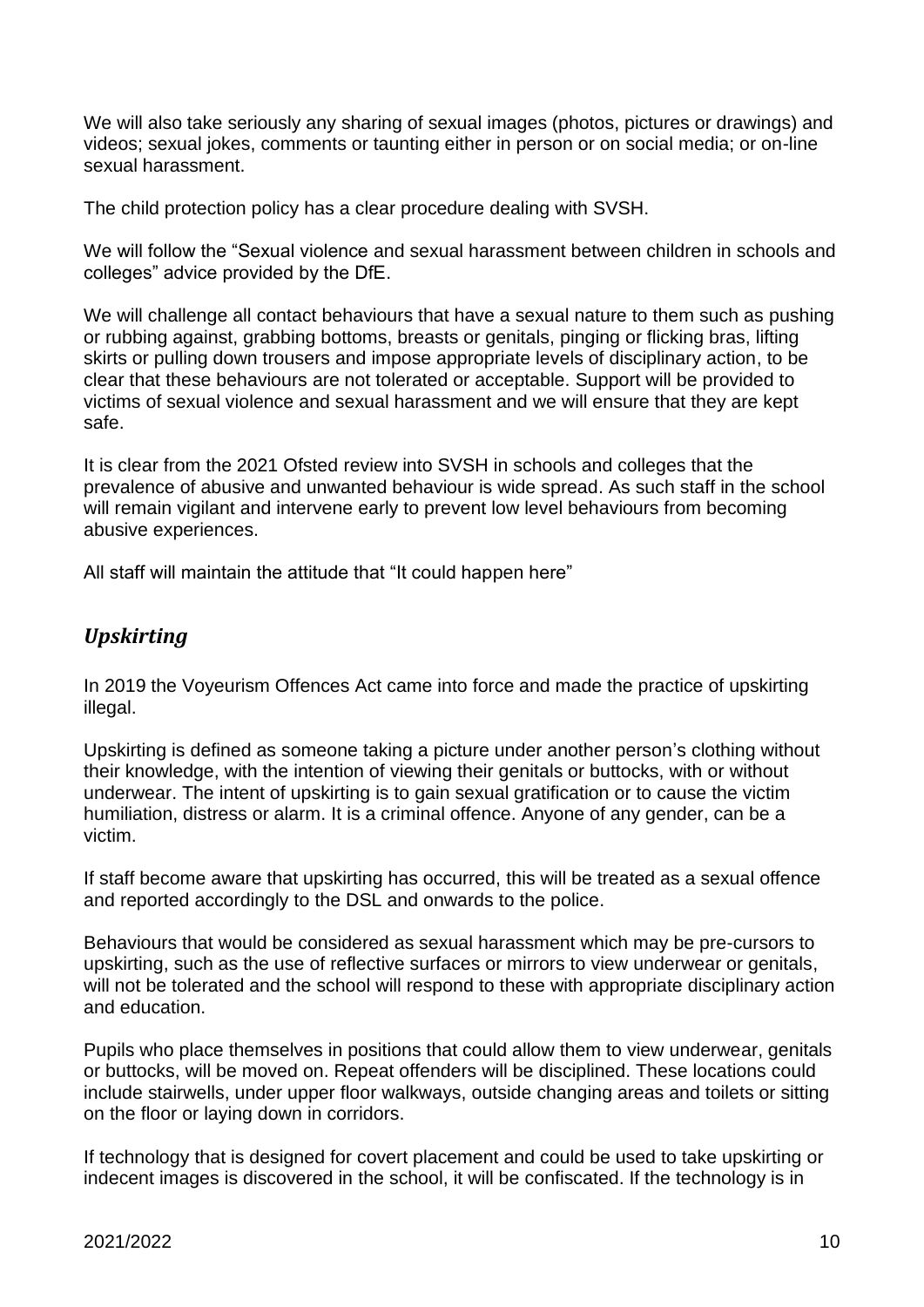location and potentially may have captured images, this will be reported to the police and left in situ so that appropriate forensic measures may be taken to gather evidence.

Any confiscated technology will be passed to the headteacher to make a decision about what happens to the items. This will be carried out under the principles set out in the government guidance on [searching, screening and confiscation.](https://assets.publishing.service.gov.uk/government/uploads/system/uploads/attachment_data/file/674416/Searching_screening_and_confiscation.pdf)

If the image is taken on a mobile phone, the phone will be confiscated under the same principles. This may need to be passed to the police for them to investigate, if there is evidence that a crime has been committed.

# <span id="page-10-0"></span>*The Trigger Trio*

The term 'Trigger Trio' has replaced the previous phrase 'Toxic Trio' which was used to describe the issues of domestic violence, mental ill-health and substance misuse which have been identified as common features of families where harm to adults and children has occurred.

The Trigger Trio are viewed as indicators of increased risk of harm to children and young people. In an analysis of Serious Cases Reviews undertaken by Ofsted in 2011, they found that in nearly 75% of these cases two or more of the triggers were present. These factors will have a contextual impact on the safeguarding of children and young people.

### <span id="page-10-1"></span>**Domestic Abuse**

The Domestic Abuse Act 2021 received Royal Assent on 29 April 2021. The Act introduces the first ever statutory definition of domestic abuse and recognises the impact of domestic abuse on children, as victims in their own right, if they see, hear or experience the effects of abuse. The statutory definition of domestic abuse, based on the previous cross-government definition, ensures that different types of relationships are captured, including ex-partners and family members. The definition captures a range of different abusive behaviours, including physical, emotional and economic abuse and coercive and controlling behaviour. Both the person who is carrying out the behaviour and the person to whom the behaviour is directed towards must be aged 16 or over and they must be "personally connected".

Types of domestic abuse include intimate partner violence, abuse by family members, teenage relationship abuse and child/adolescent to parent violence and abuse. Anyone can be a victim of domestic abuse, regardless of sexual identity, age, ethnicity, socioeconomic status, sexuality or background and domestic abuse can take place inside or outside of the home. The government will issue statutory guidance to provide further information for those working with domestic abuse victims and perpetrators, including the impact on children.

All children can witness and be adversely affected by domestic abuse in the context of their home life where domestic abuse occurs between family members. Experiencing domestic abuse and/or violence can have a serious, long lasting emotional and psychological impact on children. In some cases, a child may blame themselves for the abuse or may have had to leave the family home as a result.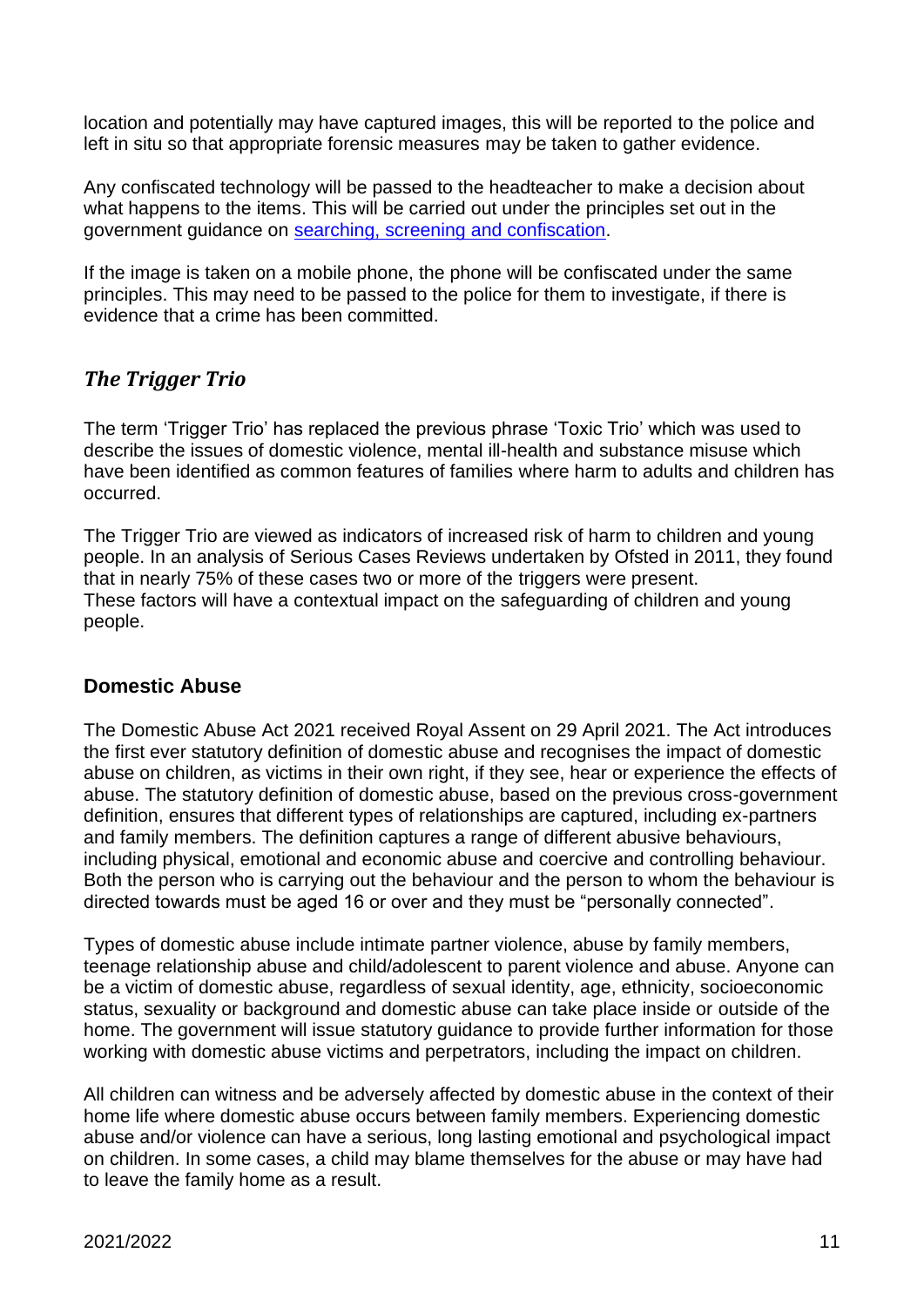Controlling behaviour is a range of acts designed to make a person subordinate and/or dependent by isolating them from sources of support, exploiting their resources and capacities for personal gain, depriving them of the means needed for independence, resistance and escape and regulating their everyday behaviour.

Coercive behaviour is an act or a pattern of acts of assault, threats, humiliation and intimidation or other abuse that is used to harm, punish, or frighten their victim.

Indicators that a child is living within a relationship with domestic abuse may include:

- being withdrawn
- suddenly behaving differently
- anxiety
- being clingy
- depression
- aggression
- problems sleeping
- eating disorders
- bed wetting
- soiling clothes
- excessive risk taking
- missing school
- changes in eating habits
- obsessive behaviour
- experiencing nightmares
- taking drugs
- use of alcohol
- self-harm
- thoughts about suicide

These behaviours themselves do not indicate that a child is living with domestic abuse but should be considered as indicators that this may be the case.

If staff believe that a child is living with domestic abuse, this will be reported to the DSL for referral, to be considered by children's social care.

#### <span id="page-11-0"></span>**Parental mental health**

The term 'mental ill health' is used to cover a wide range of conditions, from eating disorders, mild depression and anxiety to psychotic illnesses such as schizophrenia or bipolar disorder. Parental mental illness does not necessarily have an adverse impact on a child's developmental needs, but it is essential to always assess its implications for each child in the family. It is essential that the diagnosis of a parent's/carer's mental health is not seen as defining the level of risk. Similarly, the absence of a diagnosis does not equate to there being little or no risk.

For children, the impact of poor parental mental health can include:

• The parent's/carer's needs or illnesses taking precedence over the child's needs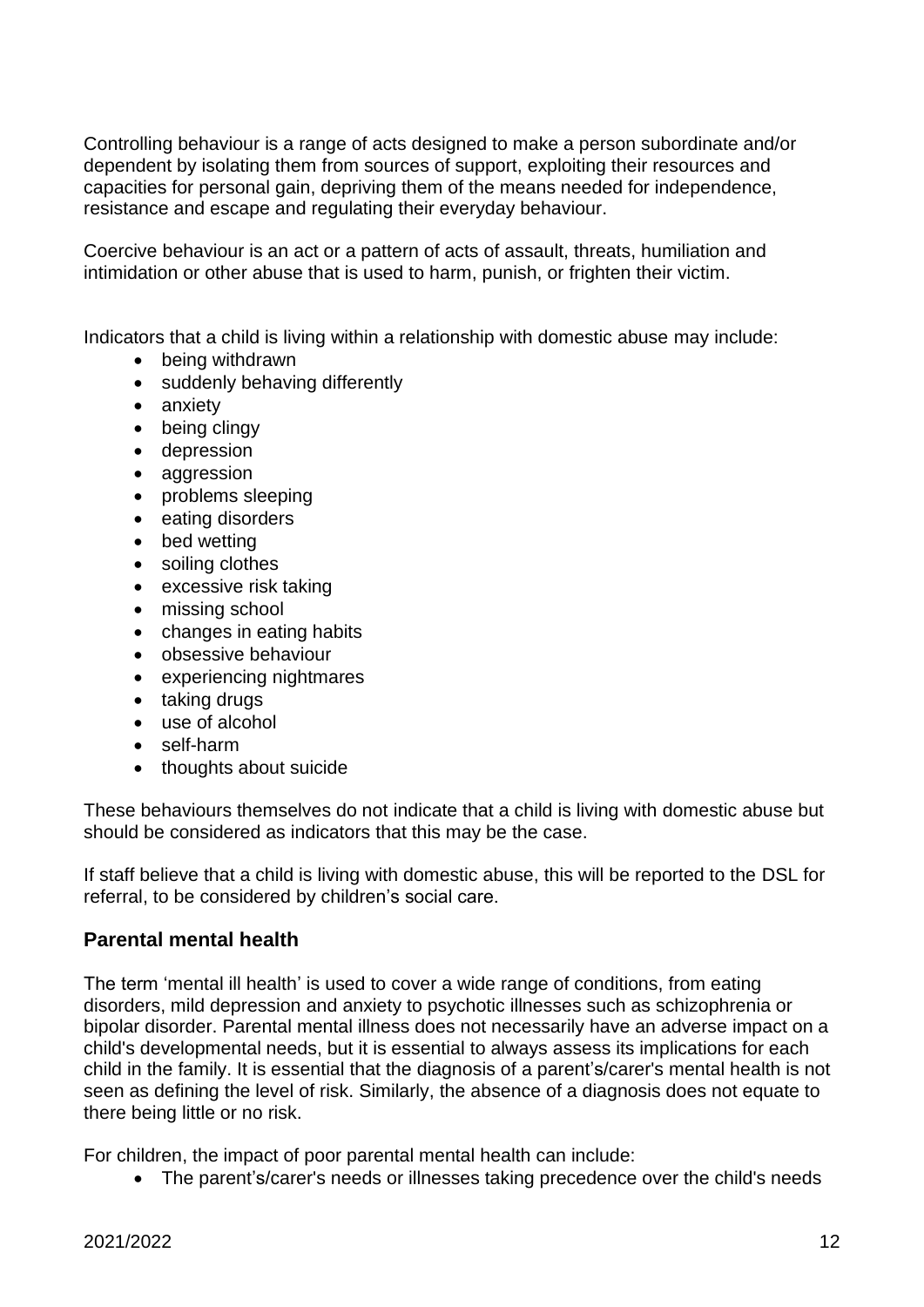- The child's physical and emotional needs being neglected
- The child acting as a young carer for a parent or a sibling
- The child having restricted social and recreational activities
- The child finding it difficult to concentrate, potentially having an impact on educational achievement
- The child missing school regularly as (s)he is being kept home as a companion for a parent/carer
- The child adopting paranoid or suspicious behaviour as they believe their parent's delusions
- Witnessing self-harming behaviour and suicide attempts (including attempts that involve the child)
- Obsessional compulsive behaviours involving the child.

If staff become aware of any of the above indicators, or others that suggest a child is suffering due to parental mental health, the information will be shared with the DSL to consider a referral to children's social care.

### <span id="page-12-0"></span>**Parental Substance misuse**

Substance misuse applies to the misuse of alcohol as well as 'problem drug use', defined by the Advisory Council on the Misuse of Drugs as drug use which has: 'serious negative consequences of a physical, psychological, social and interpersonal, financial or legal nature for users and those around them.

Parental substance misuse of drugs or alcohol becomes relevant to child protection when substance misuse and personal circumstances indicate that their parenting capacity is likely to be seriously impaired or that undue caring responsibilities are likely to be falling on a child in the family.

For children, the impact of parental substance misuse can include:

- Inadequate food, heat and clothing for children (family finances used to fund adult's dependency)
- Lack of engagement or interest from parents in their development, education or wellbeing
- Behavioural difficulties- inappropriate display of sexual and/or aggressive behaviour
- Bullying (including due to poor physical appearance)
- Isolation finding it hard to socialise, make friends or invite them home
- Tiredness or lack of concentration
- Child talking of or bringing into school drugs or related paraphernalia
- Injuries /accidents (due to inadequate adult supervision )
- Taking on a caring role
- Continued poor academic performance including difficulties completing homework on time
- Poor attendance or late arrival.

These behaviours themselves do not indicate that a child's parent is misusing substances but should be considered as indicators that this may be the case.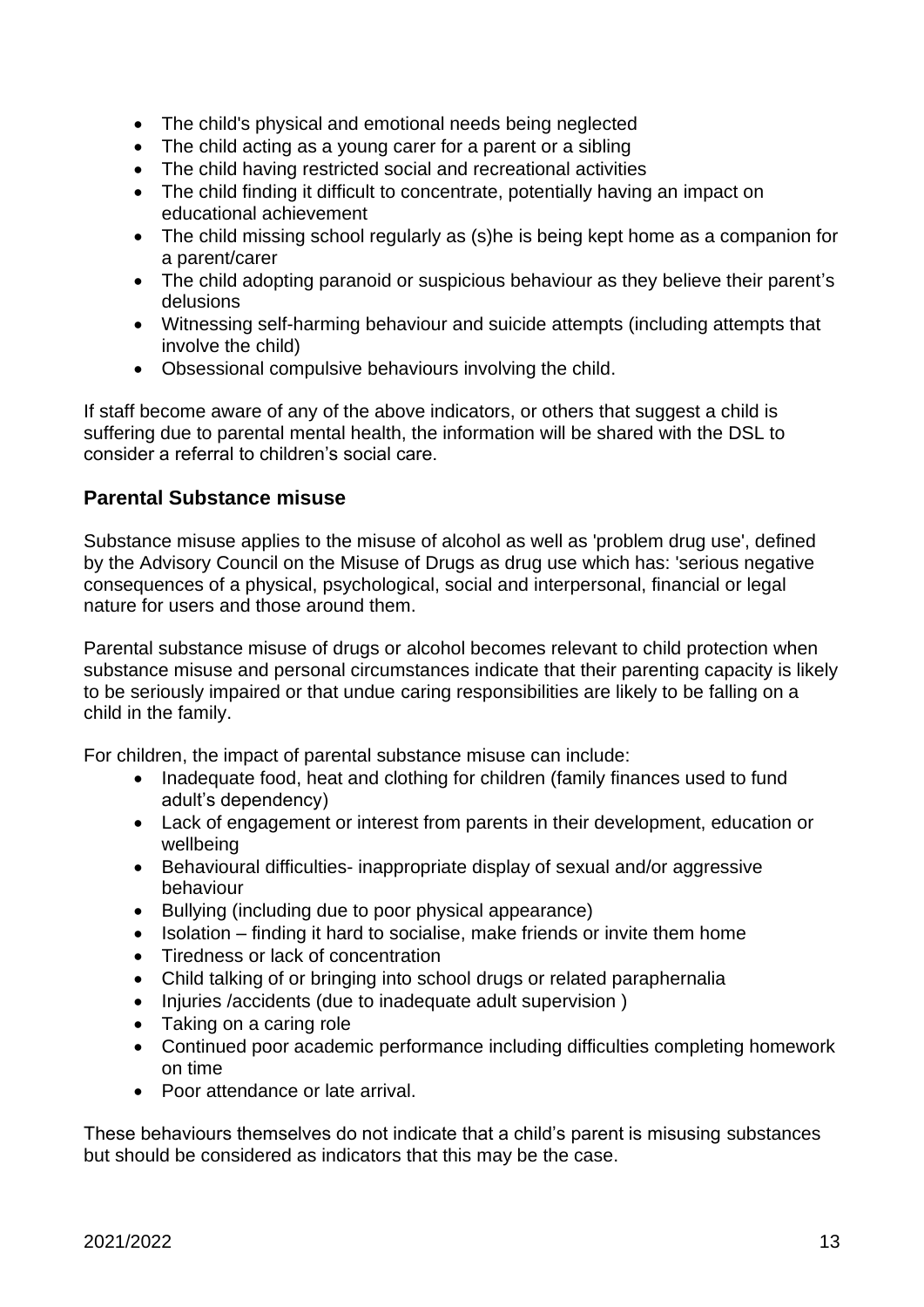If staff believe that a child is living with parental substance misuse, this will be reported to the designated safeguarding lead for referral to children's social care to be considered.

## <span id="page-13-0"></span>*Young Carers*

As many as 1 in 12 children and young people provide care for another person. This could be a parent, a relative or a sibling and for different reasons such as disability, chronic illness, mental health needs, or adults who are misusing drugs or alcohol. Pupils who provide care for another are Young Carers. These young people can miss out on opportunities, and the requirement to provide care can impact on school attendance or punctuality, limit time for homework, leisure activities and social time with friends.

As a school we may refer a young carer to childrens social care for a carers assessment to be carried out. We will consider support that can be offered and make use of the resources and guidance from Save the Children in their young carers work.

# <span id="page-13-1"></span>*Missing, Exploited and Trafficked Children (MET)*

Within Hampshire, the acronym MET is used to identify all children who are missing; believed to be at risk of or are being exploited; or who are at risk of or are being trafficked. Given the close links between all these issues, there has been a considered response to view them as potentially linked, so that cross over of risk is not missed.

### <span id="page-13-2"></span>**Children Missing from Education**

Patterns of children missing education can be an indicator of either abuse or safeguarding risks. A relatively short length of time a child is missing does not reduce risk of harm to that child, and all absence or non-attendance should be considered with other known factors or concerns.

Early intervention is necessary to identify the existence of any underlying safeguarding risk and to help prevent the risks of a child going missing in future. Staff should be aware of their school's or college's unauthorised absence and children missing from education procedures.

DSL's and staff should consider:

Missing lessons:

- Are there patterns in the lessons that are being missed?
- Is this more than avoidance of a subject or a teacher?
- Does the child remain on the school site or are they absent from the site?
- Is the child being exploited during this time?
- Are they late because of a caring responsibility?
- Have they been directly or indirectly affected by substance misuse?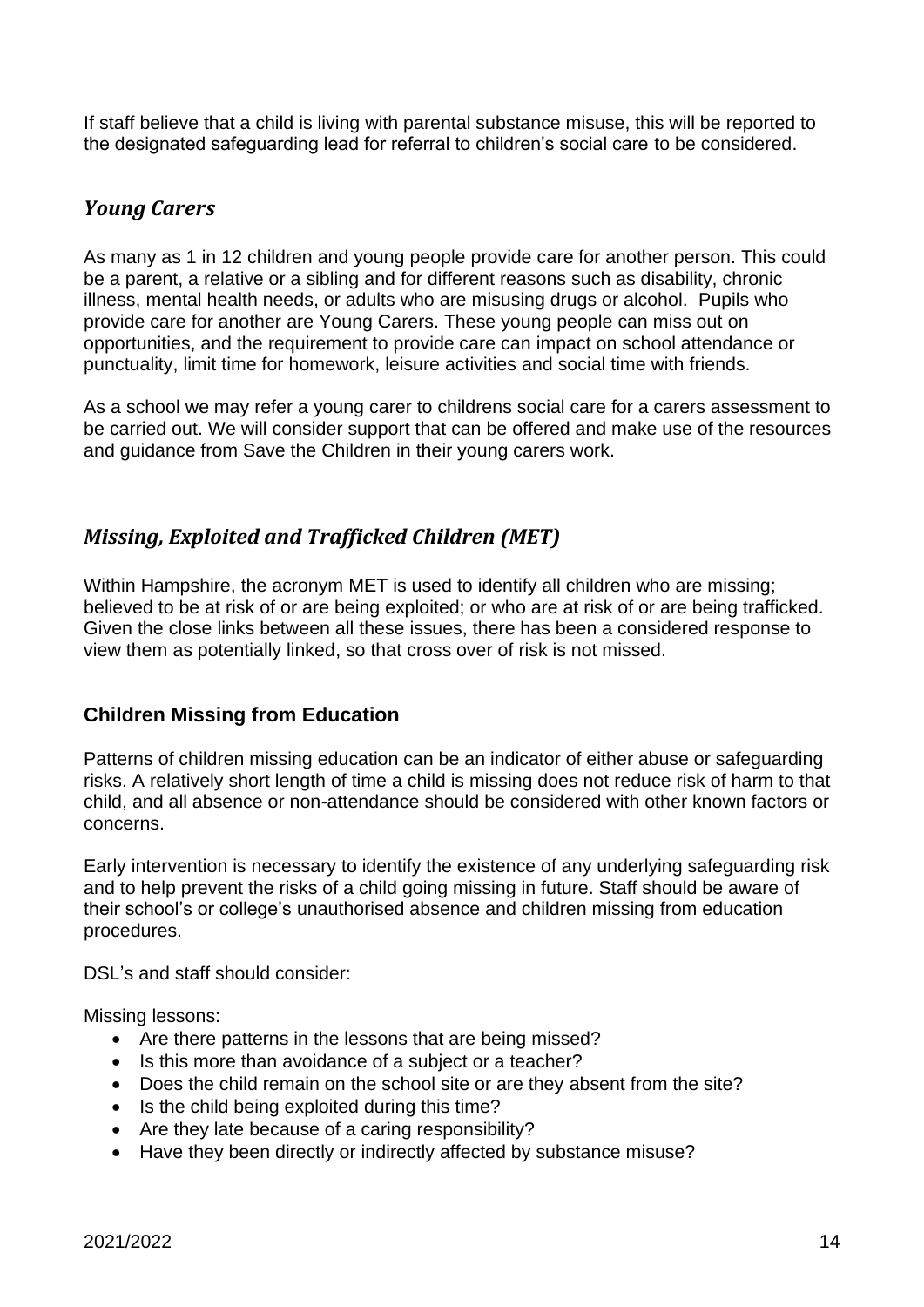- Are other pupils routinely missing the same lessons and does this raise other risks or concerns such as SVSH between pupils, exploitation, gang behaviour or substance misuse?
- Is the lesson being missed one that would cause bruising or injuries to become visible?

Single missing days:

- Is there a pattern in the day missed?
- Is it before or after the weekend suggesting the child is away from the area?
- Are there specific lessons or members of staff on these days?
- Is the parent informing the school of the absence on the day?
- Are missing days reported back to parents to confirm their awareness?
- Is the child being sexually exploited during this day?
- Is the child avoiding abusive behaviour from peers or staff on this day?
- Do the parents appear to be aware and are they condoning the behaviour?
- Are the pupil's peers making comments or suggestions as to where the pupil is?
- Can the parent be contacted and made aware?

Continuous missing days: Has the school been able to make contact with the parent(s)? Is medical evidence being provided? Are siblings attending school (either our or local schools)?

- Did we have any concerns about radicalisation, FGM, forced marriage, honourbased violence, sexual exploitation?
- Have we had any concerns about physical or sexual abuse?
- Does the parent have any known medical needs? Is the child safe?

The school will view absence as both a safeguarding issue and an educational outcomes issue. The school may take steps that could result in legal action for attendance, or a referral to children's social care, or both.

### <span id="page-14-0"></span>**Children Missing from Home or Care**

It is known that children who go missing are at risk of suffering significant harm, and there are specific risks around children running away and the risk of sexual exploitation. The Hampshire Police Force, as the lead agency for investigating and finding missing children, will respond to children going missing based on on-going risk assessments in line with current guidance.

The police definition of 'missing' is: "Anyone whose whereabouts cannot be established will be considered as missing until located, and their well-being or otherwise confirmed."

Various categories of risk should be considered and Hampshire Local Safeguarding Children's Partnership provides further guidance. Local authorities have safeguarding duties in relation to children missing from home and should work with the police to risk assess and analyse data for patterns that indicate particular concerns and risks.

The police will prioritise all incidents of missing children as medium or high risk. Where a child is recorded as being absent, the details will be recorded by the police, who will also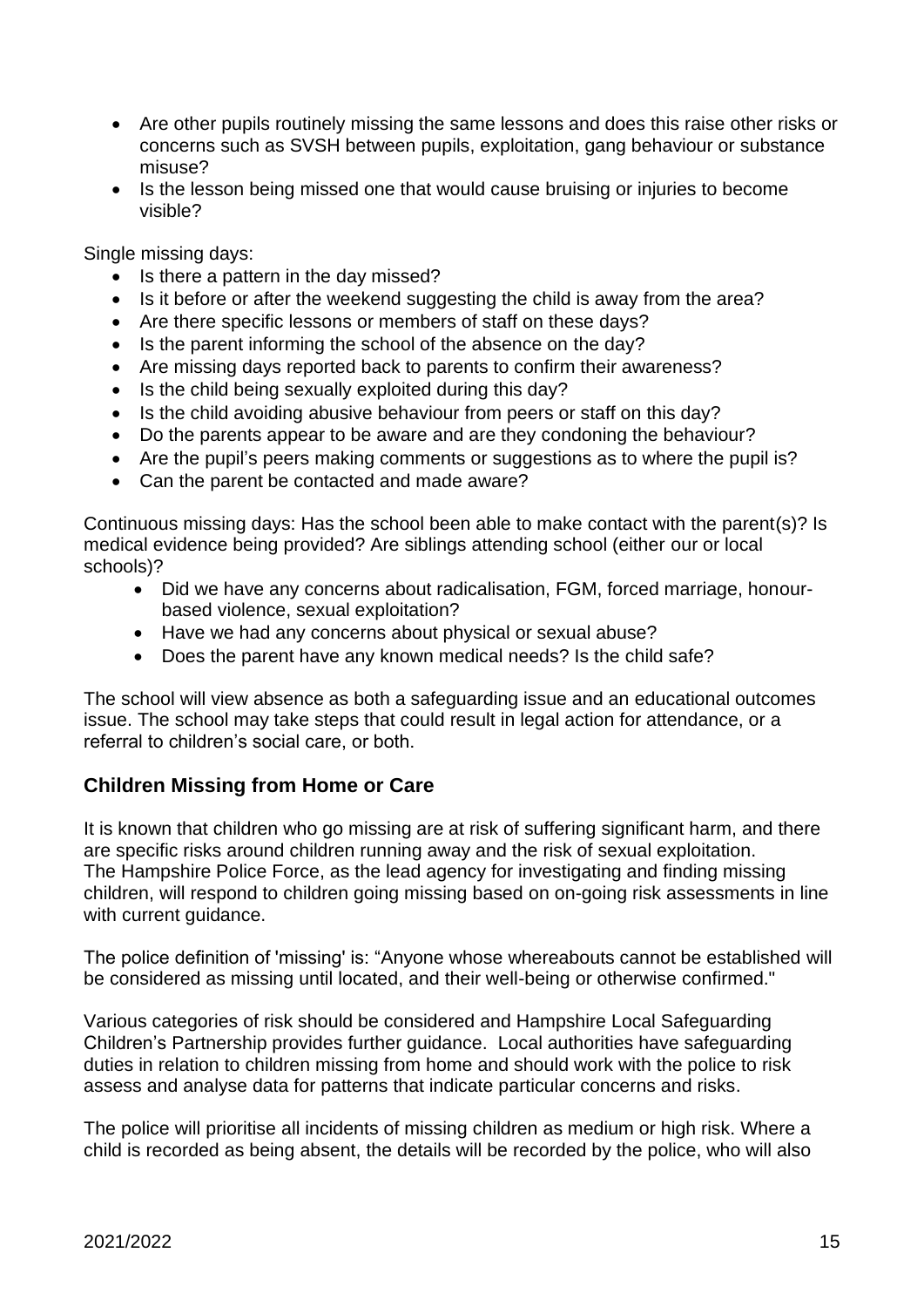agree review times and any on-going actions with person reporting. A missing child incident would be prioritised as 'high risk' where:

- the risk posed is immediate and there are substantial grounds for believing that the child is in danger through their own vulnerability; or
- the child may have been the victim of a serious crime; or
- the risk posed is immediate and there are substantial grounds for believing that the public is in danger.

The high-risk category requires the immediate deployment of police resources.

Authorities need to be alert to the risk of sexual exploitation or involvement in drugs, gangs or criminal activity, trafficking and to be aware of local "hot spots", as well as concerns about any individuals with whom children might runaway. Child protection procedures must be initiated in collaboration with children's social care services whenever there are concerns that a child who is missing may be suffering, or likely to suffer, significant harm.

Within any case of children who are missing both push and pull factors will need to be considered.

Push factors include:

- Conflict with parents/carers
- Feeling powerless
- Being bullied/abused
- Being unhappy/not being listened to
- The Trigger Trio (domestic abuse, parental mental ill health and parental substance misuse)

Pull factors include:

- Wanting to be with family/friends
- Drugs, money and any exchangeable item
- Peer pressure
- For those who have been trafficked into the United Kingdom as unaccompanied asylum-seeking children, there will be pressure to make contact with their trafficker.

We will inform all parents of children who are absent (unless the parent has informed us). If the parent is also unaware of the location of their child, and the definition of missing is met, we will either support the parent to contact the police to inform them or do so ourselves with urgency.

# <span id="page-15-0"></span>**Child Sexual Exploitation (CSE)**

CSE is a form of child sexual abuse. Sexual abuse may involve physical contact, including assault by penetration (for example, rape or oral sex) or nonpenetrative acts such as masturbation, kissing, rubbing, and touching outside clothing. It may include non-contact activities, such as involving children in the production of sexual images, forcing children to look at sexual images or watch sexual activities, encouraging children to behave in sexually inappropriate ways or grooming a child in preparation for abuse including via the internet.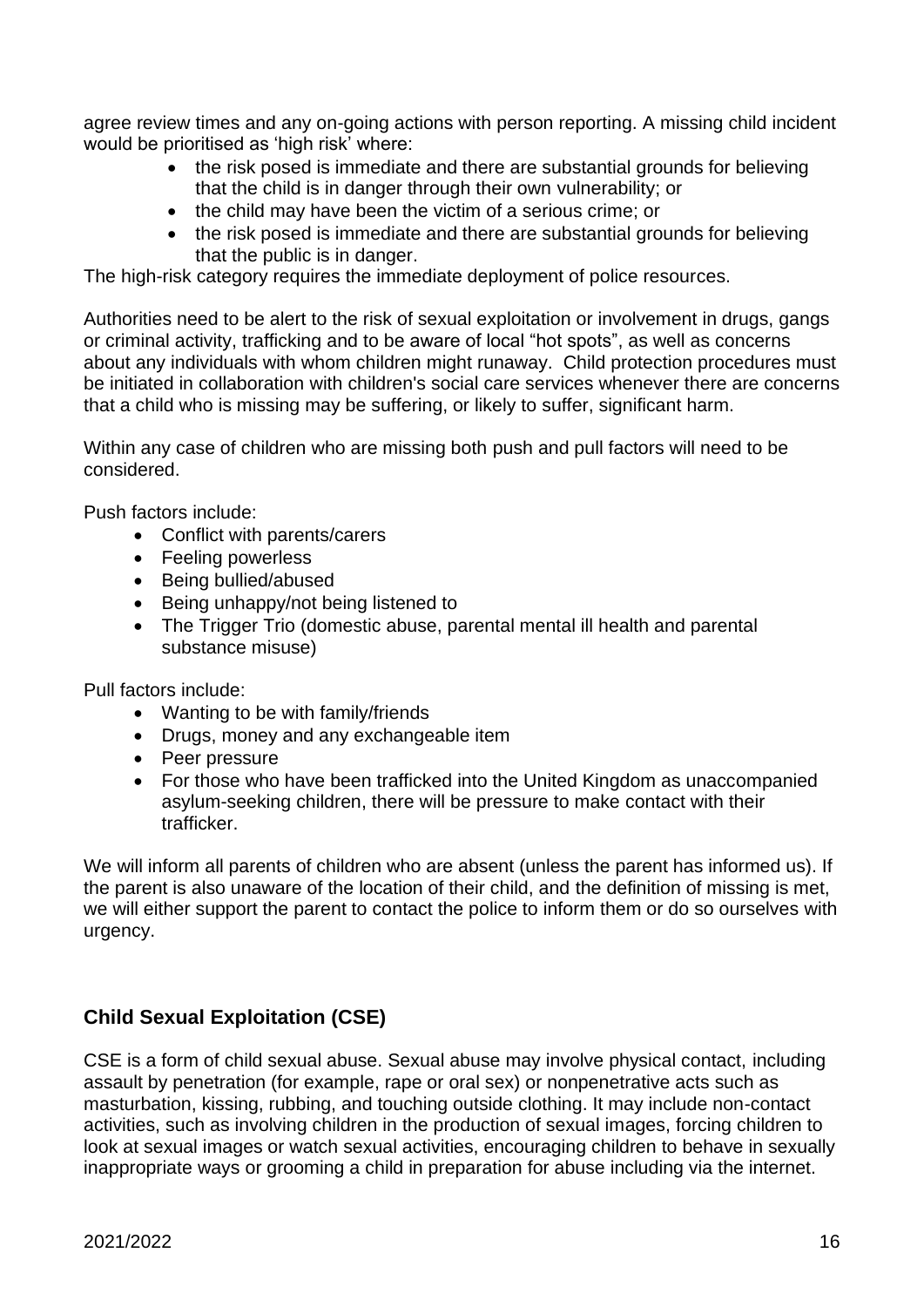CSE can occur over time or be a one-off occurrence, and may happen without the child's immediate knowledge e.g. through others sharing videos or images of them on social media.

CSE can affect any child, who has been coerced into engaging in sexual activities. This includes 16 and 17 year olds who can legally consent to have sex. Some children may not realise they are being exploited e.g. they believe they are in a genuine romantic relationship. (from KCSiE):

- Exploitation can be isolated (one-on-one) or organised group/criminal activity
- There can be a big age gap between victim and perpetrator, but it can also be peeron-peer
- Boys can be targeted just as easily as girls this is not gender specific
- Perpetrators can be women and not just men
- Exploitation can be between males and females or between the same genders
- Children with learning difficulties can be particularly vulnerable to exploitation as can children from particular groups, e.g. looked after children, young carers, children who have a history of physical, sexual emotional abuse or neglect or mental health problems; children who use drugs or alcohol, children who go missing from home or school, children involved in crime, children with parents/carers who have mental health problems, learning difficulties/other issues, children who associate with other children involved in exploitation. However, it is important to recognise that any child can be targeted

Indicators a child may be at risk of CSE include:

- going missing for periods of time or regularly coming home late;
- regularly missing school or education or not taking part in education;
- appearing with unexplained gifts or new possessions;
- associating with other young people involved in exploitation;
- having older boyfriends or girlfriends;
- suffering from sexually transmitted infections or becomes pregnant;
- mood swings or changes in emotional wellbeing;
- drug and alcohol misuse;
- displaying inappropriate sexualised behaviour.

CSE can happen to a child of any age, gender, ability or social status. Often the victim of CSE is not aware that they are being exploited and do not see themselves as a victim.

CSE can be a one-off occurrence or a series of incidents over time and range from opportunistic to complex organised abuse. It can involve force and/or enticement-based methods of compliance and may, or may not, be accompanied by violence or threats of violence.

We educate all staff in the signs and indicators of sexual exploitation. Children who have been exploited will need additional support to help maintain them in education. We use the child exploitation risk assessment form [\(CERAF\)](http://www.hampshiresafeguardingchildrenboard.org.uk/user_controlled_lcms_area/uploaded_files/SERAF%20Risk%20Assessment%20Form%20UPDATED%20Sept%202015%20%282%29.doc) and [associated guidance](http://www.hampshiresafeguardingchildrenboard.org.uk/user_controlled_lcms_area/uploaded_files/SERAF%20Risk%20Assessment%20-%20Scoring%20Guidance_%28HF000005713337%29.doc) from the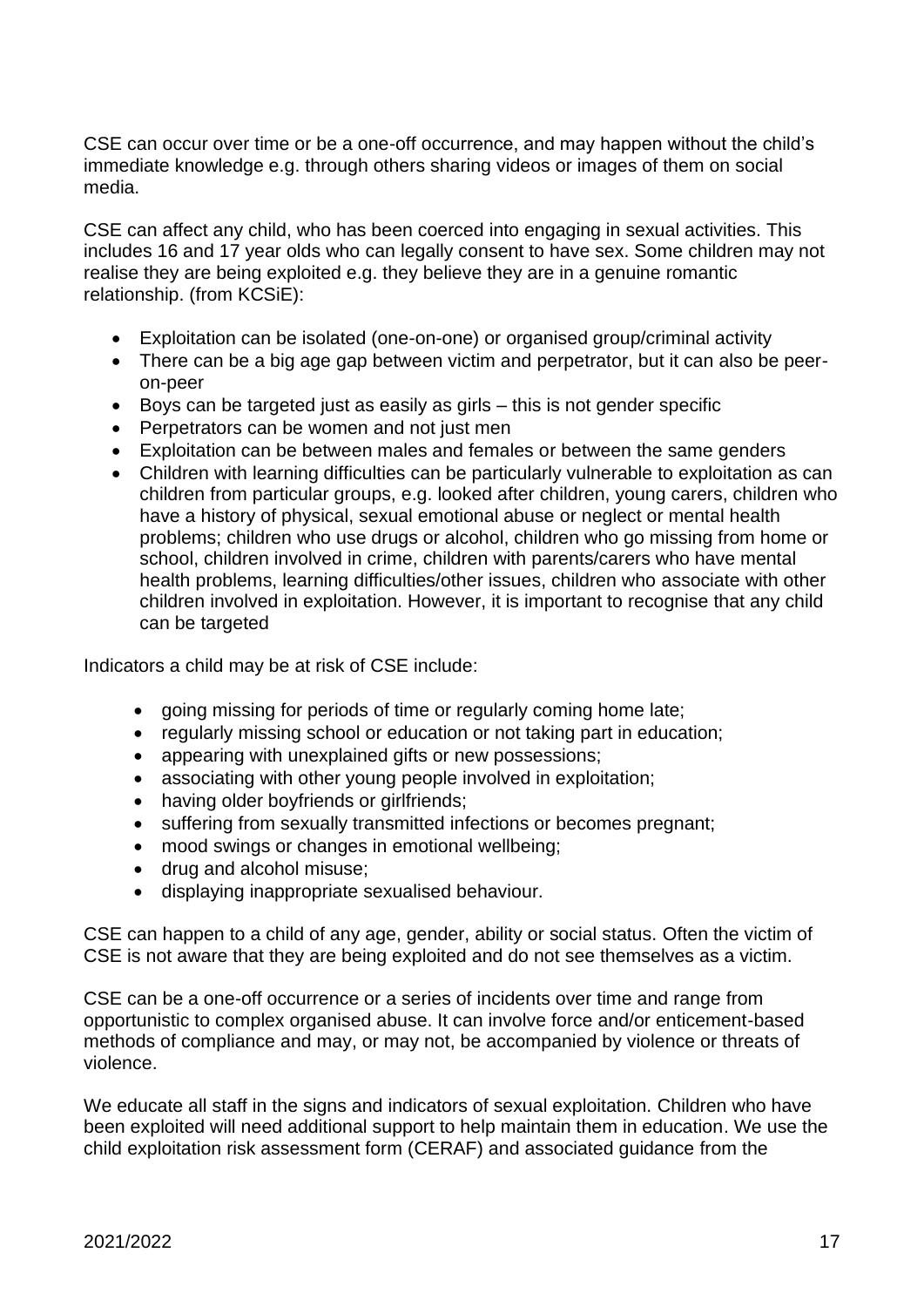Hampshire Safeguarding Children Partnership to identify pupils who are at risk; the DSL will share this information as appropriate with children's social care.

We recognise that we may have information or intelligence that could be used to both protect children and prevent risk. Any relevant information that we have will be shared on the community partnership information (CPI) form which can be downloaded from <https://www.safe4me.co.uk/portfolio/sharing-information/>

# <span id="page-17-0"></span>**Child Criminal Exploitation (including county lines)**

Child Criminal Exploitation (CCE) is defined as: 'where an individual or group takes advantage of an imbalance of power to coerce, control, manipulate or deceive a child or young person under the age of 18 into any criminal activity (a) in exchange for something the victim needs or wants, and/or (b) for the financial or other advantage of the perpetrator or facilitator and/or (c) through violence or threat of violence. The victim may have been criminally exploited even if the activity appears consensual. Child Criminal Exploitation does not always involve physical contact, it can occur through the use of technology'

The exploitation of children and young people for crime is not a new phenomenon as evidenced by Fagan's gang in Charles Dickens book, Oliver Twist. Children under the age of criminal responsibility, or young people who have increased vulnerability due to push:pull factors who are manipulated, coerced or forced into criminal activity provide opportunity for criminals to distance themselves from crime.

It is important to note that the experience of girls who are criminally exploited can be very different to that of boys. The indicators may not be the same, however professionals should be aware that girls are at risk of criminal exploitation too. It is also important to note that both boys and girls being criminally exploited may be at higher risk of sexual exploitation.

A current trend in criminal exploitation of children and young people is 'county lines' which refer to a 'phone line through which drug deals can be made. An order is placed on the number and typically a young person will deliver the drugs to the specified address and collect the money for the deal. These lines are owned and managed by organised crime gangs, often from larger cities, who are expanding their markets into rural areas. Children are often recruited to move drugs and money between locations and are known to be exposed to techniques such as 'plugging', where drugs are concealed internally to avoid detection. Children can easily become trapped by this type of exploitation, as county lines gangs create drug debts and can threaten serious violence and kidnap towards victims (and their families) if they attempt to leave the county lines network.

Indicators that a child may be criminally exploited include:

- Increase in **Missing episodes**  particularly key as children can be missing for days and drug run in other counties
- Having unexplained amounts of money, **new high-cost items** and multiple mobile phones
- Increased social media and phone/text use, almost always secretly
- **Older males** in particular seen to be hanging around and driving
- Having injuries that are unexplained and being unwilling to have them looked at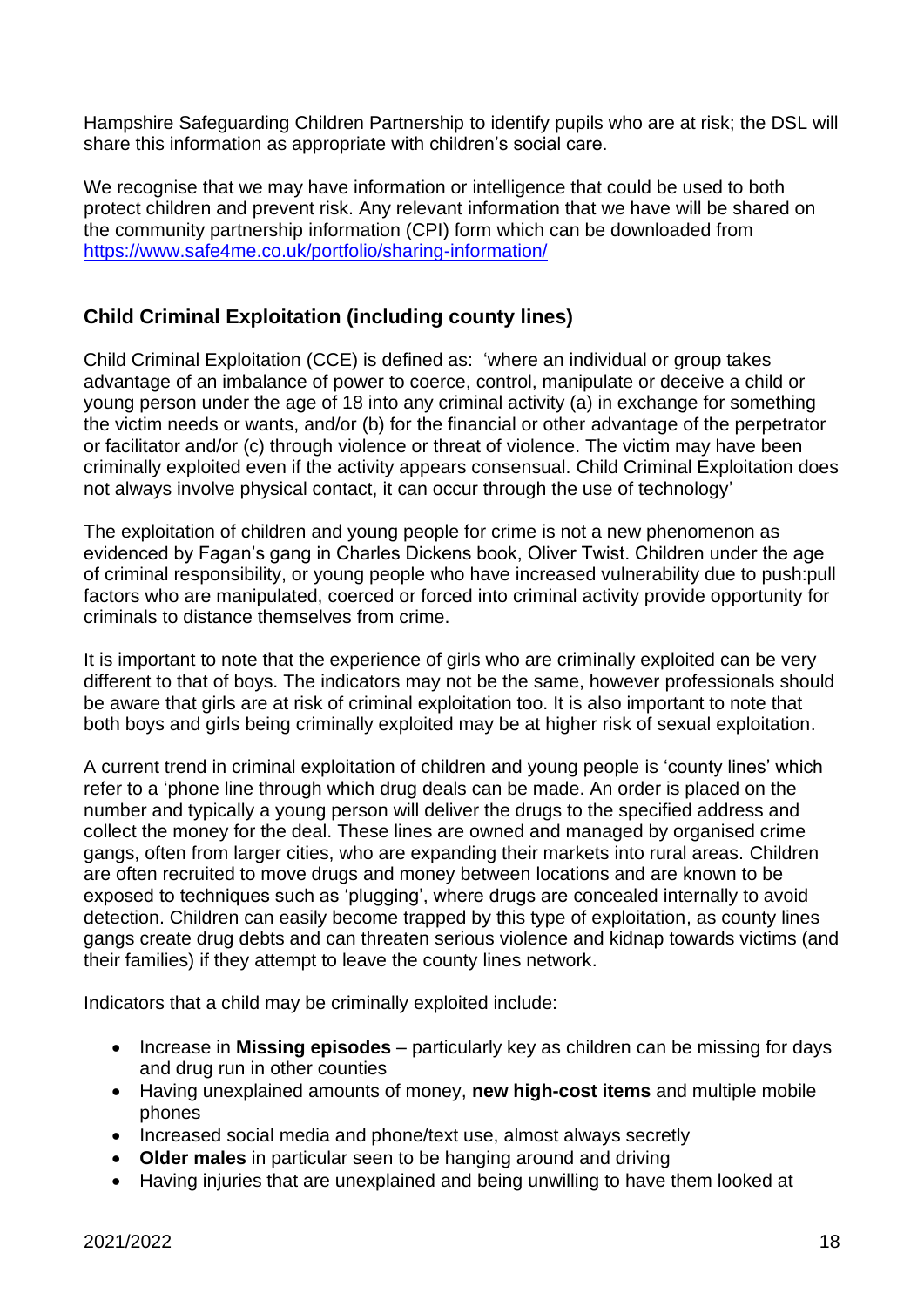- Increase in aggression, violence and fighting
- Carrying **weapons** knives, baseball bats, hammers, acid
- Travel receipts that are unexplained
- **Significant missing** from education and disengaging from previous positive peer groups
- Association with other young people involved in exploitation
- Children who misuse drugs and alcohol
- Parent concerns and significant changes in behaviour that affect emotional wellbeing

We will treat any child who may be criminally exploited as a victim in the first instance and using the CERAF form and guidance in our referral to children's social care. If a referral to the police is also required, as crimes have been committed on the school premises, these will also be made. Children who have been exploited will need additional support to help maintain them in education

If there is information or intelligence about child criminal exploitation, we will report this to the police via the community partnership information form. <https://www.safe4me.co.uk/portfolio/sharing-information/>

### <span id="page-18-0"></span>**Serious Violence**

Serious violence is becoming a factor for those who are involved in criminal exploitation. It can also be an indication of gang involvement and criminal activity.

All staff will be made aware of indicators, which may signal that pupils, or members of their families, are at risk from or involved with serious violent crime.

These indications can include but are not limited to:

- increased absence from school;
- a change in friendships or relationships with older individuals or groups;
- a significant decline in performance;
- signs of self-harm;
- significant change in wellbeing;
- signs of assault;
- unexplained injuries;
- unexplained gifts and/or new possessions;
- possession of weapons.

Staff should be aware of the range of risk factors which increase the likelihood of involvement in serious violence, such as being male, having been frequently absent or permanently excluded from school, having experienced child maltreatment and having been involved in offending, such as theft or robbery.

Advice for staff can be found in in the Home Office's [Preventing youth violence and gang](https://www.gov.uk/government/publications/advice-to-schools-and-colleges-on-gangs-and-youth-violence)  [involvement.](https://www.gov.uk/government/publications/advice-to-schools-and-colleges-on-gangs-and-youth-violence)

We have a duty to not only prevent the individual from engaging in criminal activity, but also to safeguard others who may be harmed by their actions. We will report concerns of serious violence to police and social care.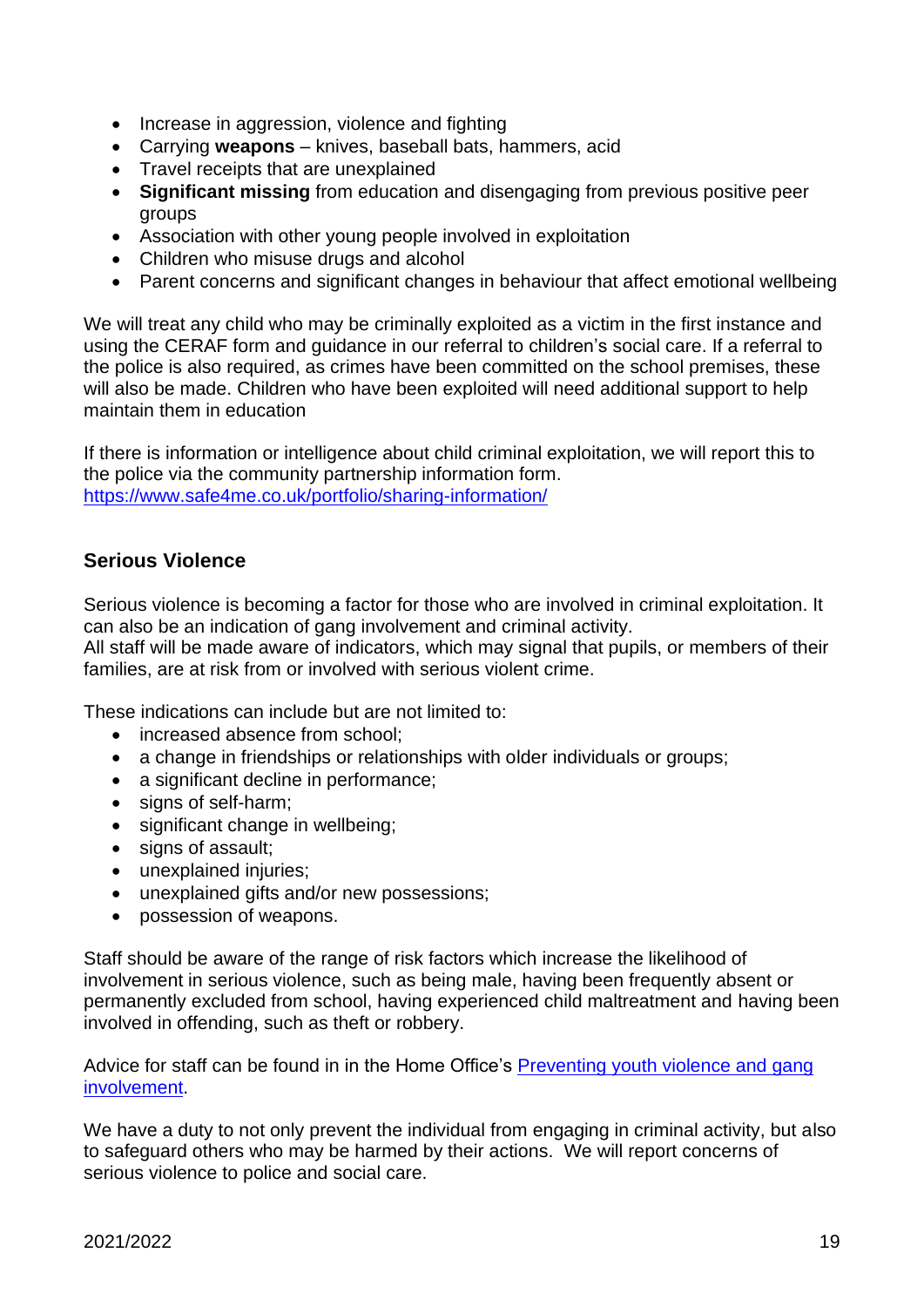If there is information or intelligence about potential serious violence, we will report this to the police via the community partnership information form. <https://www.safe4me.co.uk/portfolio/sharing-information/>

# <span id="page-19-0"></span>**Trafficked Children and modern slavery**

Modern slavery encompasses human trafficking and slavery, servitude and forced or compulsory labour. Exploitation can take many forms, including: sexual exploitation, forced labour, slavery, servitude, forced criminality and the removal of organs.

Human trafficking is defined by the UNHCR in respect of children as a process that is a combination of:

- Movement (including within the UK)
- Control, through harm / threat of harm or fraud
- For the purpose of exploitation

Any child transported for exploitative reasons is considered to be a trafficking victim. There is significant evidence that children (both of UK and other citizenship) are being trafficked internally within the UK and this is regarded as a more common form of trafficking in the UK.

There are a number of indicators which suggest that a child may have been trafficked into the UK, and may still be controlled by the traffickers or receiving adults. These are as follows:

- Shows signs of physical or sexual abuse, and/or has contracted a sexually transmitted infection or has an unwanted pregnancy
- Has a history of going missing and unexplained moves
- Is required to earn a minimum amount of money every day
- Works in various locations
- Has limited freedom of movement
- Appears to be missing for periods
- Is known to beg for money
- Is being cared for by adult/s who are not their parents and the quality of the relationship between the child and their adult carers is not good
- Is one among a number of unrelated children found at one address
- Has not been registered with or attended a GP practice
- Is excessively afraid of being deported.

For those children who are internally trafficked within the UK indicators include:

- Physical symptoms (bruising indicating either physical or sexual assault)
- Prevalence of a sexually transmitted infection or unwanted pregnancy
- Reports from reliable sources suggesting the likelihood of involvement in sexual exploitation/the child has been seen in places known to be used for sexual exploitation
- Evidence of drug, alcohol or substance misuse
- Being in the community in clothing unusual for a child i.e. inappropriate for age, or borrowing clothing from older people
- Relationship with a significantly older partner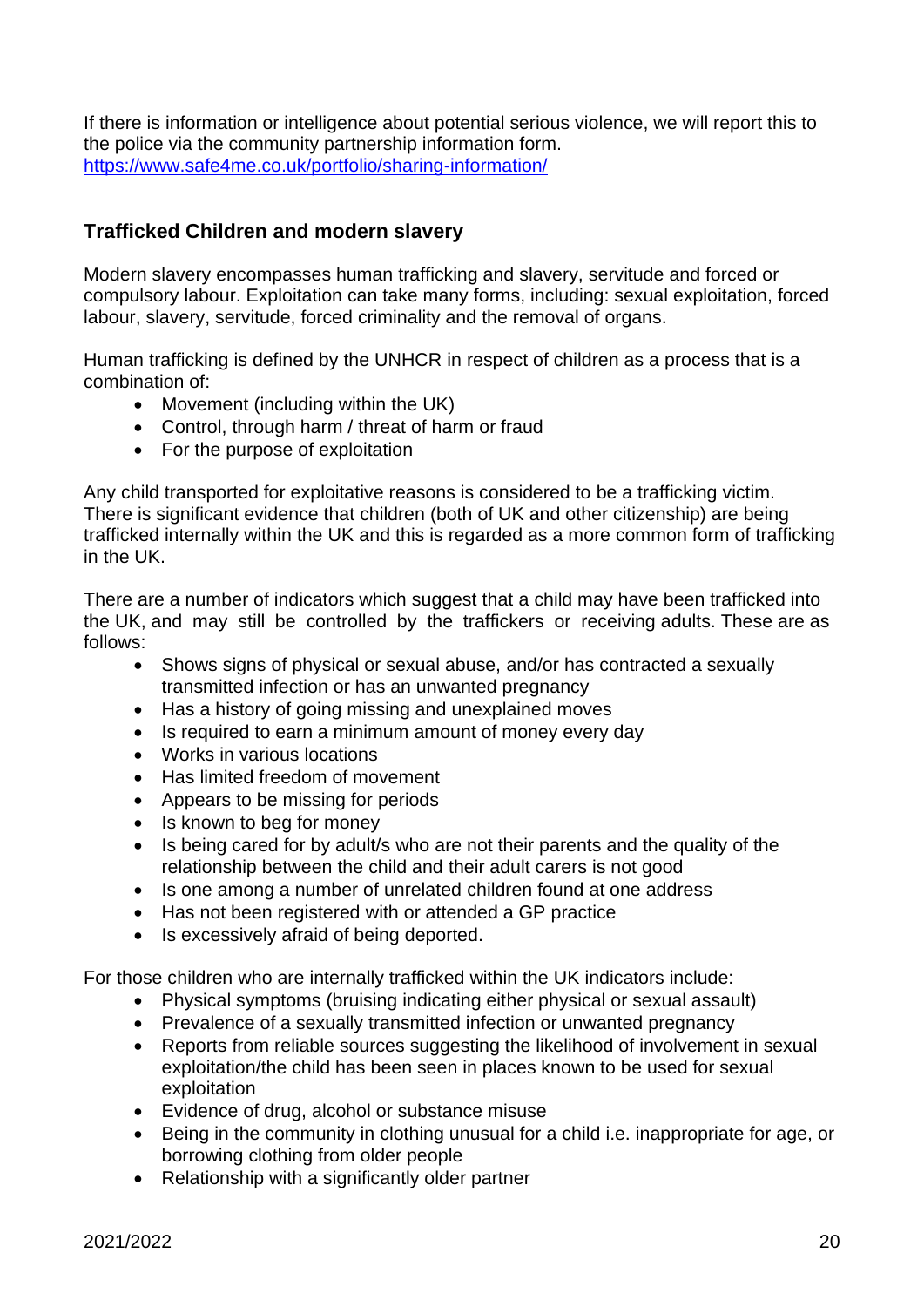- Accounts of social activities, expensive clothes, mobile phones or other possessions with no plausible explanation of the source of necessary funding
- Persistently missing, staying out overnight or returning late with no plausible explanation
- Returning after having been missing, looking well cared for despite having not been at home
- Having keys to premises other than those known about
- Low self- image, low self-esteem, self-harming behaviour including cutting, overdosing, eating disorder, promiscuity
- Truancy / disengagement with education
- Entering or leaving vehicles driven by unknown adults
- Going missing and being found in areas where the child or young person has no known links; and/or
- Possible inappropriate use of the internet and forming on-line relationships, particularly with adults.

These behaviours themselves do not indicate that a child is being trafficked but should be considered as indicators that this may be the case.

When considering modern slavery, there is a perception that this is taking place overseas. The government estimates that tens of thousands of slaves are in the UK today.

Young people being forced to work in restaurants, nail bars, car washes and harvesting fruit, vegetables or other foods may have all been slaves 'hiding in plain sight' within the U.K and rescued from slavery. Other forms of slavery such as sex slaves or household slaves are more hidden but have also been rescued within the UK.

If staff believe that a child is being trafficked or is a slave, this will be reported to the designated safeguarding lead for referral to be considered to children's social care.

# <span id="page-20-0"></span>**Child abduction**

Child abduction is the unauthorised removal or retention of a minor from a parent or anyone with legal responsibility for the child. Child abduction can be committed by parents or other family members; by people known but not related to the victim (such as neighbours, friends and acquaintances); and by strangers. Further information is available at: www.actionagainstabduction.org

When we consider who is abducted and who abducts:

- Nearly three-quarters of children abducted abroad by a parent are aged between 0 and 6 years-old
- Roughly equal numbers are boys and girls
- Two-thirds of children are from minority ethnic groups.
- 70% of abductors are mothers. The vast majority have primary care or joint primary care for the child abducted.
- Many abductions occur during school holidays when a child is not returned following a visit to the parent's home country (so-called 'wrongful retentions').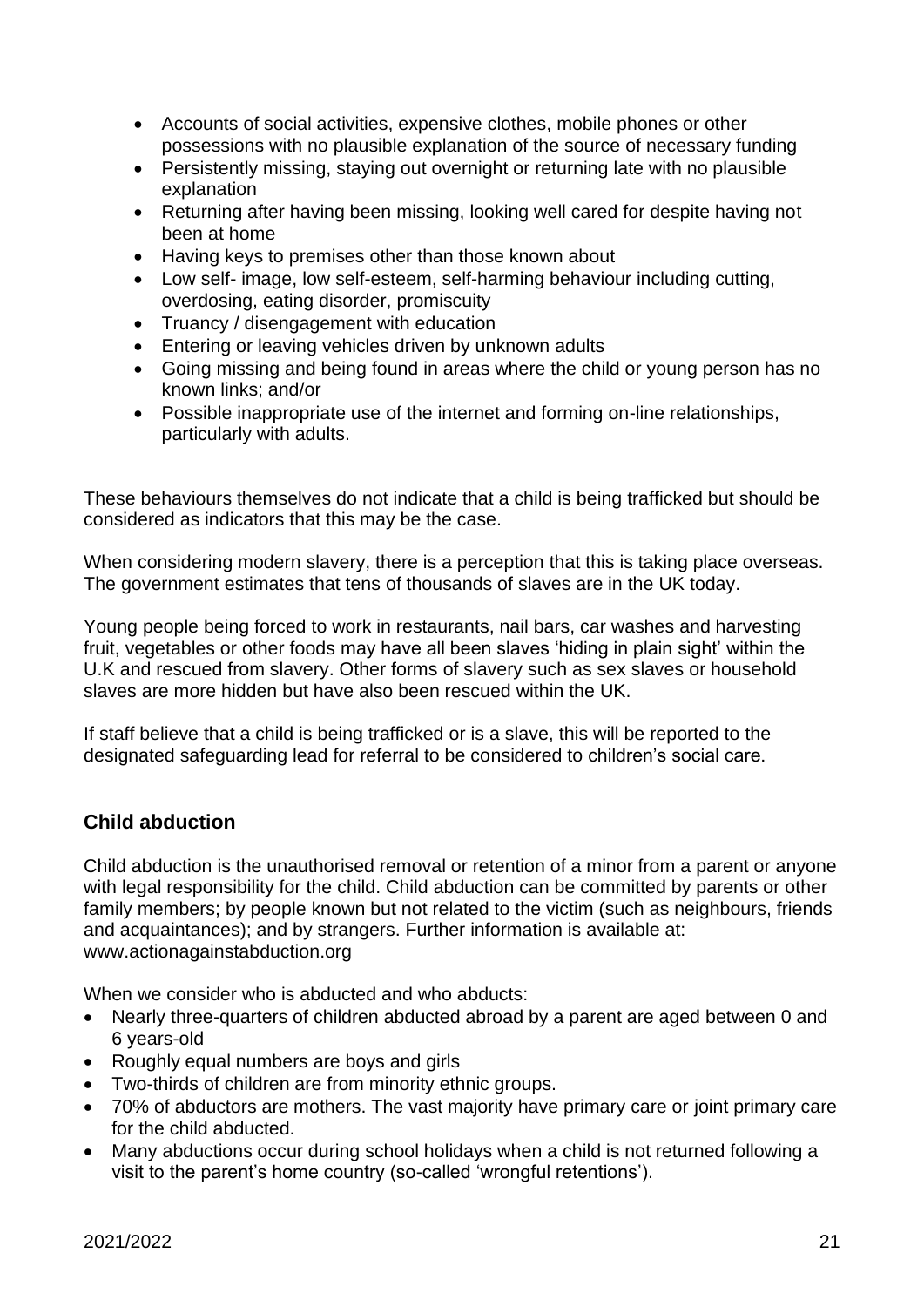If we become aware of an abduction, we will follow the HIPS procedure and contact the police and childrens social care (if they are not already aware).

If we are made aware of a potential risk of abduction, we will seek advice and support from police and childrens social care to confirm that they are aware and seek clarity on what actions we are able to take.

# <span id="page-21-0"></span>*Returning home from care*

When children are taken into care, consideration may be given in the future to those children being returned to the care of their parents, or one of their parents. Other children are placed in care on a voluntary basis by the parents who are able to remove their voluntary consent (and children return home).

While this is a positive experience for many children who have returned to their families, for some there are different challenges and stresses in this process.

As a school, if we are aware of one of our children who is looked after is returning to their home, we will consider what support we can offer and ensure as a minimum that the child has a person that they trust, who they can talk to or share their concerns with.

# <span id="page-21-1"></span>*Technologies*

Technological hardware and software is developing continuously with an increase in functionality of devices that people use. The majority of children use online tools to communicate with others locally, nationally and internationally. Access to the Internet and other tools that technology provides is an invaluable way of finding, sharing and communicating information. While technology itself is not harmful, it can be used by others to make children vulnerable and to abuse them.

The breadth of issues classified within online safety is considerable, but can be categorised into four areas of risk:

- content: being exposed to illegal, inappropriate or harmful content, for example: pornography, fake news, racism, misogyny, self-harm, suicide, anti-Semitism, radicalisation and extremism.
- contact: being subjected to harmful online interaction with other users; for example: peer to peer pressure, commercial advertising and adults posing as children or young adults with the intention to groom or exploit them for sexual, criminal, financial or other purposes'.
- conduct: personal online behaviour that increases the likelihood of, or causes, harm; for example, making, sending and receiving explicit images (e.g consensual and nonconsensual sharing of nudes and semi-nudes and/or pornography, sharing other explicit images and online bullying; and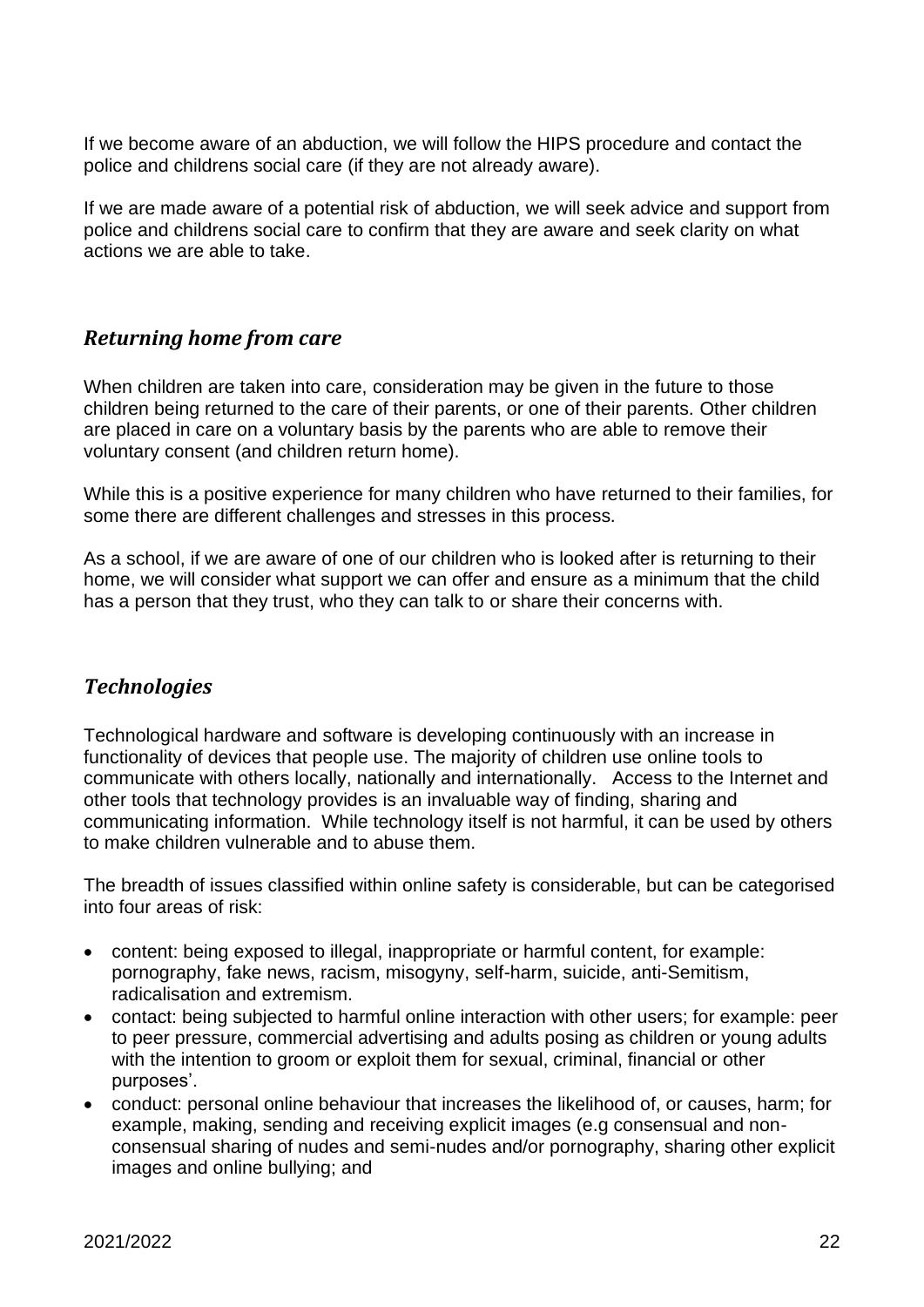• commerce - risks such as online gambling, inappropriate advertising, phishing and or financial scams.

## <span id="page-22-0"></span>**Online Safety and Social Media**

With the current speed of on-line change, some parents and carers have only a limited understanding of online risks and issues. Parents may underestimate how often their children come across potentially harmful and inappropriate material on the internet and may be unsure about how to respond. Some of the risks could be:

- unwanted contact
- grooming
- online bullying including sexting
- digital footprint
- accessing and generating inappropriate content

The school will therefore seek to provide information and awareness to both pupils and their parents through:

- Acceptable use agreements for children, teachers, parents/carers and governors
- Curriculum activities involving raising awareness around staying safe online
- Information included in letters, newsletters, web site
- Parent consultations
- High profile events
- Social media policy (forthcoming)

# <span id="page-22-1"></span>**Cyberbullying**

Central to the school's anti-bullying policy is the principle that '*bullying is always unacceptable'* and that '*all pupils have a right not to be bullied*'.

The school also recognises that it must take note of bullying perpetrated outside school which has an impact within the school; therefore once aware we will respond to any cyberbullying carried out by pupils when they are away from the site.

Cyber-bullying is defined as 'an aggressive, intentional act carried out by a group or individual using electronic forms of contact repeatedly over time against a victim who cannot easily defend himself/herself.'

By cyber-bullying, we mean bullying by electronic media:

- Bullying by texts or messages or calls on mobile 'phones
- The use of mobile 'phone cameras to cause distress, fear or humiliation
- Posting threatening, abusive, defamatory or humiliating material on websites, to include blogs, personal websites, social networking sites
- Using e-mail to message others
- Hijacking/cloning e-mail accounts
- Making threatening, abusive, defamatory or humiliating remarks in on-line forums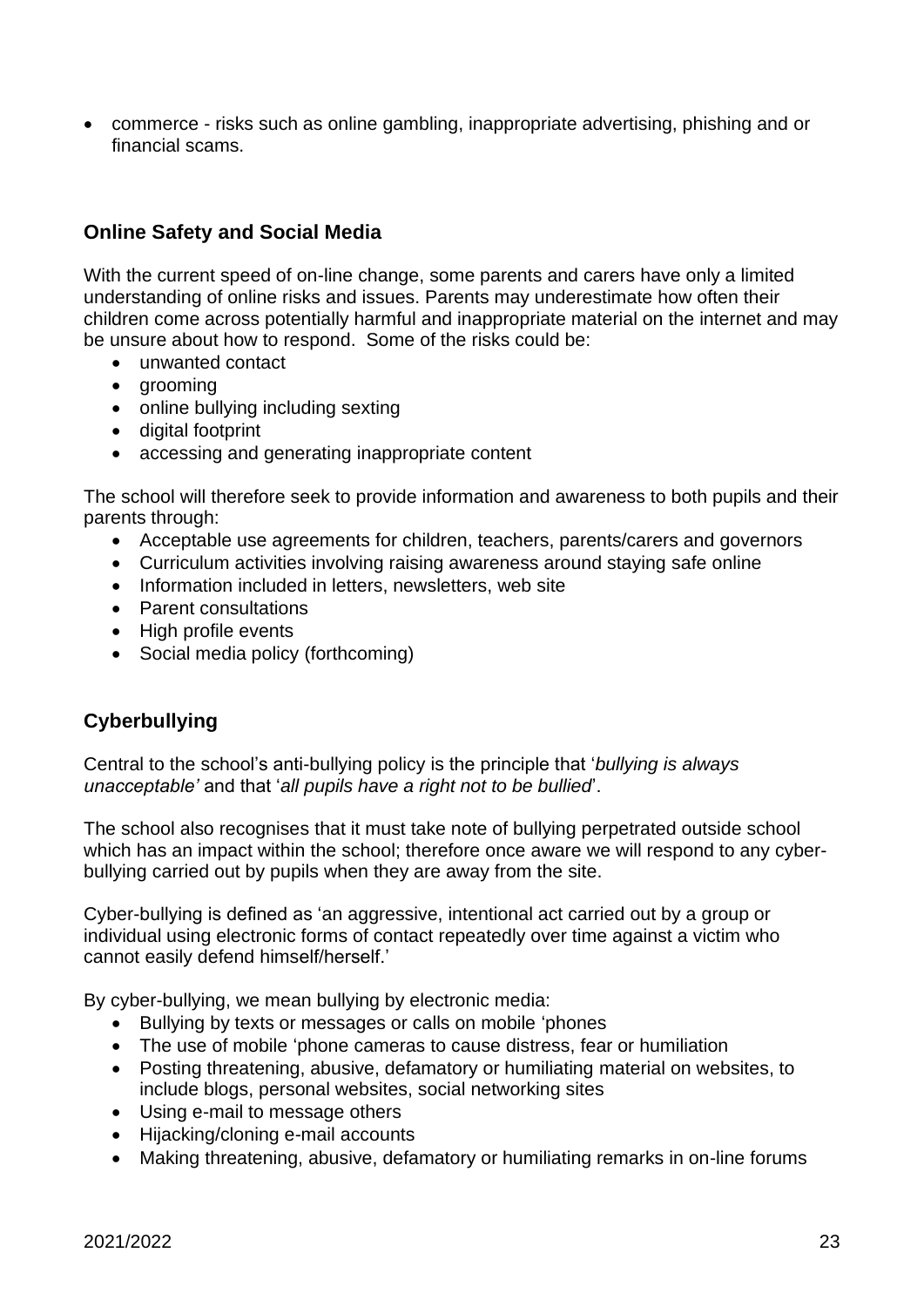Cyber-bullying may be at a level where it is criminal in character. It is unlawful to disseminate defamatory information in any media including internet sites. Section 127 of the Communications Act 2003 makes it an offence to send, by public means of a public electronic communications network, a message or other matter that is grossly offensive or one of an indecent, obscene or menacing character. The Protection from Harassment Act 1997 makes it an offence to knowingly pursue any course of conduct amounting to harassment.

If we become aware of any incidents of cyberbullying, we will need to consider each case individually as to any criminal act that may have been committed. The school will pass on information to the police if it feels that it is appropriate or is required to do so.

# <span id="page-23-0"></span>**Sexting**

'Sexting' often refers to the sharing of naked or 'nude' pictures or video through mobile phones and/or the internet. It also includes underwear shots, sexual poses and explicit text messaging is it sometimes referred to as youth produced sexual imagery.

While sexting often takes place in a consensual relationship between two young people, the use of sexted images in revenge following a relationship breakdown is becoming more commonplace. Sexting can also be used as a form of sexual exploitation and take place between strangers.

As the average age of first smartphone or camera enabled tablet usage for a child is 6 years old, sexting is an issue that requires awareness raising across all ages.

The school will use age-appropriate educational material to raise awareness, to promote safety and deal with pressure. Parents should be aware that they can come to the school for advice.

# <span id="page-23-1"></span>**On-line sexual abuse**

As a school we will:

- **Report** to the police, CEOP or any other relevant body any on-line sexual abuse or harmful content we are made aware of. This could include sending abusive, harassing and misogynistic messages; sharing nude and semi-nude images and videos; and coercing others to make and share sexual imagery. We will seek guidance from the NPCC ['when to call the police'](https://www.npcc.police.uk/documents/Children%20and%20Young%20people/When%20to%20call%20the%20police%20guidance%20for%20schools%20and%20colleges.pdf) document and the internet watch foundations ['report](https://reportharmfulcontent.com/?lang=en)  [harmful content'](https://reportharmfulcontent.com/?lang=en) website.
- **Educate** to raise awareness of what on-line sexual abuse is, how it can happen, how to limit the impact and what to do if you become aware of it.
- **Support** victims of on-line abuse within the school community.

### <span id="page-23-2"></span>**Gaming**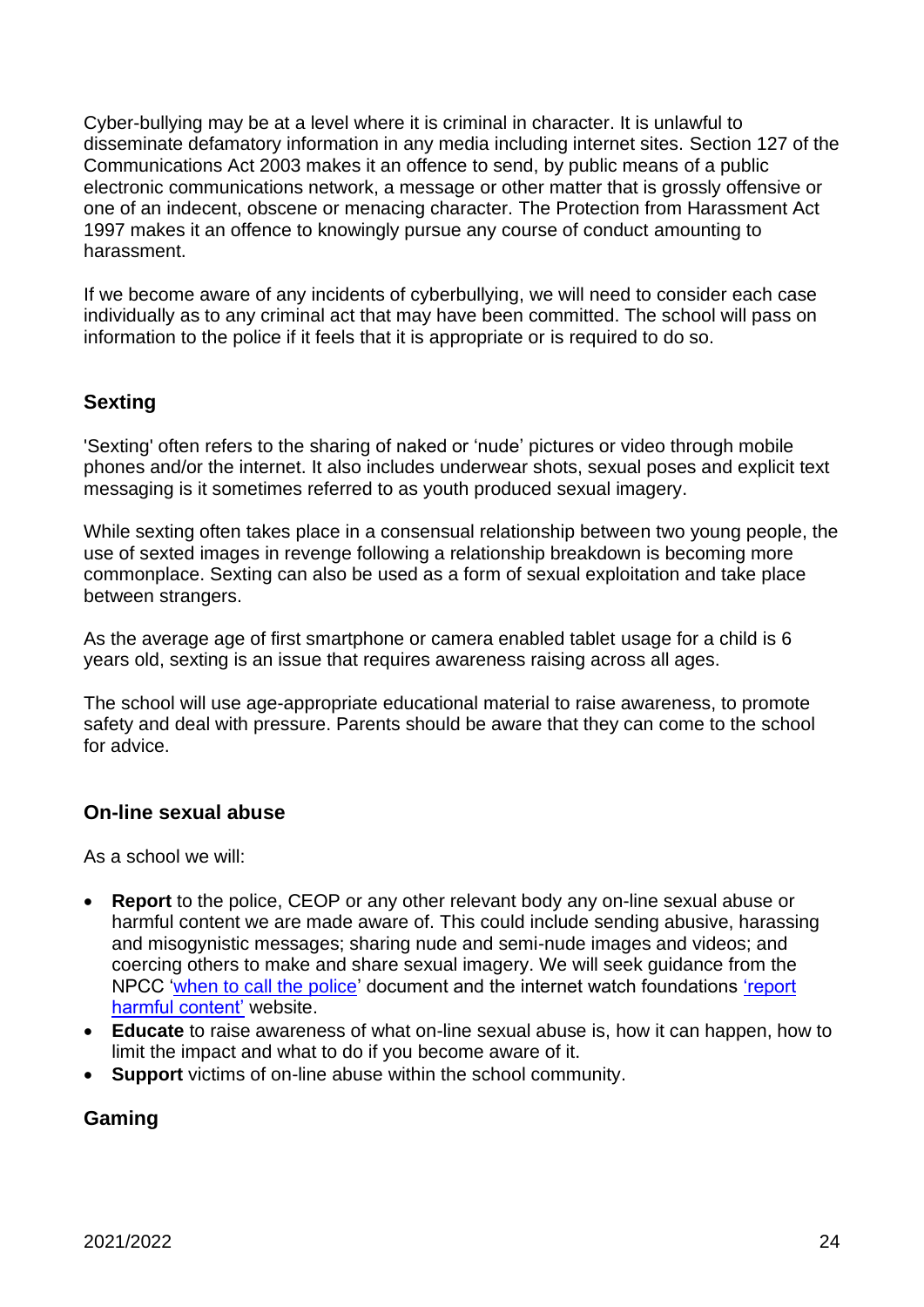Online gaming is an activity in which the majority of children and many adults get involved. The school will raise awareness:

- By talking to parents and carers about the games their children play and help them identify whether they are appropriate
- By supporting parents in identifying the most effective way to safeguard their children by using parental controls and child safety mode
- By talking to parents about setting boundaries and time limits when games are played
- By highlighting relevant resources.

# <span id="page-24-0"></span>**Online reputation**

Online reputation is the opinion others get of a person when they encounter them on-line. It is formed by posts, photos that have been uploaded and comments made by others on people's profiles. It is important that children and staff are aware that anything that is posted could influence their future professional reputation. The majority of organisations and work establishments now check digital footprint before considering applications for positions or places on courses.

# <span id="page-24-1"></span>**Grooming**

On-line grooming is the process by which one person with an inappropriate sexual interest in children will approach a child on-line, with the intention of developing a relationship with that child, to be able to meet them in person and intentionally cause harm.

The school will build awareness amongst children and parents about ensuring that the child:

- Only has friends on-line that they know in real life
- Is aware that if they communicate with somebody that they have met on-line, that relationship should stay on-line.

That the school will support parents to:

- Recognise the signs of grooming
- Have regular conversations with their children about on-line activity and how to stay safe on-line

The school will raise awareness by:

- Including awareness of grooming as part of their curriculum
- Identifying with parents and children how they can be safeguarded against grooming.

Additionally to being targeted for sexual motivations, some young people are also groomed online for exploitation or radicalisation. While the drivers and objectives are different, the actual process is broadly similar to radicalisation, with the exploitation of a person's vulnerability usually being the critical factor. Those who are targeted are often offered something ideological, such as an eternal spiritual reward, or sometimes something physical, such as an economic incentive, that will make them 'feel better' about themselves or their situation.

Anyone can be at risk. Age, social standing and education do not necessarily matter as much as we previously thought, and we have seen all kinds of people become radicalised,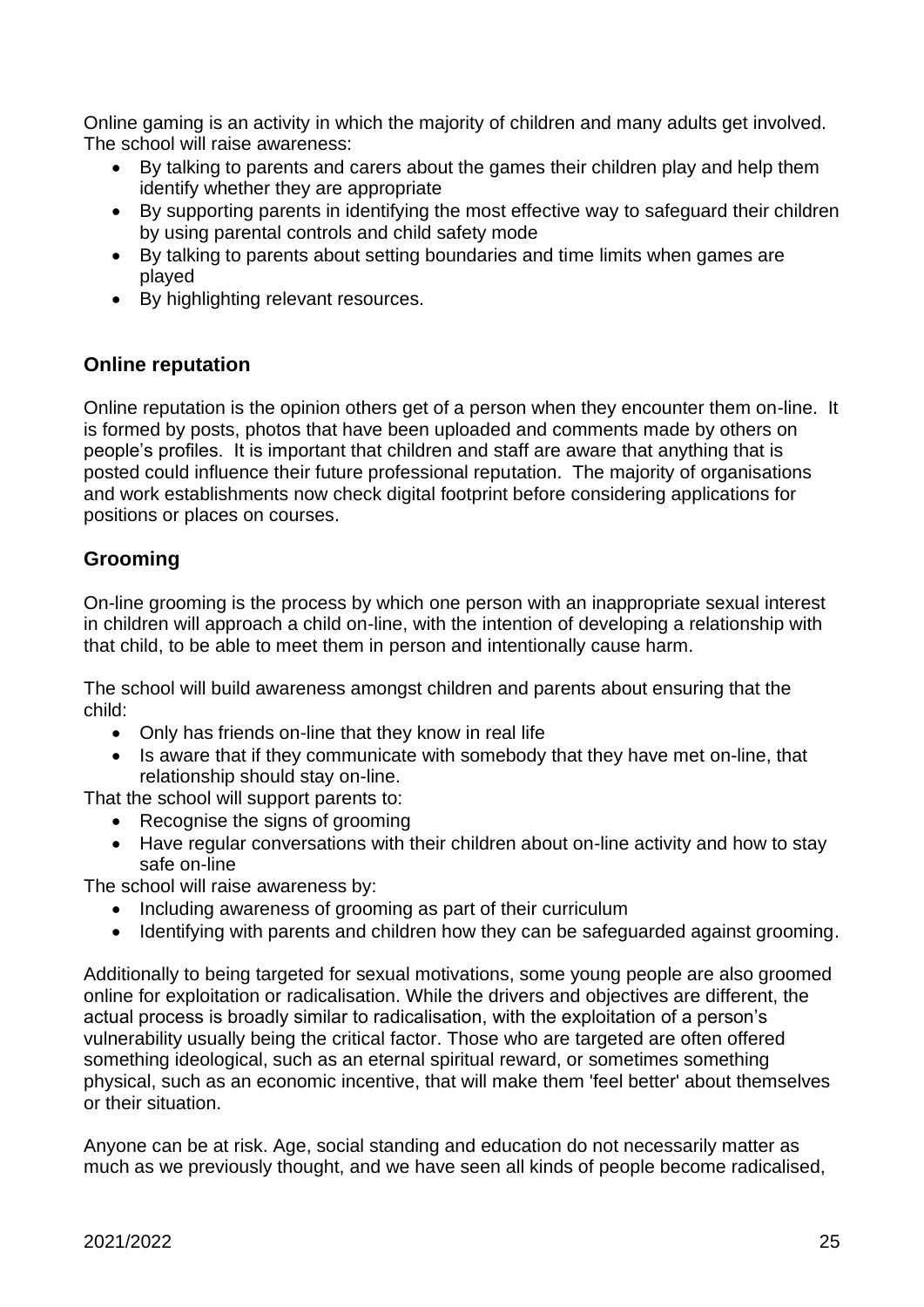from young men and women with learning difficulties to adults in well-respected professions. What is clear is that, the more vulnerable the person, the easier it is to influence their way of thinking.

Signs of grooming can include:

- isolating themselves from family and friends;
- becoming secretive and not wanting to talk or discuss their views;
- closing computers down when others are around;
- refusing to say who they are talking to; using technology such as anonymous browsing to hide their activity; and
- sudden changes in mood, such as becoming angry or disrespectful.

Of course, none of these behaviours necessarily mean someone is being radicalised and, when displayed, could be a symptom of bullying or other emotional issues.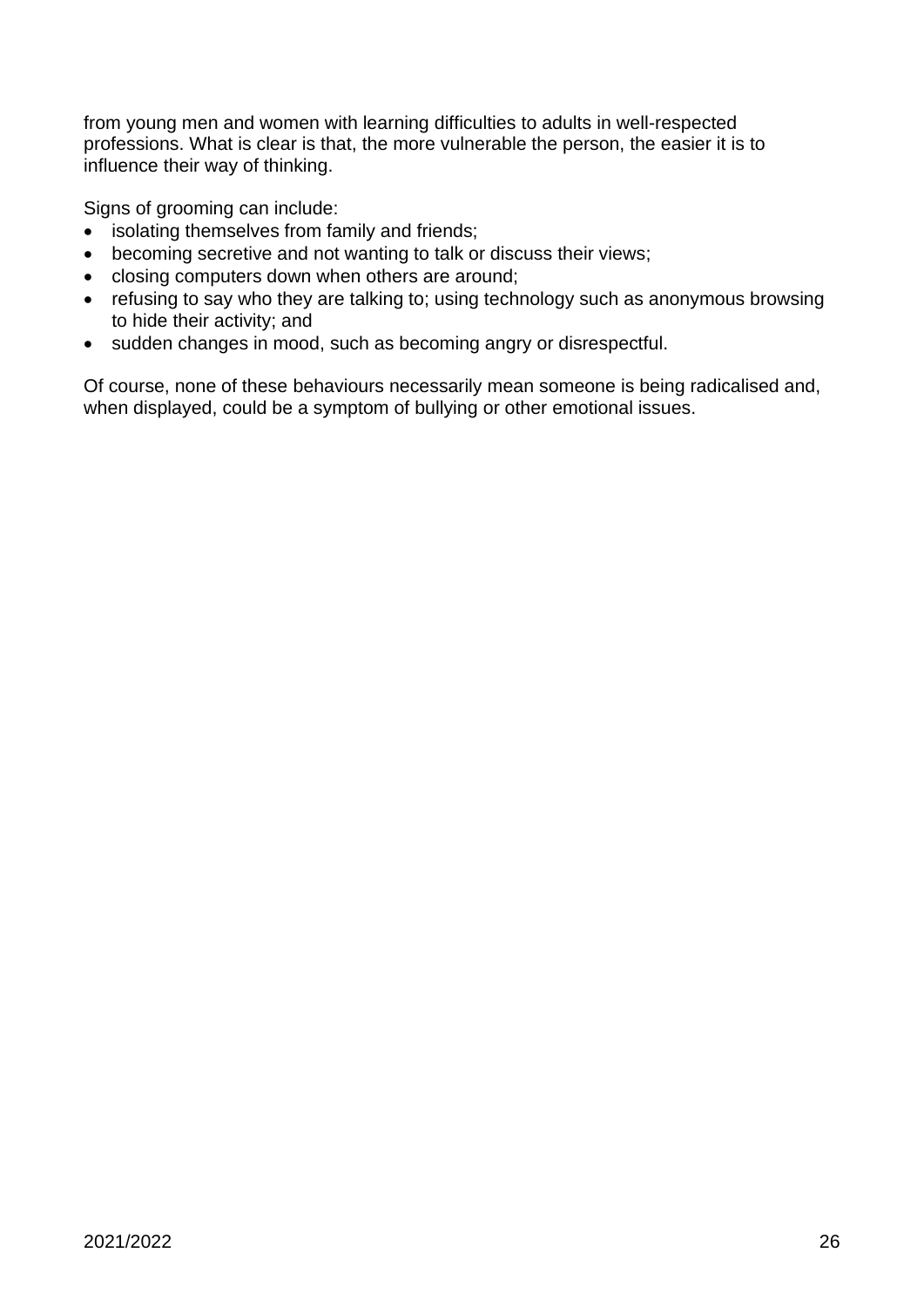# <span id="page-26-0"></span>**Part 2 – Safeguarding issues relating to individual pupil needs**

#### <span id="page-26-1"></span>**Homelessness**

We recognise that being homeless or being at risk of becoming homeless presents a real risk to a child's welfare. The impact of losing a place of safety and security can affect a child's behaviour and attachments.

In line with the Homelessness Reduction Act 2017, this school will promote links into the Local Housing Authority for the parent or care giver in order to raise/progress concerns at the earliest opportunity.

We recognise that whilst referrals and/or discussion with the Local Housing Authority should be progressed as appropriate, this does not, and should not, replace a referral into children's social care where a child has been harmed or is at risk of harm.

### <span id="page-26-2"></span>**Children and the Court System**

We recognise that children are sometimes required to give evidence in criminal courts, either for crimes committed against them or for crimes they have witnessed. We know that this can be a stressful experience and therefore the school will aim to support children through this process.

Along with pastoral support, the school will use age-appropriate materials published by HM Courts and Tribunals Services (2017) that explain to children what it means to be a witness, how to give evidence and the help they can access.

We recognise that making child arrangements via the family courts following separation can be stressful and entrench conflict in families. This can be stressful for children. This school will support children going through this process.

Alongside pastoral support this school will use online materials published by The Ministry of Justice (2018) which offers children information & advice on the dispute resolution service.

These materials will also be offered to parents and carers if appropriate.

#### <span id="page-26-3"></span>**Children with family members in prison**

Children who have a family member in prison are at greater risk of poor outcomes including poverty, stigma, isolation and poor mental health.

This school aims to:

- understand and respect the child's wishes. We will respect the child's wishes about sharing information. If other children become aware, the school will be vigilante to potential bullying or harassment
- keep as much contact as possible with the parent/caregiver.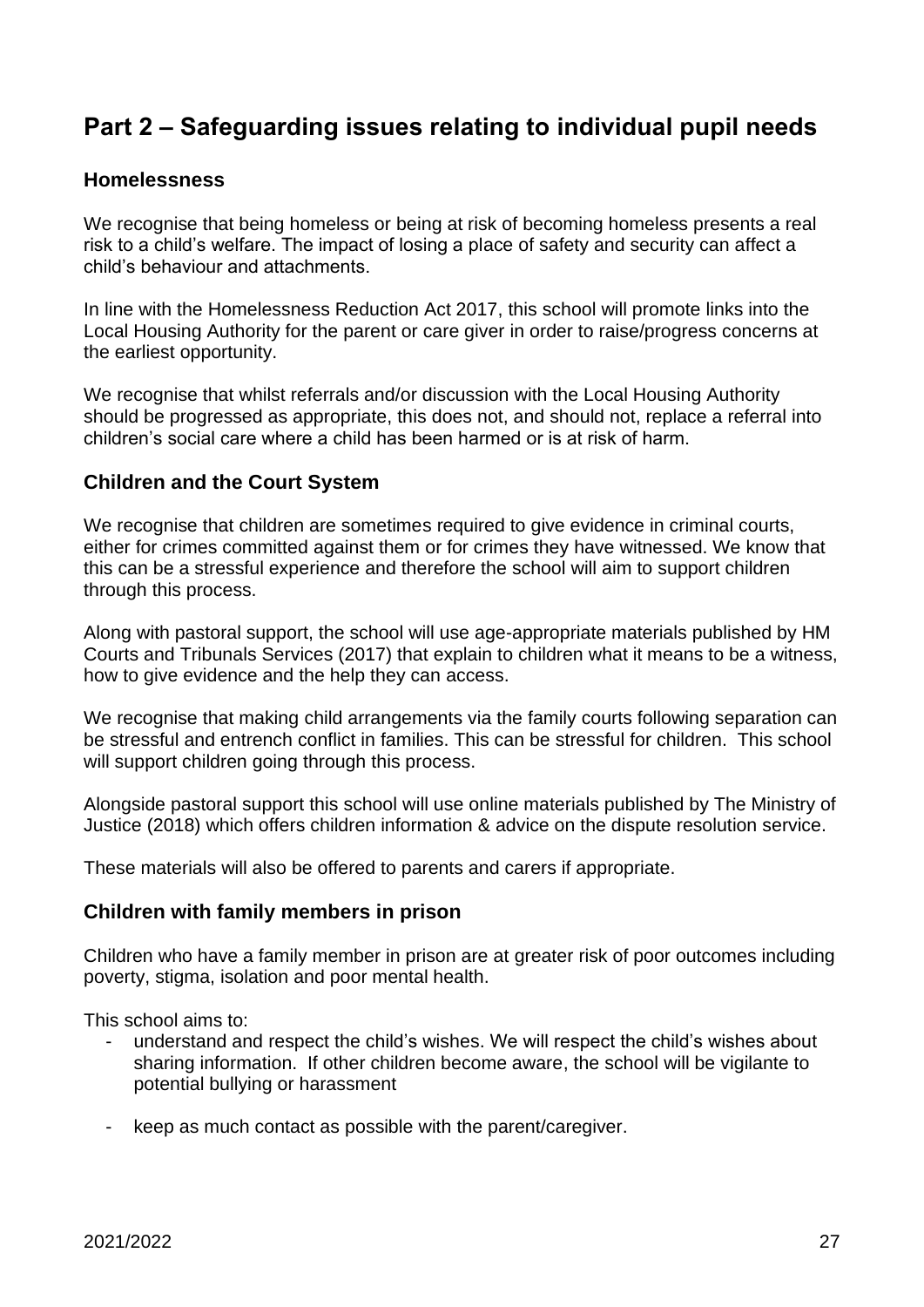We will maintain good links with the remaining caregiver in order to foresee and manage any developing problems. Following discussions, we will develop appropriate systems for keeping the imprisoned caregiver updates about their child's education.

- be sensitive in lessons. This school will consider the needs of any child with an imprisoned parent/caregiver during lesson planning.
- Provide extra support. We recognise that having a parent in prison can attach a real stigma to a child, particularly if the crime is known and serious. We will provide support and mentoring to help a child work through their feelings on the issue.

Alongside pastoral care the school will use the resources provided by the National Information Centre on Children of Offender in order to support and mentor children in these circumstances.

# <span id="page-27-0"></span>**Pupils with medical conditions (in school)**

There is a separate policy and procedure on Supporting Pupils with Medical Conditions [Supporting pupil with medical conditions](https://www.wolverdene.hants.sch.uk/wp-content/uploads/2021/09/Supporting-pupil-with-medical-conditions-2021.pdf)

We will make ensure that sufficient staff are trained to support any pupil with a medical condition. All relevant staff will be made aware of the condition to support the child and be aware of medical needs and risks to the child. An individual healthcare plan may be put in place to support the child and their medical needs.

# <span id="page-27-1"></span>**Pupils with medical conditions (out of school)**

There will be occasions when children are temporarily unable to attend our school on a fulltime basis because of their medical needs. These children and young people are likely to be:

- children and young people suffering from long-term illnesses
- children and young people with long-term post-operative or post-injury recovery periods
- children and young people with long-term mental health problems (emotionally vulnerable).

Where it is clear that an absence will be for more than 15 continuous school days, the Education and Inclusion branch of Children Services will be contacted to advise on the pupil's education.

# <span id="page-27-2"></span>**Special educational needs and disabilities**

Children who have special educational needs and/or disabilities can have additional vulnerabilities when recognising abuse and neglect. These can include:

- Assumptions that indicators of possible abuse such as behaviour, mood and injury relate to the child's disability without further exploration
- The potential for a disproportionate impact on children with SEND, for example by behaviours such as bullying, without outwardly showing any signs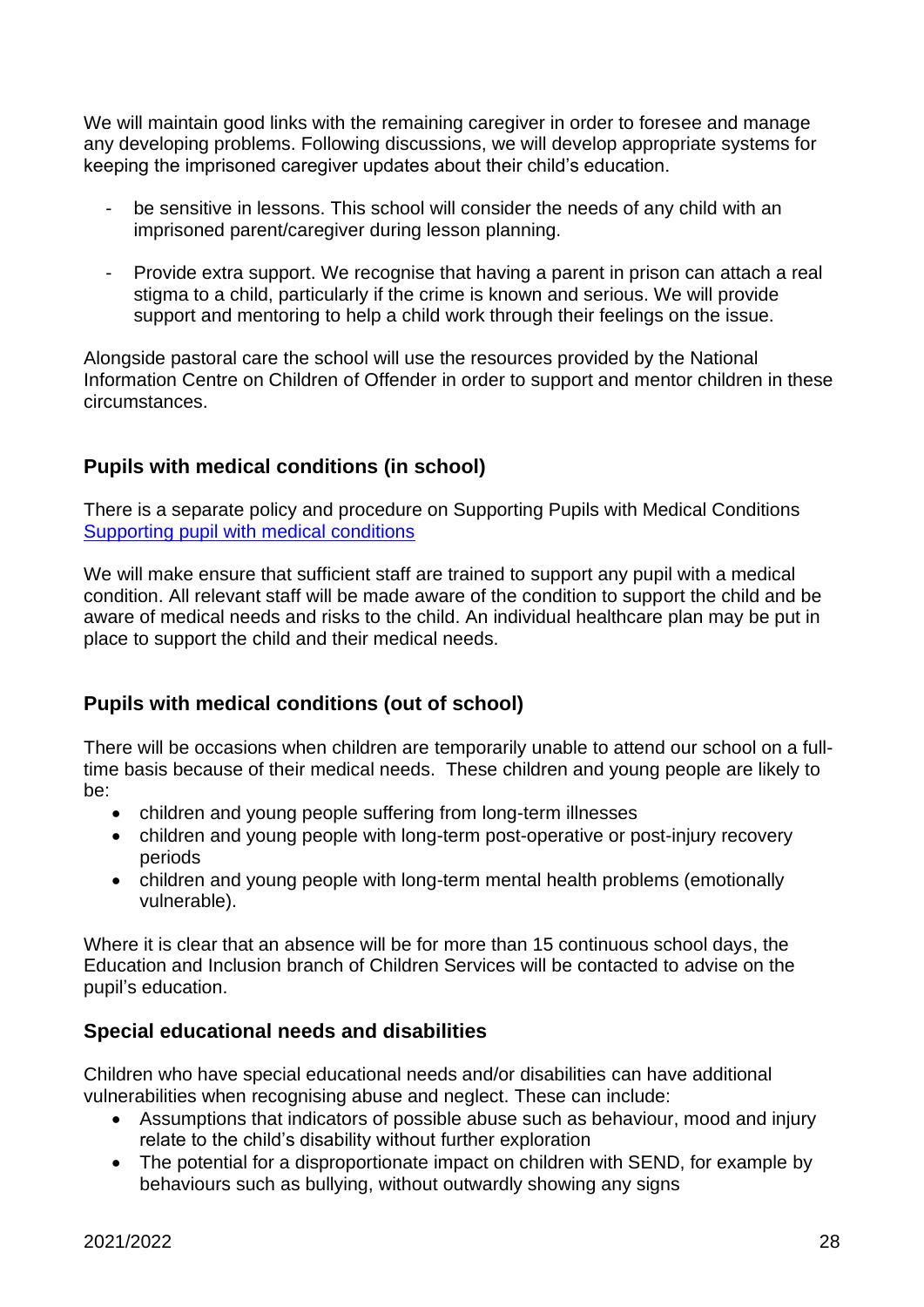- Communication barriers and difficulties in overcoming these barriers
- Having fewer outside contacts than other children
- Receiving intimate care from a considerable number of carers, which may increase the risk of exposure to abusive behaviour and make it more difficult to set and maintain physical boundaries
- Having an impaired capacity to resist or avoid abuse
- Having communication difficulties that may make it difficult to tell others what is happening
- Being inhibited about complaining for fear of losing services
- Being especially vulnerable to bullying and intimidation
- Being more vulnerable than other children to abuse by their peers.

We will respond to this by:

- Making it common practice to enable disabled children to make their wishes and feelings known in respect of their care and treatment
- Ensuring t disabled children receive appropriate personal, health and social education (including sex education)
- Ensuring disabled children know how to raise concerns and give them access to a range of adults with whom they can communicate. This could mean using interpreters and facilitators who are skilled in using the child's preferred method of communication
- Recognising and utilising key sources of support including staff in schools, friends and family members where appropriate
- Developing the safe support services that families want, and a culture of openness and joint working with parents and carers on the part of services
- Ensuring that guidance on good practice is in place and being followed in relation to: intimate care; working with children of the opposite sex; managing behaviour that challenges families and services; issues around consent to treatment; anti-bullying and inclusion strategies; sexuality and safe sexual behaviour among young people; monitoring and challenging placement arrangements for young people living away from home.

### <span id="page-28-0"></span>**Intimate and personal care**

'Intimate Care' can be defined as care tasks of an intimate nature, associated with bodily functions, bodily products and personal hygiene, which demand direct or indirect contact with, or exposure of, the sexual parts of the body. The Intimate Care tasks specifically identified as relevant include:

- Dressing and undressing (underwear)
- Helping someone use the toilet
- Changing continence pads (faeces/urine)
- Bathing / showering
- Washing intimate parts of the body
- Changing sanitary wear
- Inserting suppositories
- Giving enemas
- Inserting and monitoring pessaries.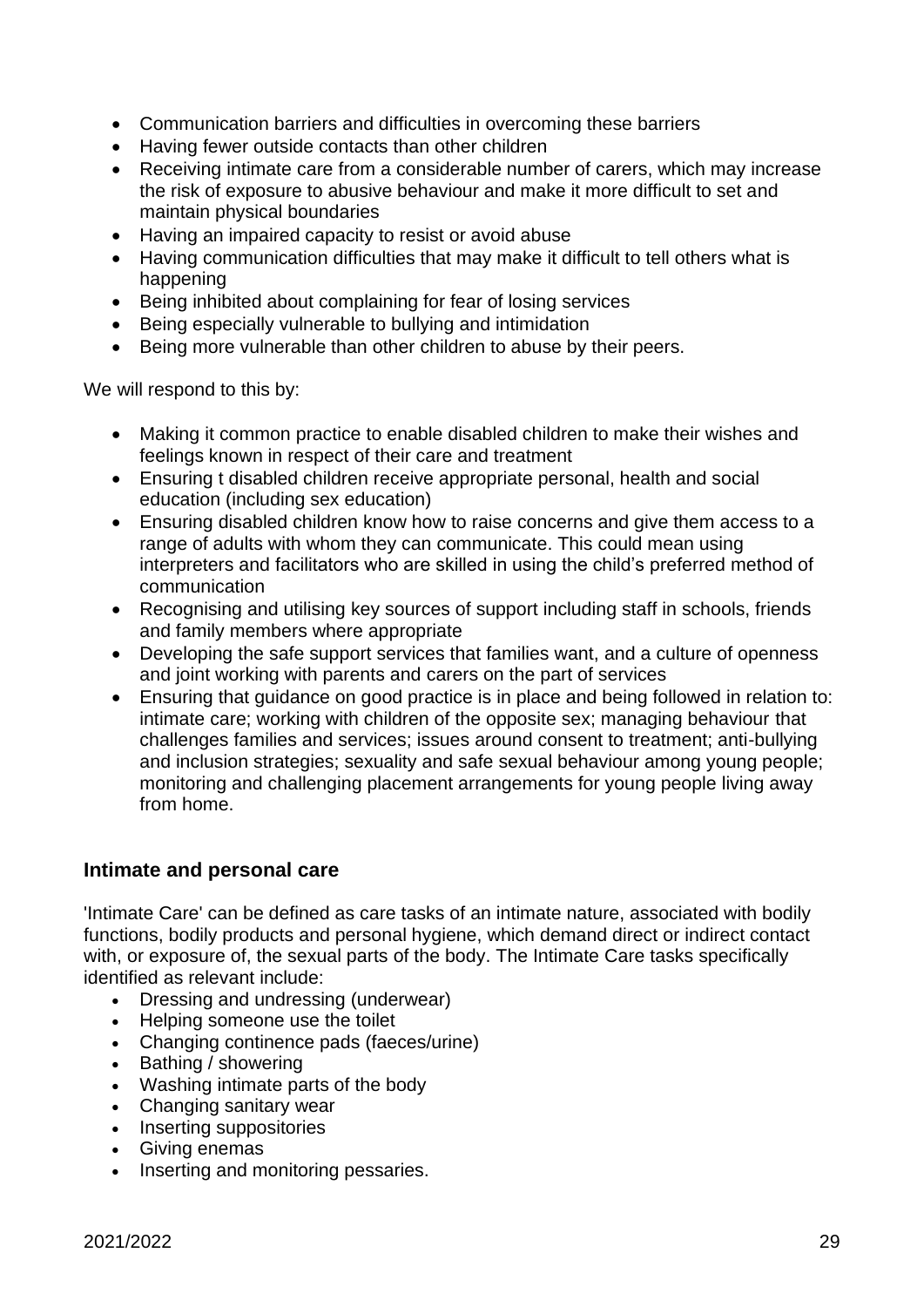'Personal Care' involves touching another person, although the nature of this touching is more socially acceptable. These tasks do not invade conventional personal, private or social space to the same extent as Intimate Care.

Those Personal Care tasks specifically identified as relevant here include:

- Skin care/applying external medication
- Feeding
- Administering oral medication
- Hair care
- Dressing and undressing (clothing)
- Washing non-intimate body parts
- Prompting to go to the toilet.

Personal Care encompasses those areas of physical and medical care that most people carry out for themselves but which some are unable to do because of disability or medical need. Children and young people may require help with eating, drinking, washing, dressing and toileting.

Where Intimate Care is required, we will follow the following principles:

#### 1. **Involve the child in the intimate care**

Try to encourage a child's independence as far as possible in his or her intimate care. Where a situation renders a child fully dependent, talk about what is going to be done and give choices where possible. Check your practice by asking the child or parent about any preferences while carrying out the intimate care.

#### 2. **Treat every child with dignity and respect and ensure privacy appropriate to the child's age and situation.**

Staff can administer intimate care alone however we will be aware of the potential safeguarding issues for the child and member of staff. Care should be taken to ensure adequate supervision primarily to safeguard the child but also to protect the staff member from potential risk.

#### 3. **Be aware of your own limitations**

Only carry out activities you understand and with which you feel competent. If in doubt, ASK. Some procedures must only be carried out by members of staff who have been formally trained and assessed.

#### 4. **Promote positive self-esteem and body image**

Confident, self-assured children who feel their body belongs to them are less vulnerable to sexual abuse. The approach you take to intimate care can convey lots of messages to a child about their body worth. Your attitude to a child's intimate care is important. Keeping in mind the child's age, routine care can be both efficient and relaxed.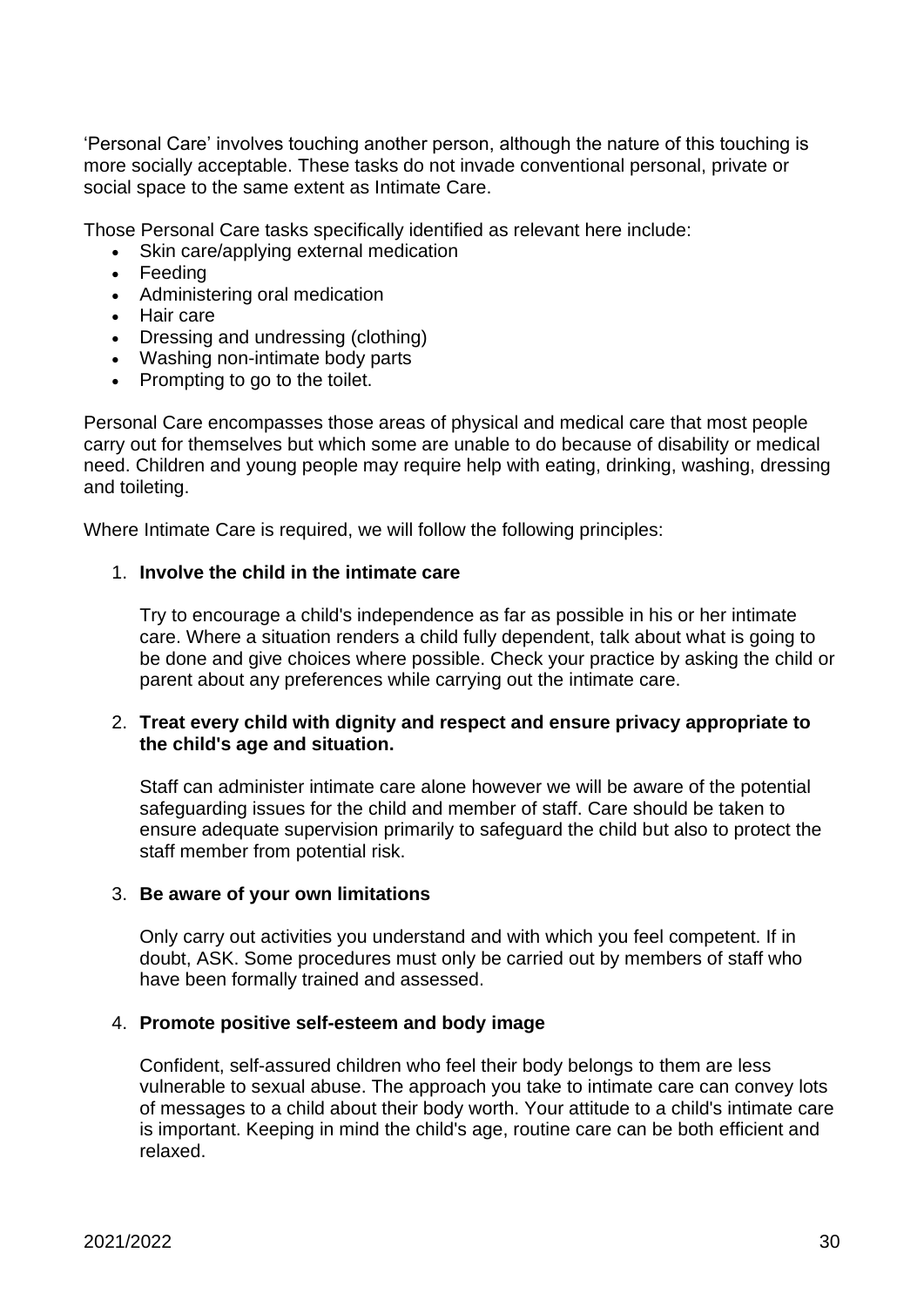5. If you have any concerns you must report them.

If you observe any unusual markings, discolouration or swelling, report it immediately to the designated safeguarding lead for child protection.

If a child is accidentally hurt during the intimate care or misunderstands or misinterprets something, reassure the child, ensure their safety and report the incident immediately to the DSL. Report and record any unusual emotional or behavioural response by the child. A written record of concerns must be made available to parents and kept in the child's child protection record.

#### 6. **Helping through communication**

There is careful communication with each child who needs help with intimate care in line with their preferred means of communication (verbal, symbolic, etc.) to discuss the child's needs and preferences. The child is aware of each procedure that is carried out and the reasons for it.

#### 7. **Support to achieve the highest level of autonomy**

As a basic principle, children will be supported to achieve the highest level of autonomy that is possible given their age and abilities. Staff will encourage each child to do as much for themselves as they can. This may mean, for example, giving the child responsibility for washing themselves. Individual intimate care plans will be drawn up for particular children as appropriate to suit the circumstances of the child. These plans include a full risk assessment to address issues such as moving and handling, personal safety of the child and the carer and health.

### <span id="page-30-0"></span>**Perplexing presentations (PP) / Fabricated or induced illness (FII)**

The Royal College of Paediatrics and Child Health have added the term "Perplexing presentations" to the guidance around FII.

Perplexing Presentations (PP) has been introduced to describe those situations where there are indicators of possible FII which have not caused or brought on any actual significant harm. It is important to highlight any potential discrepancies between reports, presentations of the child and independent observations of the child. What is key to note are implausible descriptions and/or unexplained findings and/or parental behaviour.

There are three main ways that a parent/carer could fabricate or induce illness in a child. These are not mutually exclusive and include:

- fabrication of signs and symptoms. This may include fabrication of past medical history
- fabrication of signs and symptoms and falsification of hospital charts and records, and specimens of bodily fluids. This may also include falsification of letters and documents
- induction of illness by a variety of means.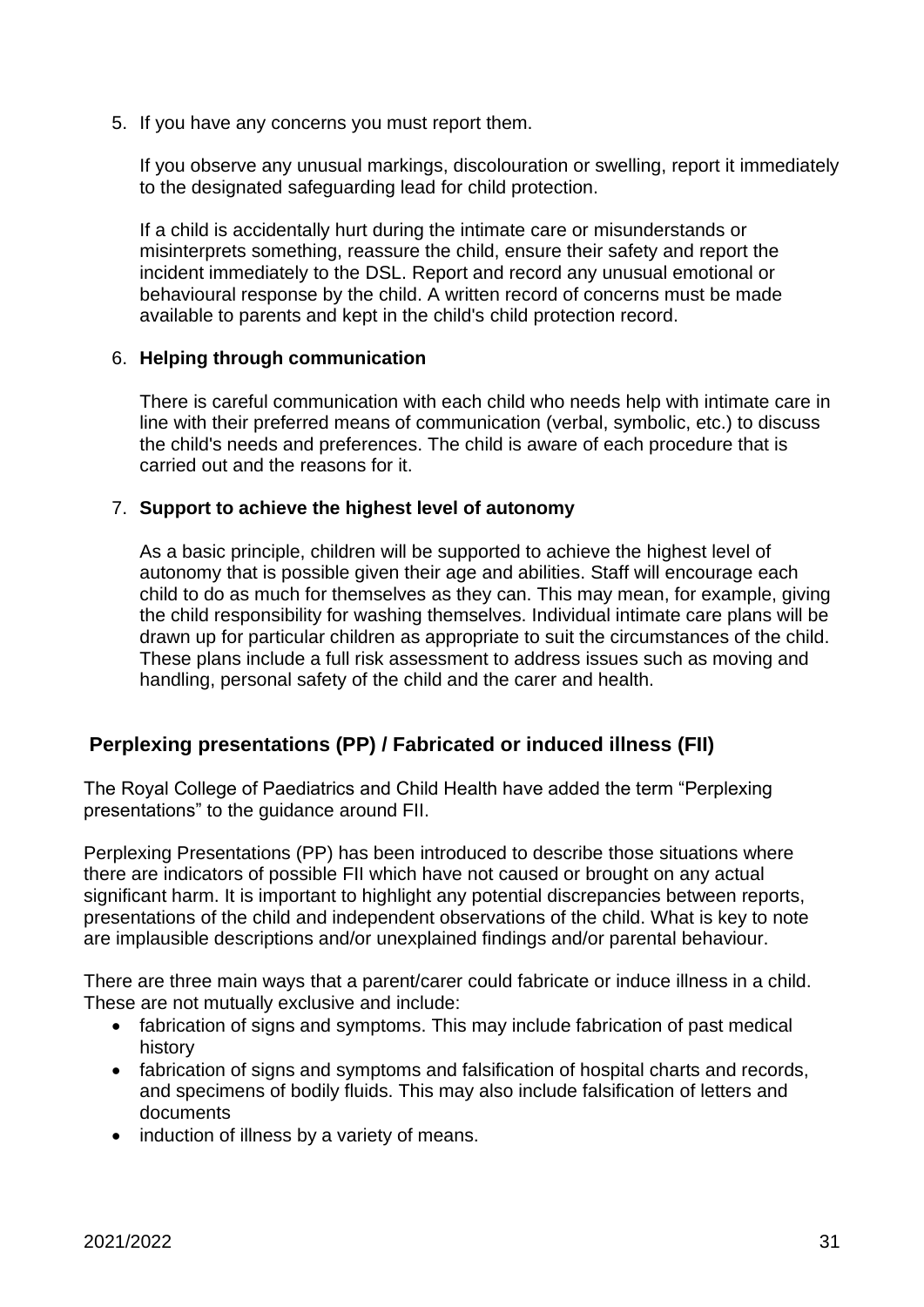If we are concerned that a child may be suffering from fabricated or induced illness, we will follow the HIPS protocol and inform children's social care.

### <span id="page-31-0"></span>**Mental Health**

Key workers and class teachers see their pupils day in, day out. They know them well and are well placed to spot changes in behaviour that might indicate an emerging problem with the mental health and emotional wellbeing of pupils. All staff should also be aware that mental health problems can, in some cases, be an indicator that a child has suffered or is at risk of suffering abuse, neglect or exploitation.

The balance between the risk and protective factors is most likely to be disrupted when difficult events happen in pupils' lives. These include:

- **loss or separation**  resulting from death, parental separation, divorce, hospitalisation, loss of friendships (especially in adolescence), family conflict or breakdown that results in the child having to live elsewhere, being taken into care or adopted
- **life changes**  such as the birth of a sibling, moving house or changing schools or during transition from primary to secondary school, or secondary school to sixth form
- **traumatic events** such as abuse, domestic violence, bullying, violence, accidents, injuries or natural disaster.

When concerns are identified, school staff will provide opportunities for the child to talk or receive support within the school environment. Parents will be informed of the concerns and a shared way to support the child will be discussed.

Where the needs require additional professional support, referrals will be made to the appropriate team or service with the appropriate agreement.

If staff have a mental health concern about a child that is also a safeguarding concern, they will take immediate action, raising the issue with the designated safeguarding lead or a deputy.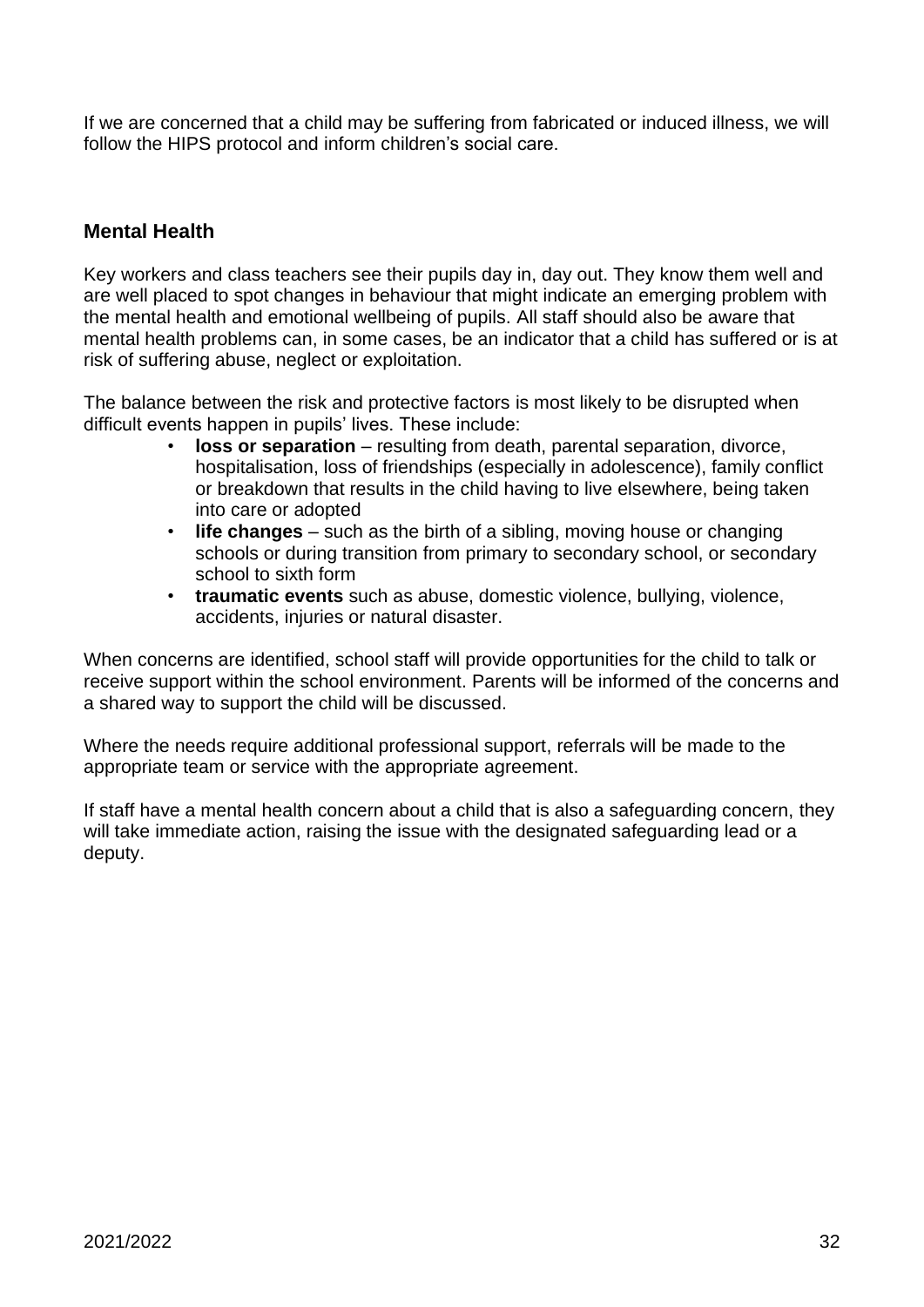# <span id="page-32-0"></span>**Part 3 – Other safeguarding issues that may potentially have an impact on pupils**

# <span id="page-32-1"></span>**Bullying**

The school has a separate antibullying policy that can be found here [Antibullying Policy](https://www.wolverdene.hants.sch.uk/wp-content/uploads/2021/02/Antibullying-Policy-2020.pdf)

### **Prejudice-based abuse**

Prejudice-based abuse/incidents are any criminal offences which are perceived by the victim or any other person to be motivated by a hostility or prejudice-based on a person's real or perceived:

- <span id="page-32-2"></span>• Disability
- Race
- Religion
- Gender identity
- Sexual orientation

Although this sort of crime is collectively known as 'Hate Crime' the offender does not have to go as far as being motivated by 'hate', they only have to exhibit 'hostility'.

This can be evidenced by:

- threatened or actual physical assault
- derogatory name calling, insults, for example racist jokes or homophobic language
- hate graffiti (e.g. on school furniture, walls or books)
- provocative behaviour e.g. wearing of badges or symbols belonging to known right wing, or extremist organisations
- distributing literature that may be offensive in relation to a protected characteristic
- verbal abuse
- inciting hatred or bullying against pupils who share a protected characteristic
- prejudiced or hostile comments in the course of discussions within lessons
- teasing in relation to any protected characteristic e.g. sexuality, language, religion or cultural background
- refusal to co-operate with others because of their protected characteristic, whether real or perceived
- expressions of prejudice calculated to offend or influence the behaviour of others
- attempts to recruit other pupils to organisations and groups that sanction violence, terrorism or hatred.

We will respond by:

• clearly identifying prejudice-based incidents and monitor the frequency and nature of them within the school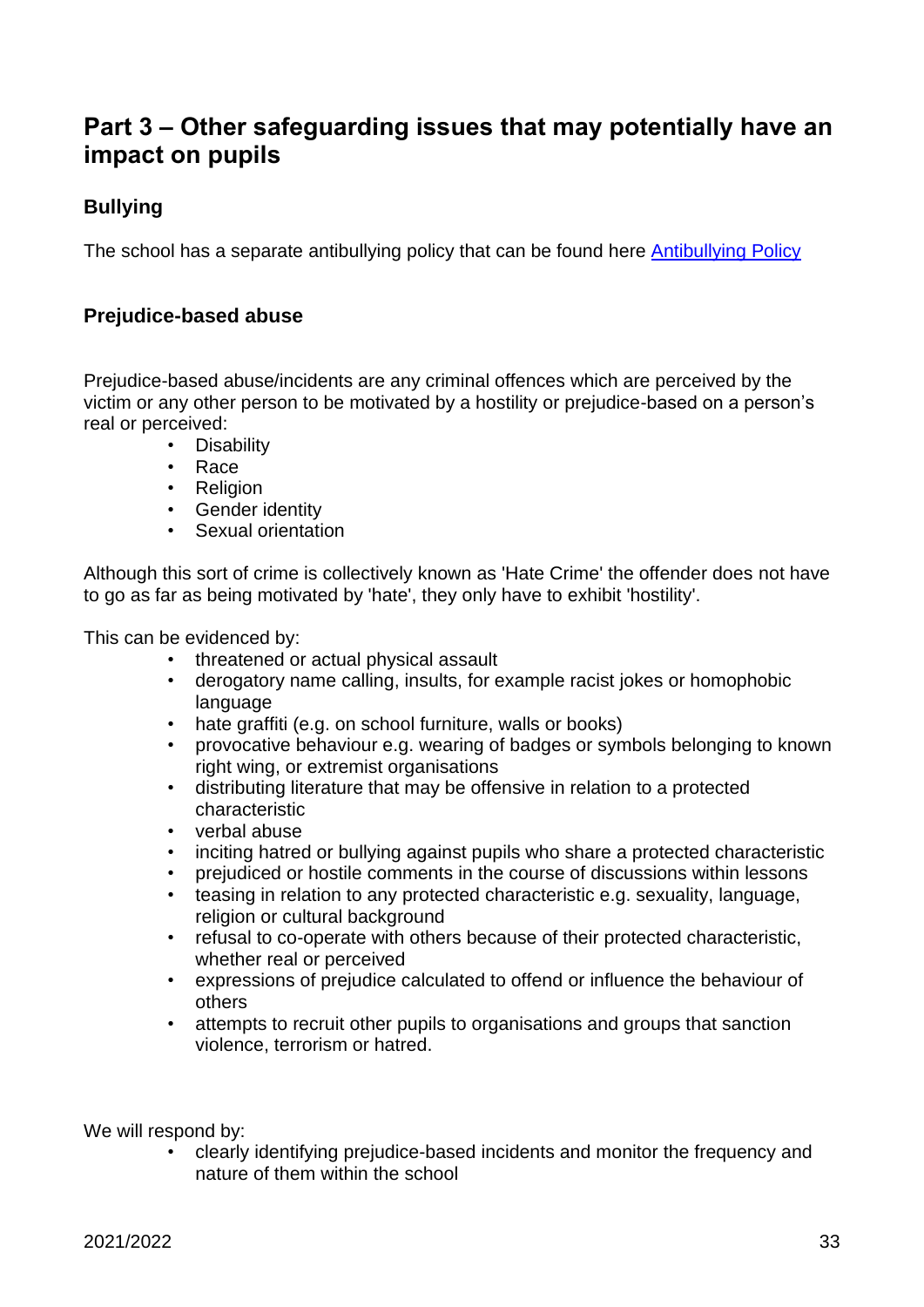- taking preventative action to reduce the likelihood of such incidents occurring
- recognising the wider implications of such incidents for the school and local community
- providing regular reports of these incidents to the Governing Body
- ensuring that staff are familiar with formal procedures for recording and dealing with prejudice-based incidents
- dealing with perpetrators of prejudice-based incidents effectively
- supporting victims of prejudice-based incidents
- ensuring that staff are familiar with a range of restorative practices to address bullying and prevent it happening again

#### <span id="page-33-0"></span>**Drugs and substance misuse**

While the prevalence of drug and substance misuse decreases with the lower key stages, early years settings have had under 5's bring in both packets of class A drugs and drugbased paraphernalia from home. Staff should be alert to both deliberate and accidental possession and use of drugs and other substances.

#### <span id="page-33-1"></span>**Faith Abuse**

The number of known cases of child abuse linked to accusations of 'possession' or 'witchcraft' is small, but children involved can suffer damage to their physical and mental health, their capacity to learn, their ability to form relationships and to their self-esteem. Such abuse generally occurs when a carer views a child as being 'different', attributes this difference to the child being 'possessed' or involved in 'witchcraft' and attempts to exorcise him or her.

A child could be viewed as 'different' for a variety of reasons such as, disobedience; independence; bed-wetting; nightmares; illness; or disability. There is often a weak bond of attachment between the carer and the child. There are various social reasons that make a child more vulnerable to an accusation of 'possession' or 'witchcraft'. These include family stress and/or a change in the family structure. The attempt to 'exorcise' may involve severe beating, burning, starvation, cutting or stabbing and isolation, and usually occurs in the household where the child lives.

If the school becomes aware of a child who is being abused in this context, the DSL will follow the normal referral route to children's social care.

### <span id="page-33-2"></span>**Gangs and Youth Violence**

The majority of young people will not be affected by serious violence or gangs. However, where these problems do occur, even at low levels there will almost certainly be a significant impact.

We have a duty and a responsibility to protect our pupils. It is also well established that success in learning is one of the most powerful indicators in the prevention of youth crime. Dealing with violence also helps attainment. While pupils generally see educational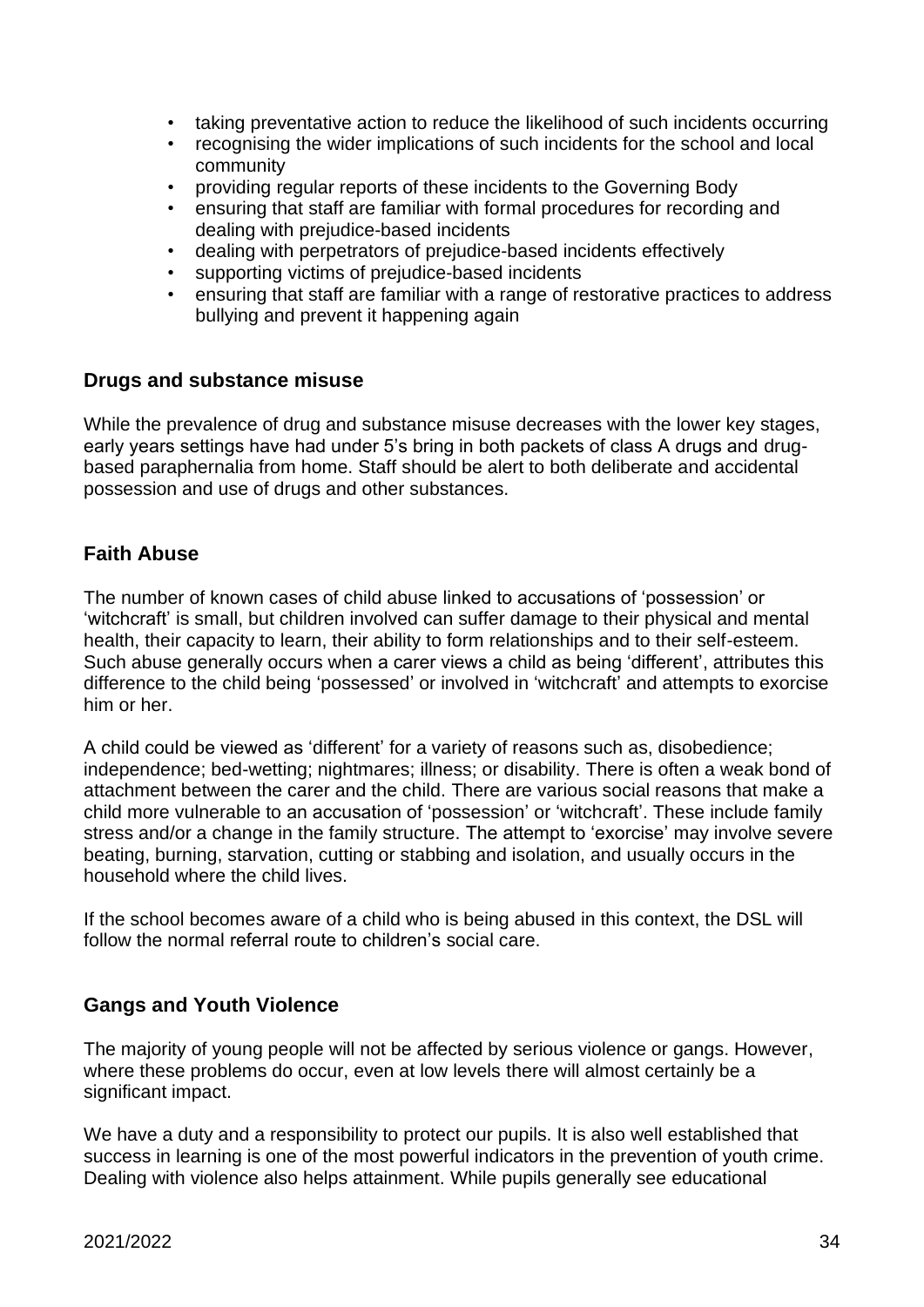establishments as safe places, even low levels of youth violence can have a disproportionate impact on any education.

Primary schools are also increasingly recognised as places where early warning signs that younger children may be at risk of getting involved in gangs can be spotted. Crucial preventive work can be done within school to prevent negative behaviour from escalating and becoming entrenched.

We will:

- develop skills and knowledge to resolve conflict as part of the curriculum
- challenge aggressive behaviour in ways that prevent the recurrence of such behaviour
- understand risks for specific groups, including those that are gender-based, and target interventions
- safeguard, and specifically organise child protection, when needed
- make referrals to appropriate external agencies
- carefully manage individual transitions between educational establishments
- work with local partners to prevent anti-social behaviour or crime.

### <span id="page-34-0"></span>**Private fostering**

Private fostering is an arrangement by a child's parents for their child (under 16 or 18 if disabled) to be cared for by another adult who is not closely related and is not a legal guardian with parental responsibility, for 28 days or more.

It is not private fostering if the carer is a close relative to the child such as grandparent, brother, sister, uncle or aunt.

The Law requires that the carers and parents must notify the Children's Services Department of any private fostering arrangement.

If the school becomes aware that a pupil is being privately fostered, we will inform the Children's Services Department and inform both the parents and carers that we have done so.

# <span id="page-34-1"></span>**Parenting**

All parents will struggle with the behaviour of their child(ren) at some point. This does not make them poor parents or generate safeguarding concerns. Rather it provides them with opportunities to learn and develop new skills and approaches to deal with their child(ren).

Some children have medical conditions and/or needs e.g. Tourette's Syndrome, some conditions associated with autism or ADHD that have a direct impact on behaviour and can cause challenges for parents in dealing with behaviours. This does not highlight poor parenting either.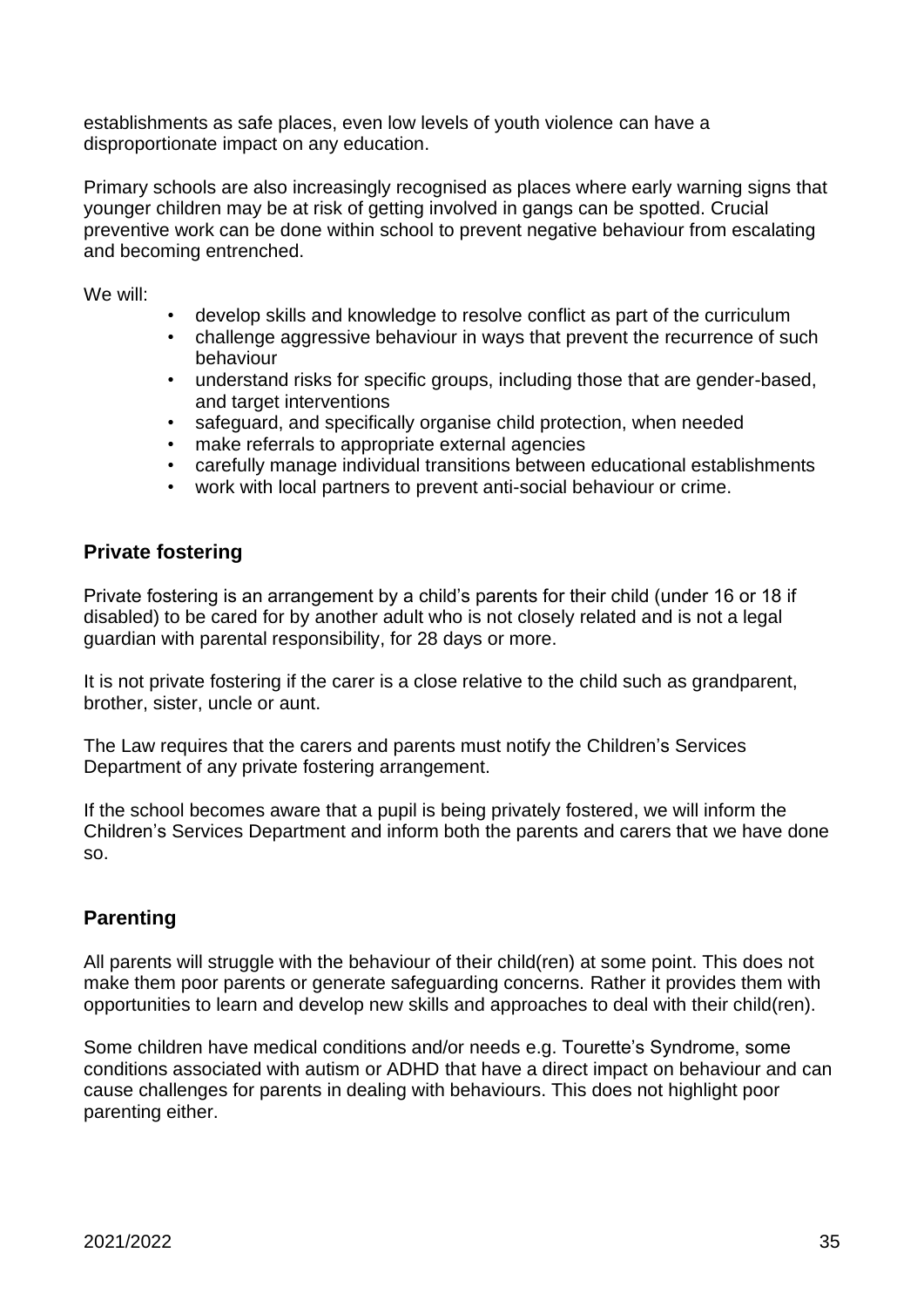Parenting becomes a safeguarding concern when the repeated lack of supervision, boundaries, basic care or medical treatment places the child(ren) in situations of risk or harm.

In situations where parents struggle with tasks such as setting boundaries and providing appropriate supervision, timely interventions can make drastic changes to the wellbeing and life experiences of the child(ren) without the requirement for a social work assessment or plan being in place.

We will support parents in understanding the parenting role and providing them with strategies that may assist:

- providing details of community-based parenting courses
- linking to web-based parenting resources
- referring to the school Family Support Workers
- discussing the issue with the parent and supporting them in making their own plans of how to respond differently (using evidence-based parenting programmes)
- signposting to support services
- Considering appropriate early help services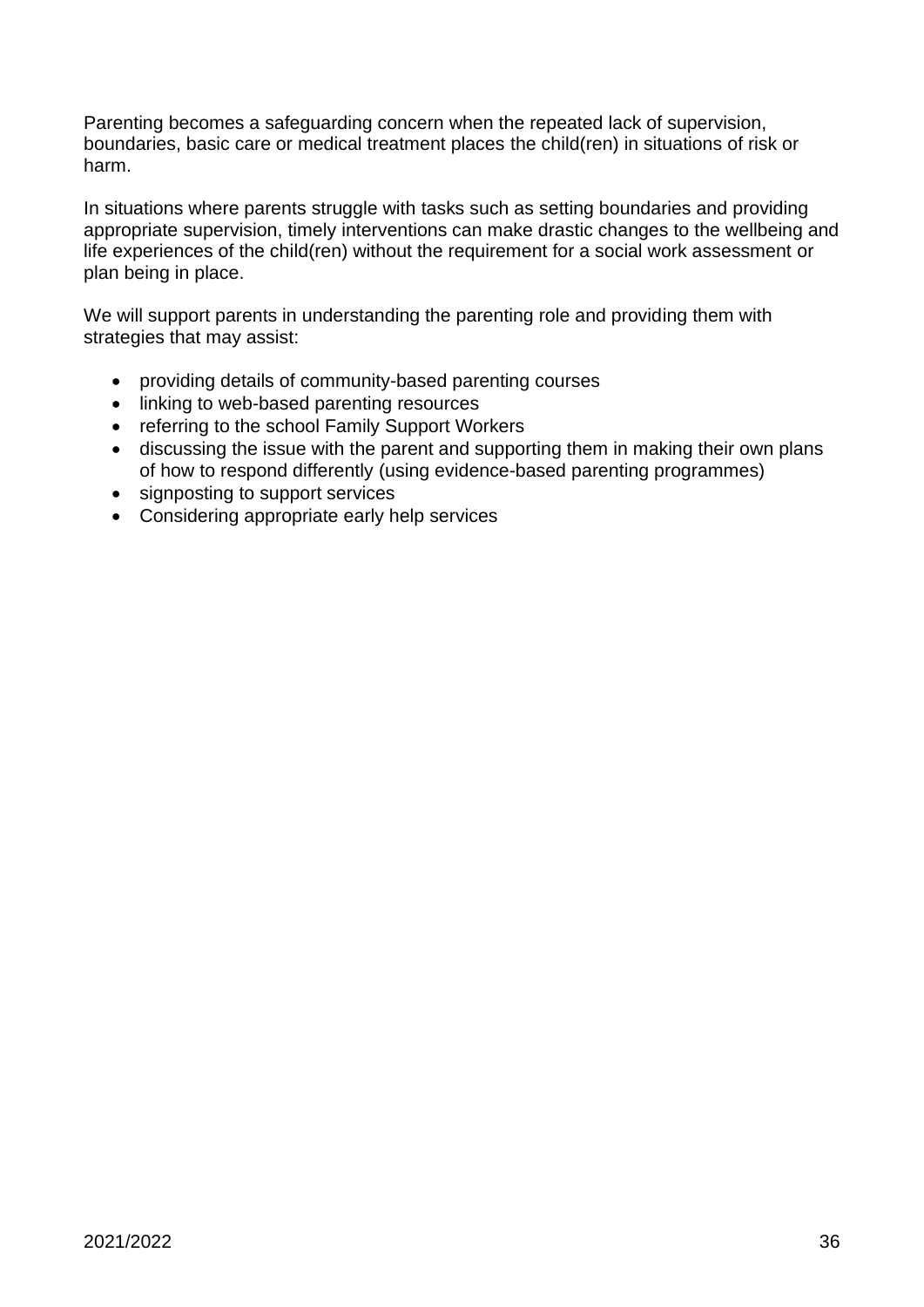# <span id="page-36-0"></span>**Part 4 –Safeguarding processes**

### <span id="page-36-1"></span>**Safer Recruitment**

The school operates a separate safer recruitment process as part of its safer recruitment process. On all recruitment panels there is at least one member who has undertaken safer recruitment training. See Appendix 1 Safer Recruitment and Selection of Staff Statement.

The recruitment process checks the identity, criminal record (enhanced DBS), mental and physical capacity, right to work in the U.K., professional qualification and seeks confirmation of the applicant's experience and history through references.

### <span id="page-36-2"></span>**Staff Induction**

The DSL or their deputy will provide all new staff with training to enable them to both fulfil their role and also to understand the child protection policy, the safeguarding policy, the staff behaviour policy/code of conduct, and part one of Keeping Children Safe in Education. This induction may be covered within the annual training if this falls at the same time; otherwise it will be carried out separately during the initial starting period.

### <span id="page-36-3"></span>**Health and Safety**

There is a requirement that all schools must have a Health and Safety Policy that details the organisation, roles and responsibilities and arrangements in place at the premise for the managing and promoting of Health and Safety in accordance with the Health and Safety at Work act 1974 and regulations made under the act.

Schools must assess all their hazards and record any significant findings along with what control measures are required. The plans should wherever possible take a common sense and proportionate approach with the aim to allow activities to continue rather than preventing them from taking place. The School H&S policy can be accessed at [Health and](https://www.wolverdene.hants.sch.uk/wp-content/uploads/2021/09/Health-and-Safety-Policy-2021.pdf)  [Safety Policy](https://www.wolverdene.hants.sch.uk/wp-content/uploads/2021/09/Health-and-Safety-Policy-2021.pdf)

### <span id="page-36-4"></span>**Site Security**

We aim to provide a secure site but recognise that the site is only as secure as the people who use it. Therefore, all people on the site have to adhere to the rules which govern it. These are:

- All gates are locked except at the start and end of the school day
- Doors are kept closed to prevent intrusion
- Visitors and volunteers enter at the reception and must sign in
- Visitors and volunteers are identified by ID badges
- Children are only allowed home during the school day with adults/carers with parental responsibility or permission being given
- All children leaving or returning during the school day have to sign out and in
- Empty classrooms have windows closed.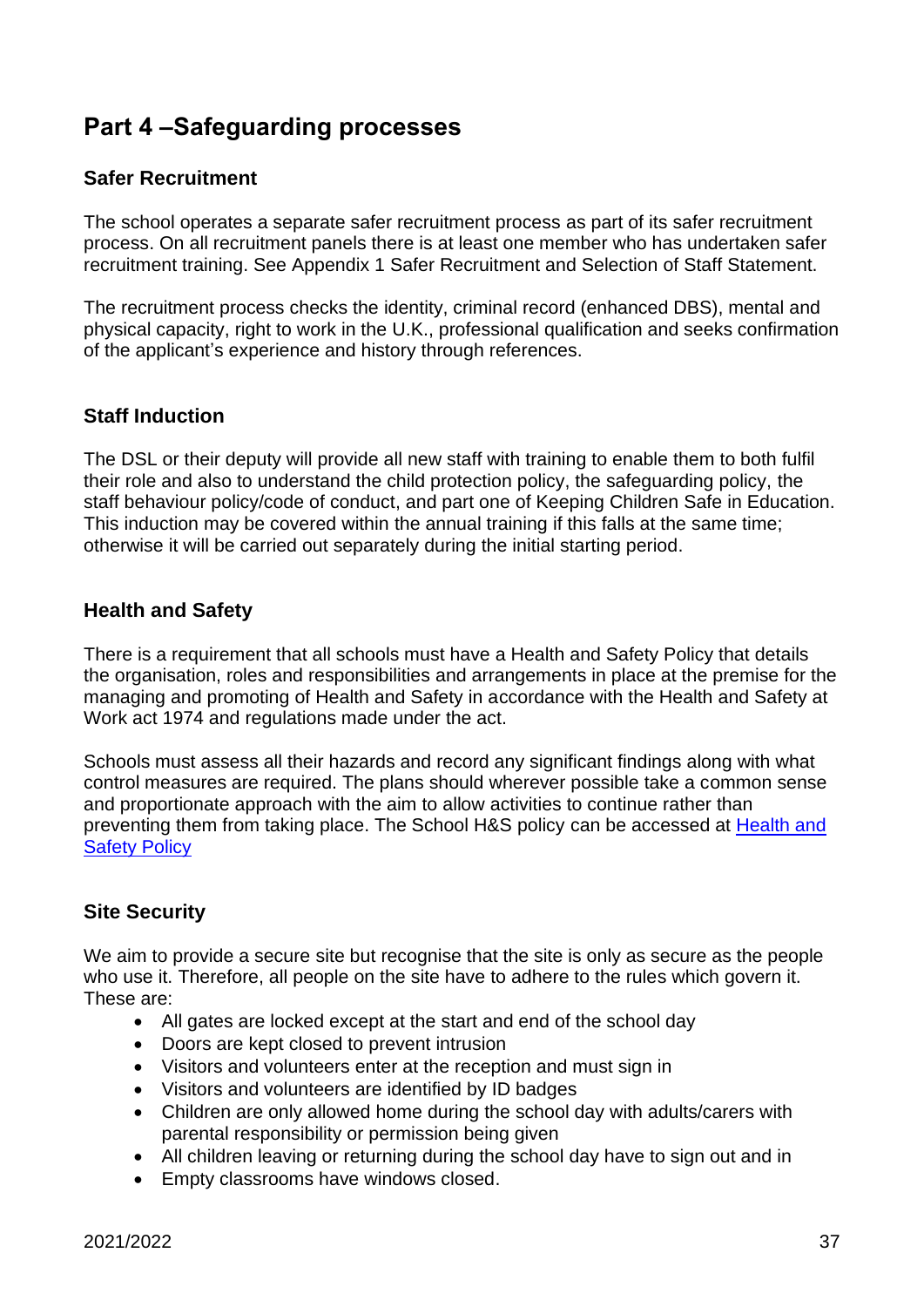## <span id="page-37-0"></span>**Off site visits**

A particular strand of health and safety is looking at risks when undertaking off site visits. Some activities, especially those happening away from the school and residential visits, can involve higher levels of risk. If these are annual or infrequent activities, a review of an existing assessment may be all that is needed. If it is a new activity, a visit involving adventure activities, residential, overseas or an 'Open Country' visit, a specific assessment of significant risks must be carried out. The school has an educational visits co-ordinator (EVC) who liaises with the local authority's outdoor education adviser and helps colleagues in schools to manage risks and support with off site visits and provides training in the management of groups during off site visits, as well as First Aid in an outdoor context. Please refer to the off-site activity policy/procedures.

### <span id="page-37-1"></span>**First Aid**

The school's first aid arrangements/policy can be found at [First Aid policy](https://www.wolverdene.hants.sch.uk/wp-content/uploads/2021/09/First-Aid-policy-2021.pdf)

### <span id="page-37-2"></span>**Physical Intervention (use of reasonable force)**

We have a separate policy outlining how we will use restrictive physical intervention. This can be found at [Restrictive Physical Intervention policy](https://www.wolverdene.hants.sch.uk/wp-content/uploads/2021/09/Restrictive-Physical-Intervention-policy-March-21.pdf)

### <span id="page-37-3"></span>**Taking and the use and storage of images**

We will seek consent from the parent/carer of a pupil and from teachers and other adults before taking and publishing photographs or videos that contain images that are sufficiently detailed to identify the individual in school publications, printed media or on electronic publications.

We will not seek consent for photos where you would not be able to identify the individual.

We will seek consent for the period the pupil remains registered with us and, unless we have specific written permission we will remove photographs after a child (or teacher) appearing in them leaves the school or if consent is withdrawn.

Photographs will only be taken on school owned equipment and stored on the school network. No images of pupils will be taken or stored on privately owned equipment by staff members.

# <span id="page-37-4"></span>**Transporting pupils**

On occasions parents and volunteers support with the task of transporting children to visits and off-site activities arranged by the school; this is in addition to any informal arrangements made directly between parents for after school clubs etc. In managing these arrangements, the school will put in place measures to ensure the safety and welfare of young people carried in parents' and volunteers' cars. This is based on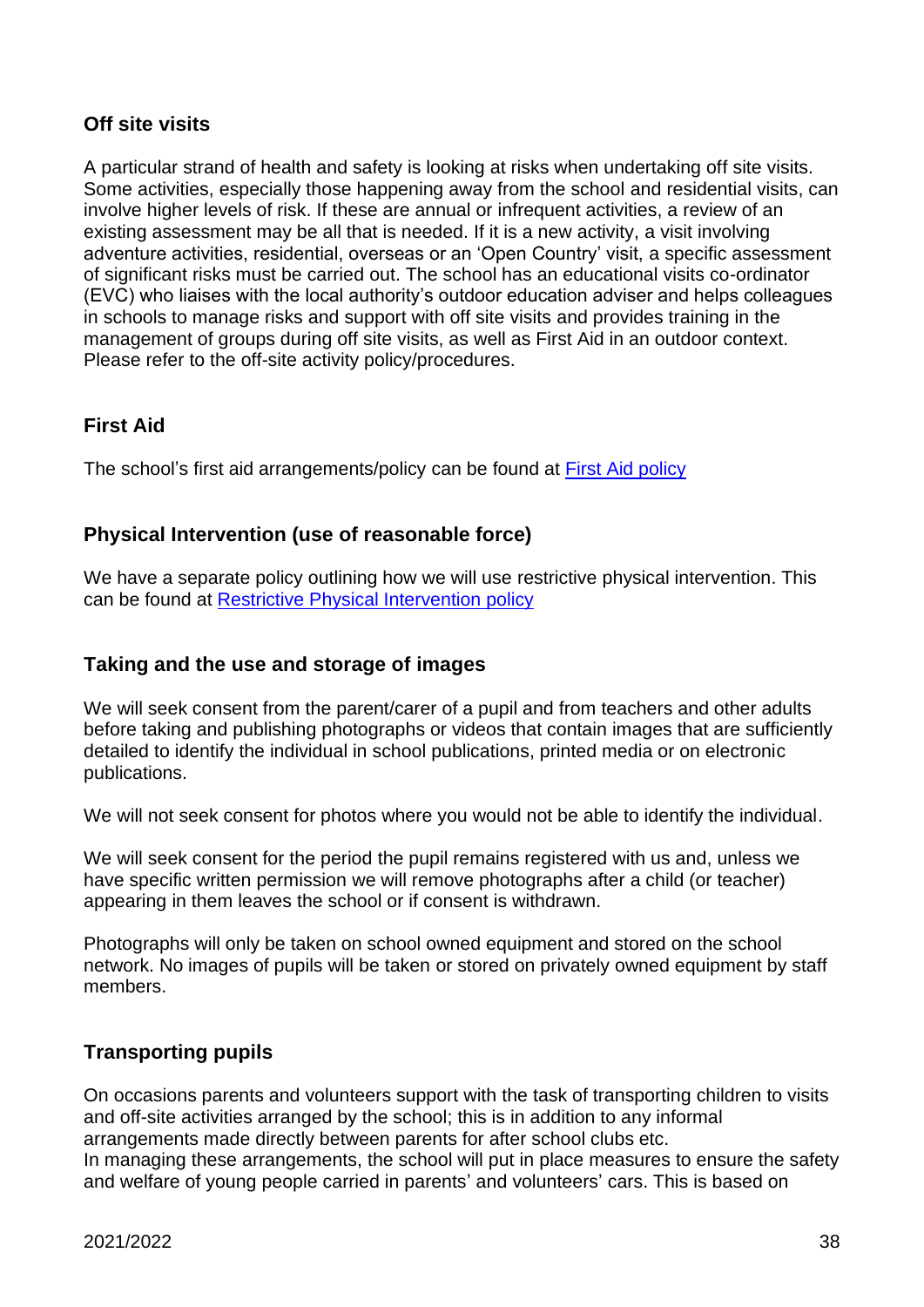guidance from the local authority and follows similar procedures for school staff using their cars on school business.

Where parents'/volunteers' cars are used on school activities the school will notify parents/volunteers of their responsibilities for the safety of pupils, to maintain suitable insurance cover and to ensure their vehicle is roadworthy. Please see the section on transporting pupils in the Staff Code of Conduct.

### <span id="page-38-0"></span>**Disqualification under the childcare act**

The Childcare Act of 2006 was put in place to prevent adults who have been cautioned or convicted of a number of specific offences from working within childcare.

We will check for disqualification under the Childcare Act as part of our safer recruitment processes for any offences committed by staff members or volunteers.

### <span id="page-38-1"></span>**Community Safety Incidents**

Other community safety incidents in the vicinity of a school can raise concerns amongst children and parents, for example, people loitering nearby or unknown adults engaging children in conversation, or gang related activity.

As children get older and are granted more independence (for example, as they start walking to school on their own) it is important they are given practical advice on how to keep themselves safe. Many schools provide outdoor-safety lessons run by teachers or by local police staff. It is important that lessons focus on building children's confidence and abilities rather than simply warning them about all strangers. Further information is available at: [www.clevernevergoes.org.](http://www.clevernevergoes.org/)

### **Lower Level Concerns (LLCs) policy**

Allegations against adults who work with children: Lower Level Concerns (LLCs) (see Annex 4 Wolverdene Special School Child Protection Policy 2021).

Allegations as defined by KCSiE 2021 should be reported to the LADO. Complaints or concerns can be managed independently by the school or college under internal procedures.

The LLC policy is part of the whole school approach to safeguarding. The purpose of the policy is to encourage an open and transparent culture, which enables the school to identify concerning, problematic or inappropriate behaviour at an early stage. It should also empower staff to share LLCs with the DSL. LLCs will be managed independently by the school under internal procedures.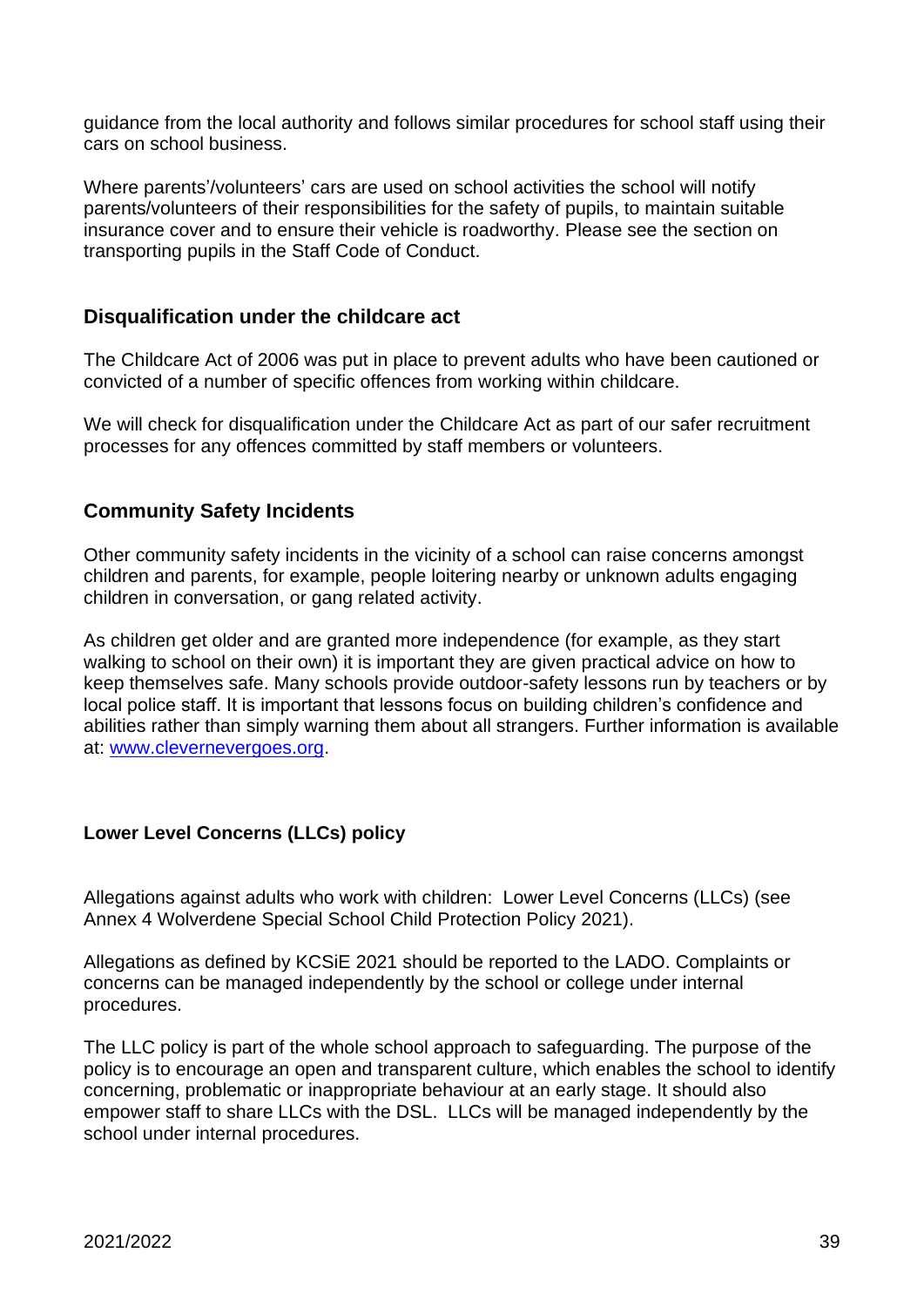The LLC policy:

- Ensures that staff are clear about what constitutes appropriate behaviour, and are confident in distinguishing expected and appropriate behaviour from concerning, problematic or inappropriate behaviour, in themselves and others.
- Empowers staff to share any low-level safeguarding concerns with the DSL.
- Addresses unprofessional behaviour and supports the individual to correct this at an early stage.
- Provides a responsive, sensitive and proportionate handling of such concerns when they are raised.
- Helps identify any weakness in the school or colleges safeguarding system.

In line with the LLC policy:

- All LLCs will be shared responsibly with the DSL, recorded in writing and dealt with in an appropriate and timely manner.
- All LLCs will be reviewed, so that potential patterns of concerning, problematic or inappropriate behaviour can be identified.
- If LLCs are found to be escalating and are reaching the harm threshold, a referral will be made to the LADO.

#### **If there is any doubt about the level at which behaviour needs to be addressed, LADO advice will be taken.**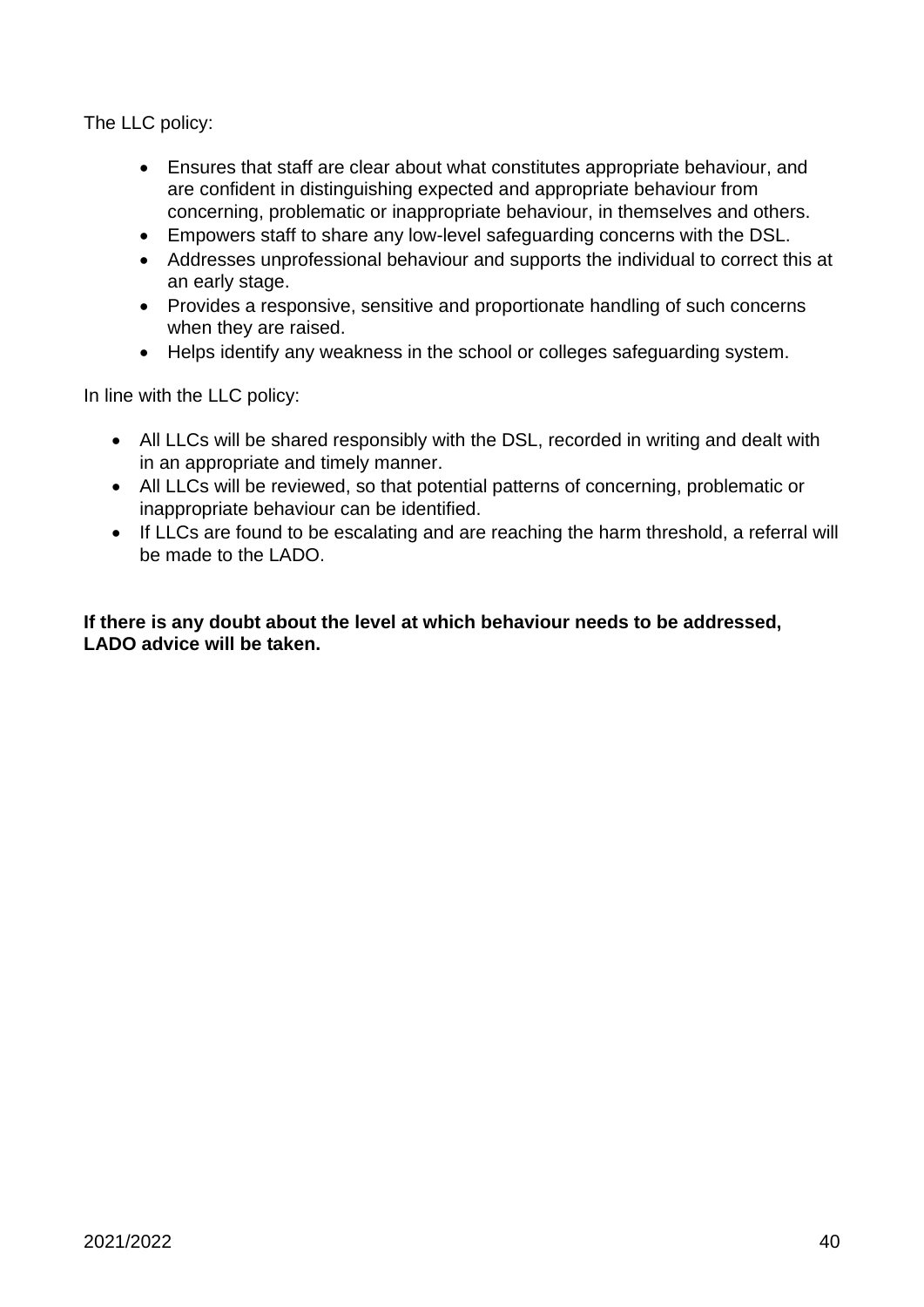# <span id="page-40-0"></span>**Table of changes**

Changes to grammar, punctuation, spelling and sentence structure have been made throughout the document. In addition to these minor changes the following have been made.

| Page           | Section                       | Changes                                                                                           |
|----------------|-------------------------------|---------------------------------------------------------------------------------------------------|
|                | Whole document                | Changed reference from KCSiE 2020 to 2021                                                         |
|                |                               | Changed reference to Ofsted inspecting safeguarding                                               |
|                |                               | guidance from 2019 to 2021                                                                        |
| $\mathbf 1$    | <b>Explanation box</b>        | Added "in part 1" and Amended "Annex A" to "Annex B" for                                          |
|                |                               | the specific safeguarding areas                                                                   |
|                |                               |                                                                                                   |
|                |                               | Added "or resources that the school uses"                                                         |
| 4              | Principles and values         | Re-write to reflect KCSiE and Working Together                                                    |
| $\overline{7}$ | Preventing<br>radicalisation  | Added "and the grooming of children" to the definition.                                           |
| 9              | Forced marriage               | Link to a more detailed school based guidance from the                                            |
|                |                               | forced marriage unit of the police that can be used in this                                       |
|                |                               | section instead of the current section                                                            |
| 9              | Honour based abuse            | Amended the first paragraph to reflect the current KCSiE                                          |
|                |                               | definition                                                                                        |
|                |                               |                                                                                                   |
|                |                               | Added "or has already suffered" to the fourth paragraph                                           |
| 10             | Teenage relationship<br>abuse | Deleted "It can take place in relationships of any sexual                                         |
|                |                               | orientation and the victim and abuser can be any sexual<br>orientation." From the first paragraph |
|                |                               |                                                                                                   |
| 11             | Sexual violence               | Added "from primary to secondary stage and into colleges."                                        |
|                |                               | to the first sentence.                                                                            |
|                |                               |                                                                                                   |
|                |                               | Added "It is clear from the 2021 Ofsted review into SVAH                                          |
|                |                               | in schools and colleges that the prevalence of abusive and                                        |
|                |                               | unwanted behaviour is wide spread. As such staff in the                                           |
|                |                               | school will keep vigilant and look to intervene early to                                          |
|                |                               | prevent low level behaviours from becoming abusive                                                |
|                |                               | experiences." At the end of the section.                                                          |
| 13             | Domestic abuse                | Most of the section has been updated to reflect the                                               |
|                |                               | Domestic Abuse Act 2021.                                                                          |
| 15             | <b>Young Carers</b>           | New section                                                                                       |
| 16             | Children missing from         | Added "Early intervention is necessary to identify the                                            |
|                | education                     | existence of any underlying safeguarding risk and to help                                         |
|                |                               | prevent the risks of a child going missing in future. Staff                                       |
|                |                               | should be aware of their school's or college's unauthorised                                       |
|                |                               | absence and children missing from education procedures."                                          |
|                |                               |                                                                                                   |
|                |                               | To the "missed lessons" section added - "Are other pupils"                                        |
|                |                               | routinely missing the same lessons and does this raise                                            |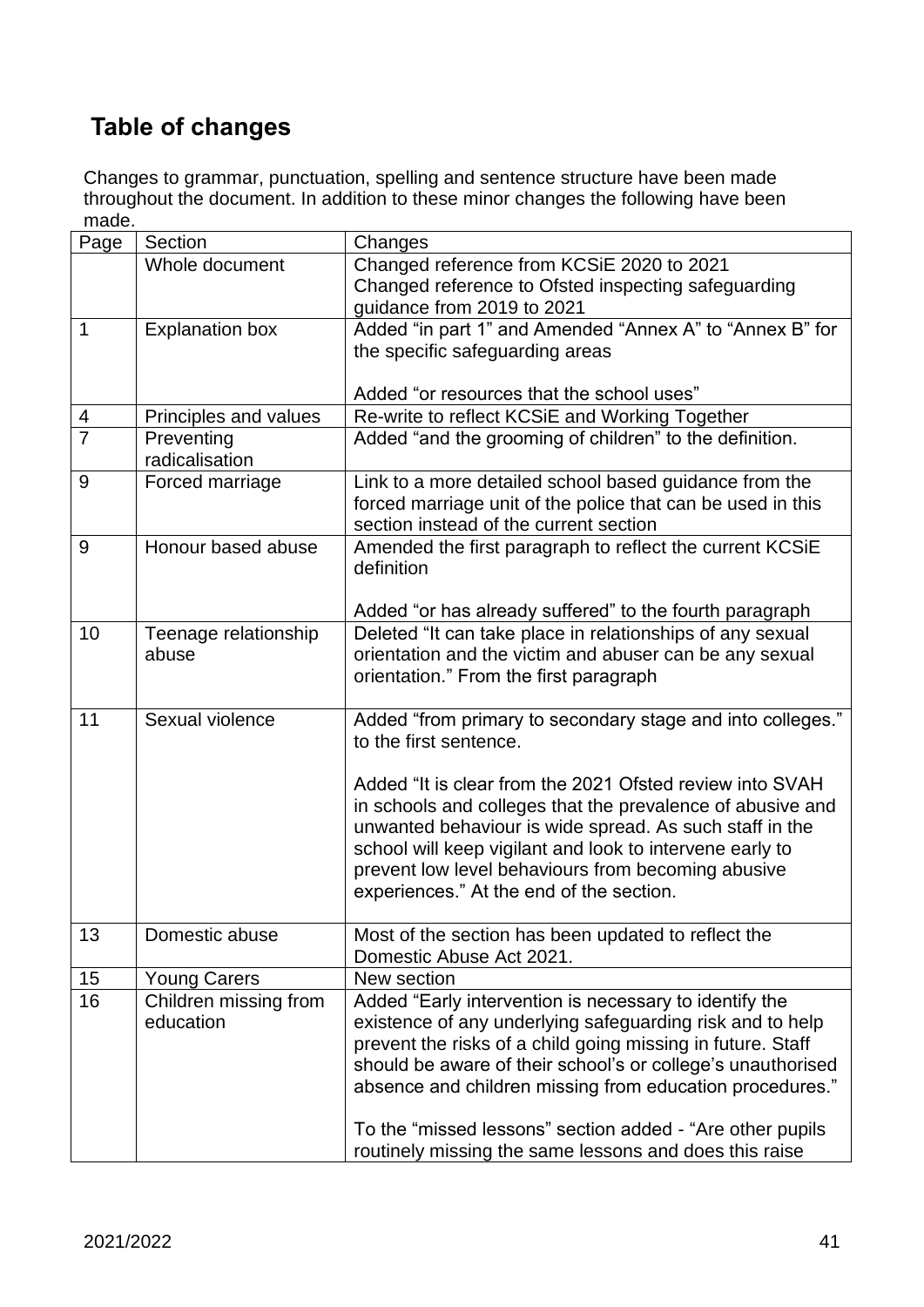|    |                                                  | other risks or concerns such as SVSH between pupils,<br>exploitation, gang behaviour or substance misuse?"                                                                                                                                                                                                                                                                                                                                           |
|----|--------------------------------------------------|------------------------------------------------------------------------------------------------------------------------------------------------------------------------------------------------------------------------------------------------------------------------------------------------------------------------------------------------------------------------------------------------------------------------------------------------------|
|    |                                                  | To the "single missing days" section added - "Is the child<br>avoiding abusive behaviour from peers or staff on this<br>day?"                                                                                                                                                                                                                                                                                                                        |
| 17 | Children missing from<br>home or care            | Clarification added to what is meant by Trigger Trio                                                                                                                                                                                                                                                                                                                                                                                                 |
| 18 | <b>CSE</b>                                       | Amended the definition of CSE to match the KCSIE 2021<br>version in the first three paragraphs                                                                                                                                                                                                                                                                                                                                                       |
|    |                                                  | Added 7 <sup>th</sup> paragraph "CSE can be a one-off occurrence or<br>a series of incidents over time and range from opportunistic<br>to complex organised abuse. It can involve force and/or<br>enticement-based methods of compliance and may, or may<br>not, be accompanied by violence or threats of violence."                                                                                                                                 |
| 19 |                                                  | Added "Children who have been exploited will need<br>additional support to help maintain them in education" to<br>the 8 <sup>th</sup> paragraph                                                                                                                                                                                                                                                                                                      |
| 19 | <b>CCE</b>                                       | Added "It is important to note that the experience of girls<br>who are criminally exploited can be very different to that of<br>boys. The indicators may not be the same, however<br>professionals should be aware that girls are at risk of<br>criminal exploitation too. It is also important to note that<br>both boys and girls being criminally exploited may be at<br>higher risk of sexual exploitation"                                      |
| 20 |                                                  | Added "Children who have been exploited will need<br>additional support to help maintain them in education" to<br>the 5 <sup>th</sup> paragraph                                                                                                                                                                                                                                                                                                      |
| 21 | <b>Serious Violence</b>                          | Added "Staff should be aware of the range of risk factors<br>which increase the likelihood of involvement in serious<br>violence, such as being male, having been frequently<br>absent or permanently excluded from school, having<br>experienced child maltreatment and having been involved<br>in offending, such as theft or robbery.<br>Advice for staff can be found in in the Home Office's<br>Preventing youth violence and gang involvement. |
| 21 | <b>Trafficked Children</b><br>and Modern Slavery | Added "Modern slavery encompasses human trafficking<br>and slavery, servitude and forced or compulsory labour.<br>Exploitation can take many forms, including: sexual<br>exploitation, forced labour, slavery, servitude, forced<br>criminality and the removal of organs." From KCSiE                                                                                                                                                               |
| 22 | Child abduction                                  | New section                                                                                                                                                                                                                                                                                                                                                                                                                                          |
| 23 | Returning home from<br>care                      | New section                                                                                                                                                                                                                                                                                                                                                                                                                                          |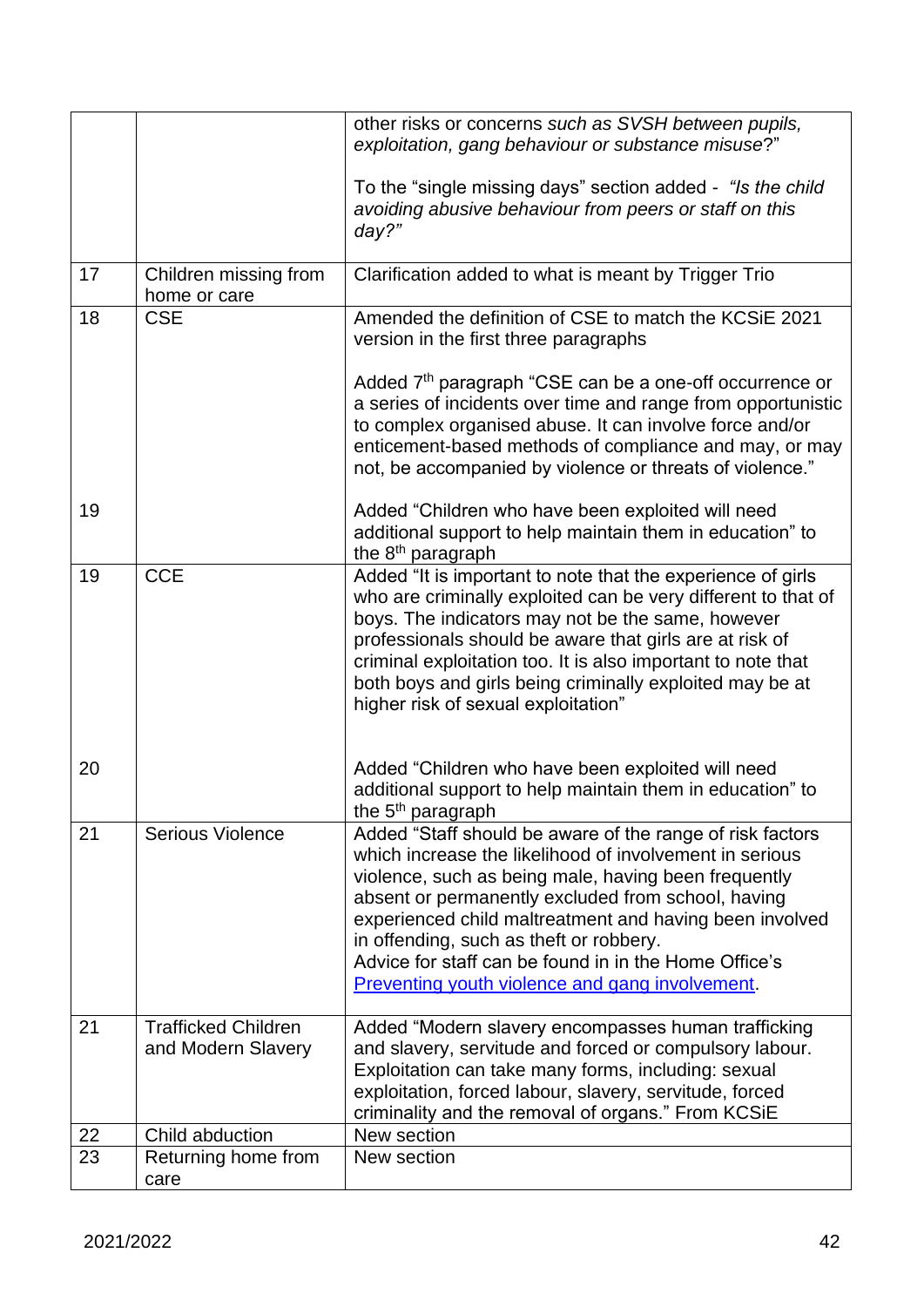| 23 | Technologies                                 | Added "The breadth of issues classified within online safety<br>is considerable, but can be categorised into four areas of<br>risk:                                                                                                                                                                                                                                                                                                                                                                                                                                                                                                                                                                                                                                                                                                                                                                                                                                    |
|----|----------------------------------------------|------------------------------------------------------------------------------------------------------------------------------------------------------------------------------------------------------------------------------------------------------------------------------------------------------------------------------------------------------------------------------------------------------------------------------------------------------------------------------------------------------------------------------------------------------------------------------------------------------------------------------------------------------------------------------------------------------------------------------------------------------------------------------------------------------------------------------------------------------------------------------------------------------------------------------------------------------------------------|
|    |                                              | content: being exposed to illegal, inappropriate or<br>harmful content, for example: pornography, fake news,<br>racism, misogyny, self-harm, suicide, anti-Semitism,<br>radicalisation and extremism.<br>contact: being subjected to harmful online interaction<br>٠<br>with other users; for example: peer to peer pressure,<br>commercial advertising and adults posing as children or<br>young adults with the intention to groom or exploit them<br>for sexual, criminal, financial or other purposes'.<br>conduct: personal online behaviour that increases the<br>$\bullet$<br>likelihood of, or causes, harm; for example, making,<br>sending and receiving explicit images (e.g consensual<br>and non-consensual sharing of nudes and semi-nudes<br>and/or pornography, sharing other explicit images and<br>online bullying; and<br>commerce - risks such as online gambling,<br>$\bullet$<br>inappropriate advertising, phishing and or financial<br>scams." |
| 24 | Online Safety and<br>Social Media            | Added "accessing and generating inappropriate content" to<br>reflect KCSiE                                                                                                                                                                                                                                                                                                                                                                                                                                                                                                                                                                                                                                                                                                                                                                                                                                                                                             |
| 25 | Sexting                                      | Added "is it sometimes referred to as youth produced<br>sexual imagery." To the definition                                                                                                                                                                                                                                                                                                                                                                                                                                                                                                                                                                                                                                                                                                                                                                                                                                                                             |
| 25 | On-line Sexual abuse                         | New category.                                                                                                                                                                                                                                                                                                                                                                                                                                                                                                                                                                                                                                                                                                                                                                                                                                                                                                                                                          |
| 26 | Grooming                                     | New section on grooming for exploitation added at the end<br>of this section.                                                                                                                                                                                                                                                                                                                                                                                                                                                                                                                                                                                                                                                                                                                                                                                                                                                                                          |
| 32 | <b>PP/FII</b>                                | Added definition of perplexing presentations.<br>Added "follow the HIPS protocol and" to the last paragraph<br>on the page                                                                                                                                                                                                                                                                                                                                                                                                                                                                                                                                                                                                                                                                                                                                                                                                                                             |
| 38 | <b>Health and Safety</b>                     | Not an addition to the policy $-$ just a clarification that this<br>paragraph does not cover the legal requirement for a<br>separate health and safety policy.                                                                                                                                                                                                                                                                                                                                                                                                                                                                                                                                                                                                                                                                                                                                                                                                         |
| 39 | <b>Community Safety</b><br>Incidents         | New section                                                                                                                                                                                                                                                                                                                                                                                                                                                                                                                                                                                                                                                                                                                                                                                                                                                                                                                                                            |
| 39 | <b>Lower-Level Concerns</b><br>(LLCs) Policy | New policy                                                                                                                                                                                                                                                                                                                                                                                                                                                                                                                                                                                                                                                                                                                                                                                                                                                                                                                                                             |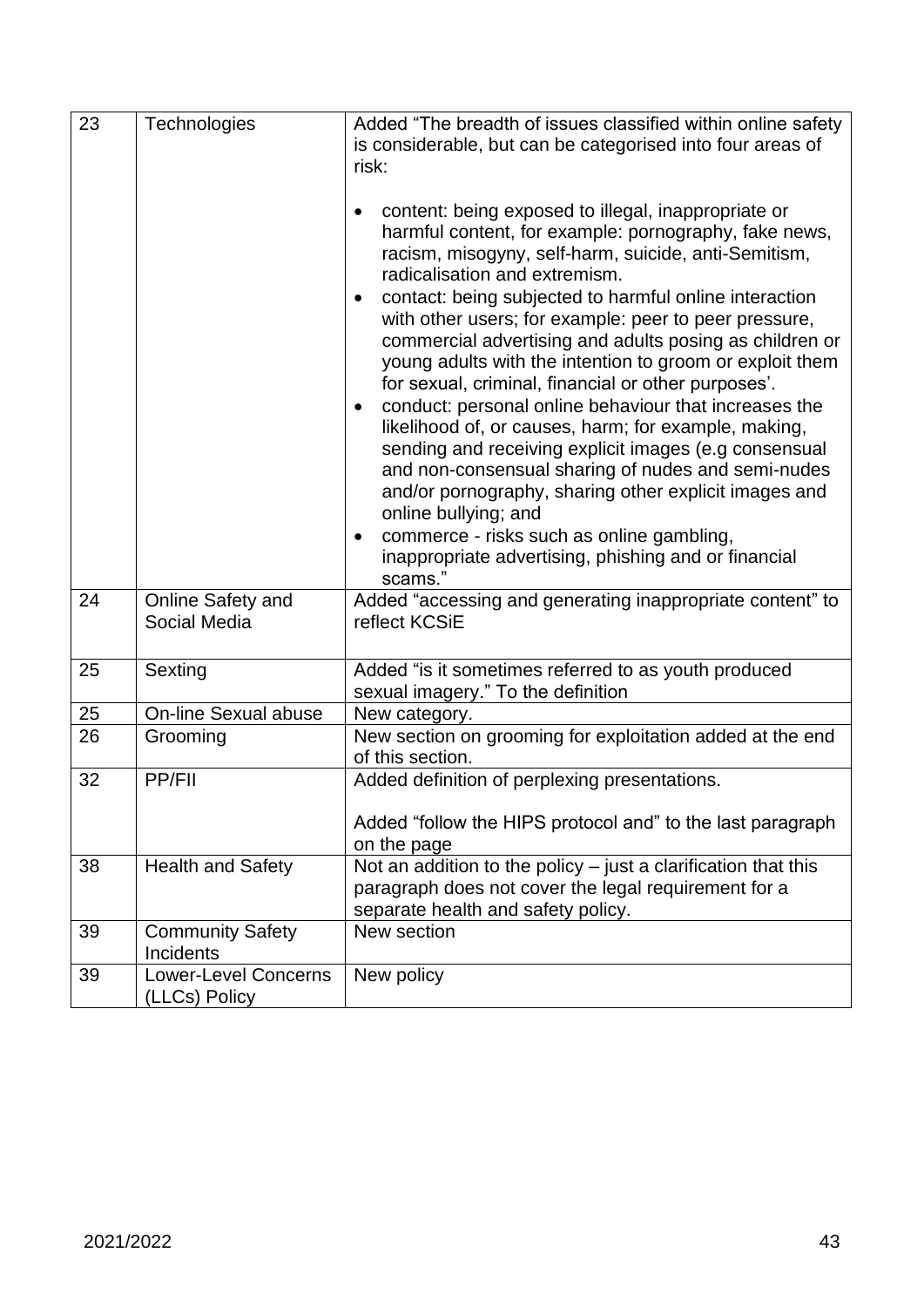## **Appendix 1**

#### **Safer Recruitment and Selection of Staff Statement**

With reference to *Keeping Children Safe in Education* September 2021

Wolverdene Special School is committed to safeguarding and promoting the welfare of children and young people and expects all staff and volunteers to share this commitment.

Wolverdene Special School is committed to recruiting and selecting high quality staff with the necessary skills, experience and aptitude to care for, nurture and enable the pupils to learn and thrive in a happy, caring and safe environment.

When recruiting any staff, there is always at least one member of staff of the interviewing panel who has completed the Safer Recruitment Training. It is recognised that, whilst the online training is no longer a viable training option, for staff and Governors who have completed the online module, this is still recognised and validated.

All staff employed at Wolverdene Special School, including volunteers, casual staff, and university and college students will be required to undertake an enhanced disclosure via DBS.

All applicants for any post within the school will be required to complete an application form; a curriculum vitae will not be accepted in place of this.

All applicants will be asked to provide two referees, one of whom should be the applicant's current or most recent employer. NB where an applicant who is not currently working with children, has done so in the past, it is important that a reference is also obtained from the employer by whom the person was most recently employed in work with children. References will not be accepted by relatives or friends.

During the shortlisting process, it is important that applications are scrutinised, that information provided is consistent and does not contain any discrepancies, and to identify any gaps in employment. Incomplete applications will not be accepted, and will be returned for completion. References will be sought directly from the referee. Open references and testimonials will not be accepted.

During the interview, any discrepancies noted from the shortlisting, including any gaps in employment, will be explored. If the interviewing panel are not satisfied with any explanation given, the applicant will not be successful.

A successful candidate will be offered a conditional offer of employment; this will be subject to a series of checks:

- Receipt of at least two satisfactory references, confirming that the referee knows of no reason why the candidate should be prohibited from working with young people;
- Verification of the candidate's identity;
- Barred list check obtained if candidate is to start prior to DBS clearance;
- DBS Disclosure:
- Verification of the candidate's medical fitness;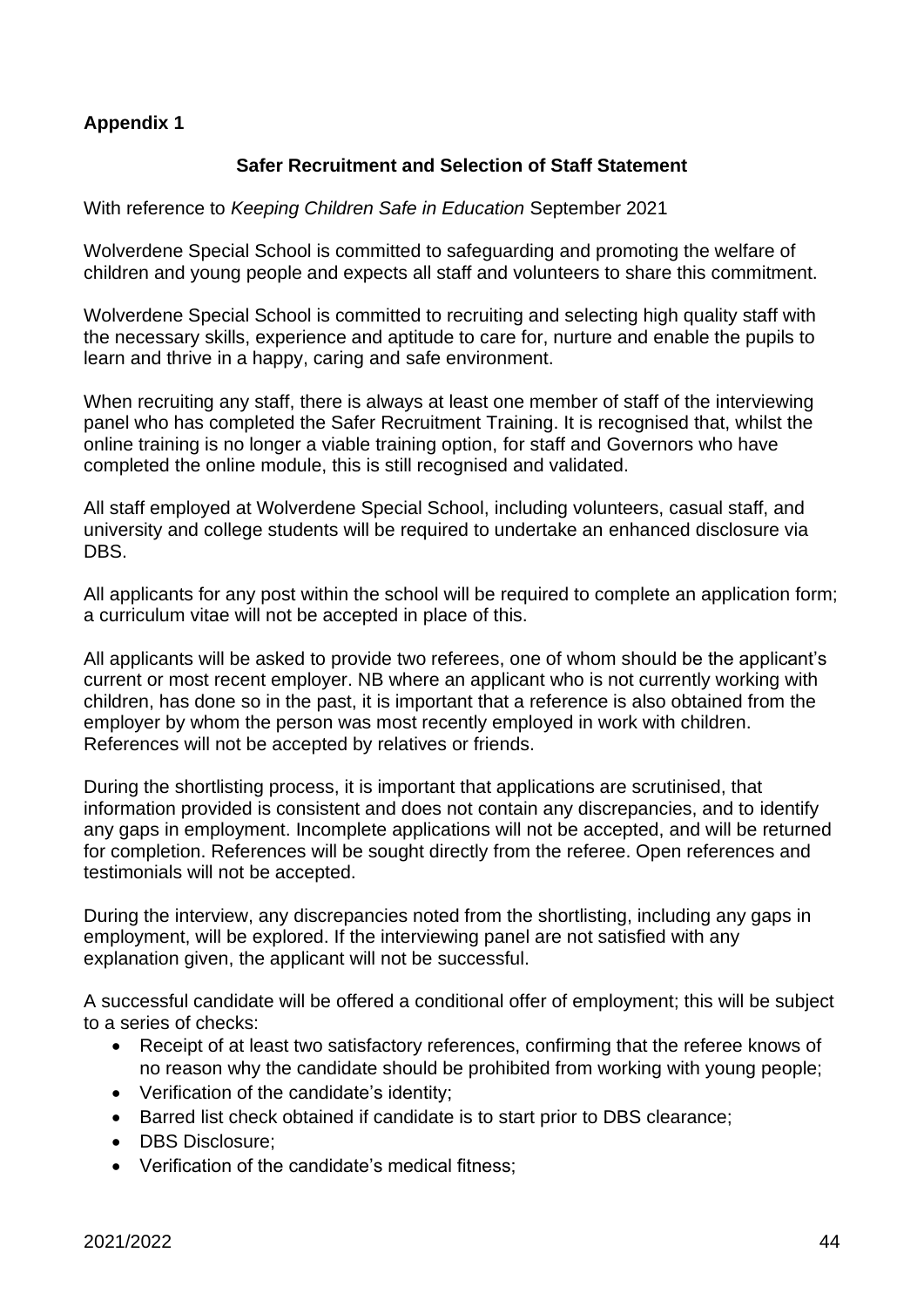- Verification of professional status i.e. QTS, NPQH, etc.;
- teaching posts verification of successful completion of Statutory Induction period (applies to those who obtained QTS after 7 May 1999);
- non-teaching posts satisfactory completion of the probationary period.

Where a candidate is from overseas, Barred List information and DBS disclosures will be completed. There is a Single Central Register kept in school detailing every member of staff. This includes details of the rights of individuals to work in the UK.

If supply staff are used then checks will be made regarding ensuring that agencies provide written evidence of in date enhanced DBS. During induction for all staff, procedures for Safeguarding Children and reporting concerns are shared.

The monitoring of the recruitment process and induction arrangements will be carried out by the Governing Body of Wolverdene Special School. The Headteacher will be responsible for reporting staff turnover and reasons for leaving and monitoring the attendance of new staff at Child Protection training. The governing body will carry out exit interviews.

It is important that this guidance is read in conjunction with the school's Child Protection Policy 2021.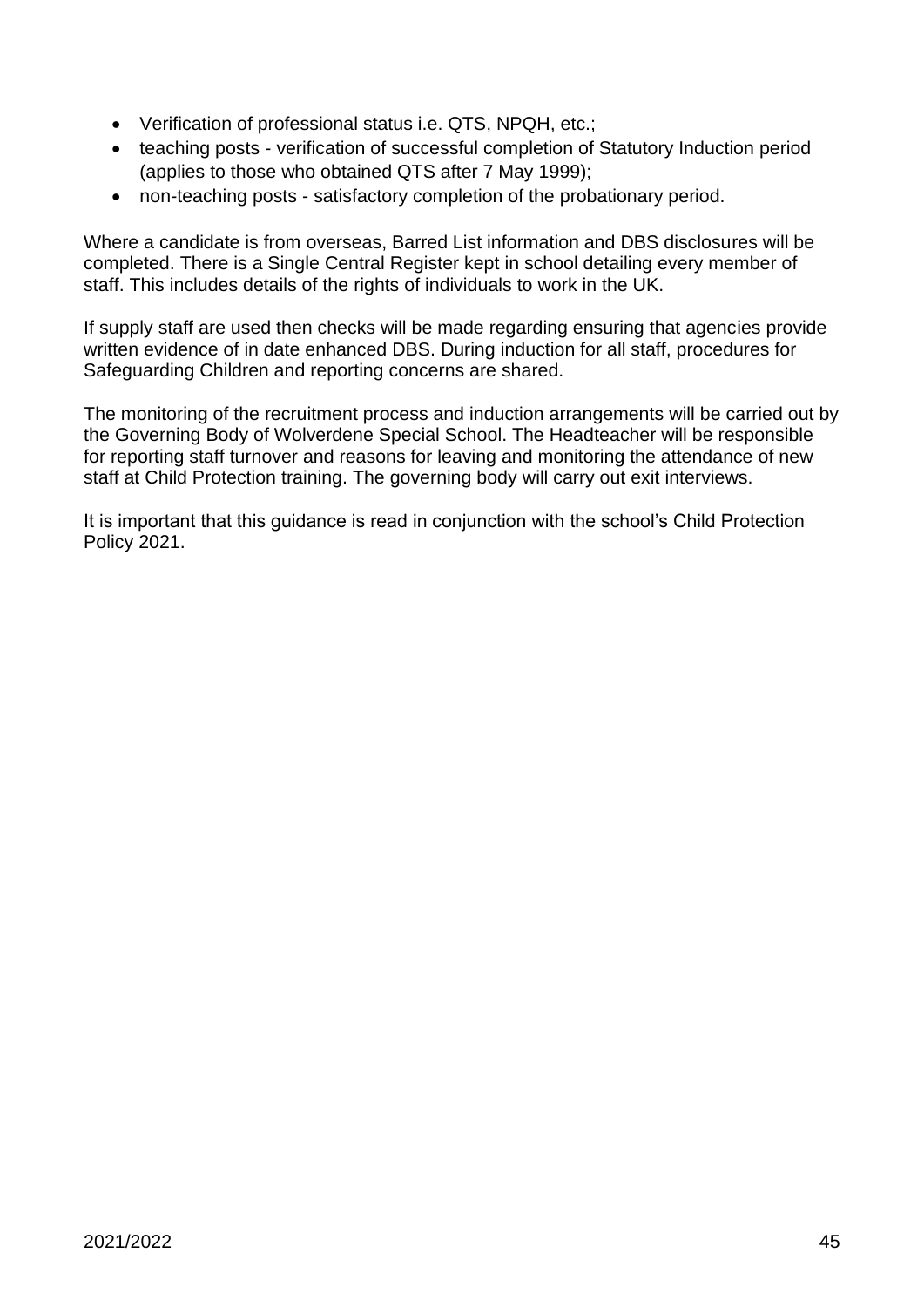# **Appendix 2**

#### **The Education of Looked After and Previously Looked After Children Statement**

Wolverdene Special School believes that in partnership with Hampshire County Council as Corporate Parents we have a special duty to safeguard and promote the education of Looked After and Previously Looked After Children.

#### **Aim**

- To provide a safe and secure environment, where education is valued and there is a belief in the abilities and potential of all children.
- To support our Looked After and Previously Looked After children and give them access to every opportunity to achieve to their potential and enjoy learning.
- To fulfil our school's role as corporate parents to promote and support the education of our Looked After and Previously Looked After Children, by asking the question, 'Would this be good enough for my child?'

As a School we will:

- Nominate a Designated teacher for Looked After and Previously Looked After Children who will act as their advocate and co-ordinate support for them.
- Nominate a school governor to ensure that the needs of Looked After and Previously Looked After Children in the school are taken into account at a school management level and to support the Designated Teacher.
- Support the Designated Teacher in carrying out their role by making time available and ensuring that they attend training on Looked After and Previously Looked After Children.
- Support the Local Authority in its statutory duty to promote the educational achievement of looked after and previously looked after children.

The Designated Teacher will:

Maintain an up to date record of all Looked After and Previously Looked After Children who are on the school roll. This will include:

- Status i.e. care order or accommodated.
- Type of Placement i.e. Foster, respite, residential.
- Name of Social Worker, area office, telephone number.
- Daily contact and numbers e.g. name of parent or carer, and an alternative contact, or key worker in children's home.
- SEN Code of Practice
- Child Protection information when appropriate.
- Baseline information and all test results.
- Attendance figures
- Exclusions